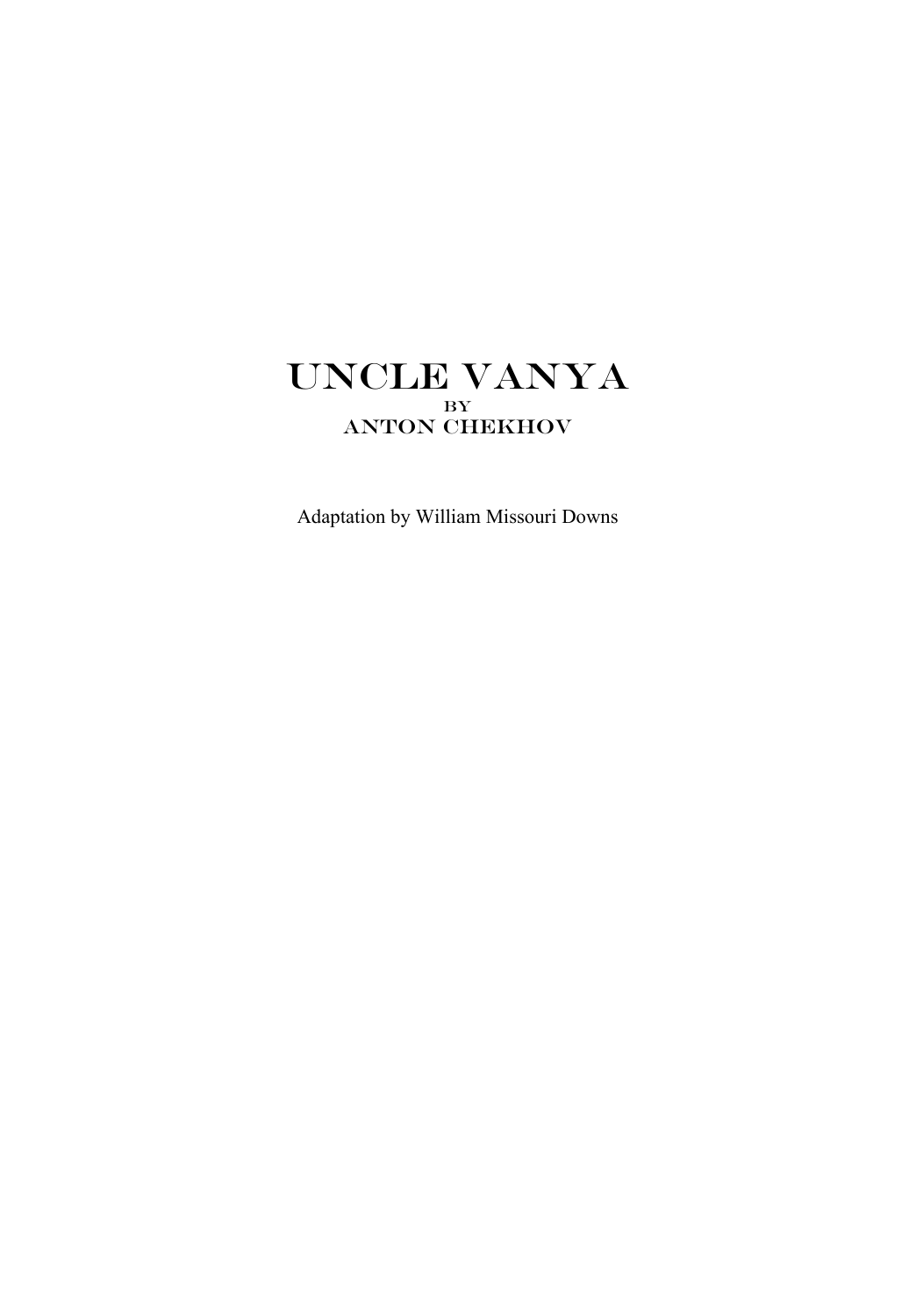# CAST OF CHARACTERS

PROFESSOR ALEXANDER SEREBRYAKOFF *(A retired professor)*

> HELENA ANDREIEVNA *(His wife, aged twenty-seven)*

SONYA *(The Professor's daughter from a previous marriage)*

MARIA VASSILIEVNA VOINITSKAYA *(A widow and mother of the Professor's first wife)*

I VAN VOINITSKY (UNCLE VANYA) *(Her son)*

> MIKHAIL DR. ASTROFF *(A doctor)*

ILYA TELYEGIN (WAFFLES) *(An impoverished landowner)*

# NURSE MARINA

# A WORKMAN

(The action takes place on an old estate/farm that is leaning towards dire financial straits – 1899)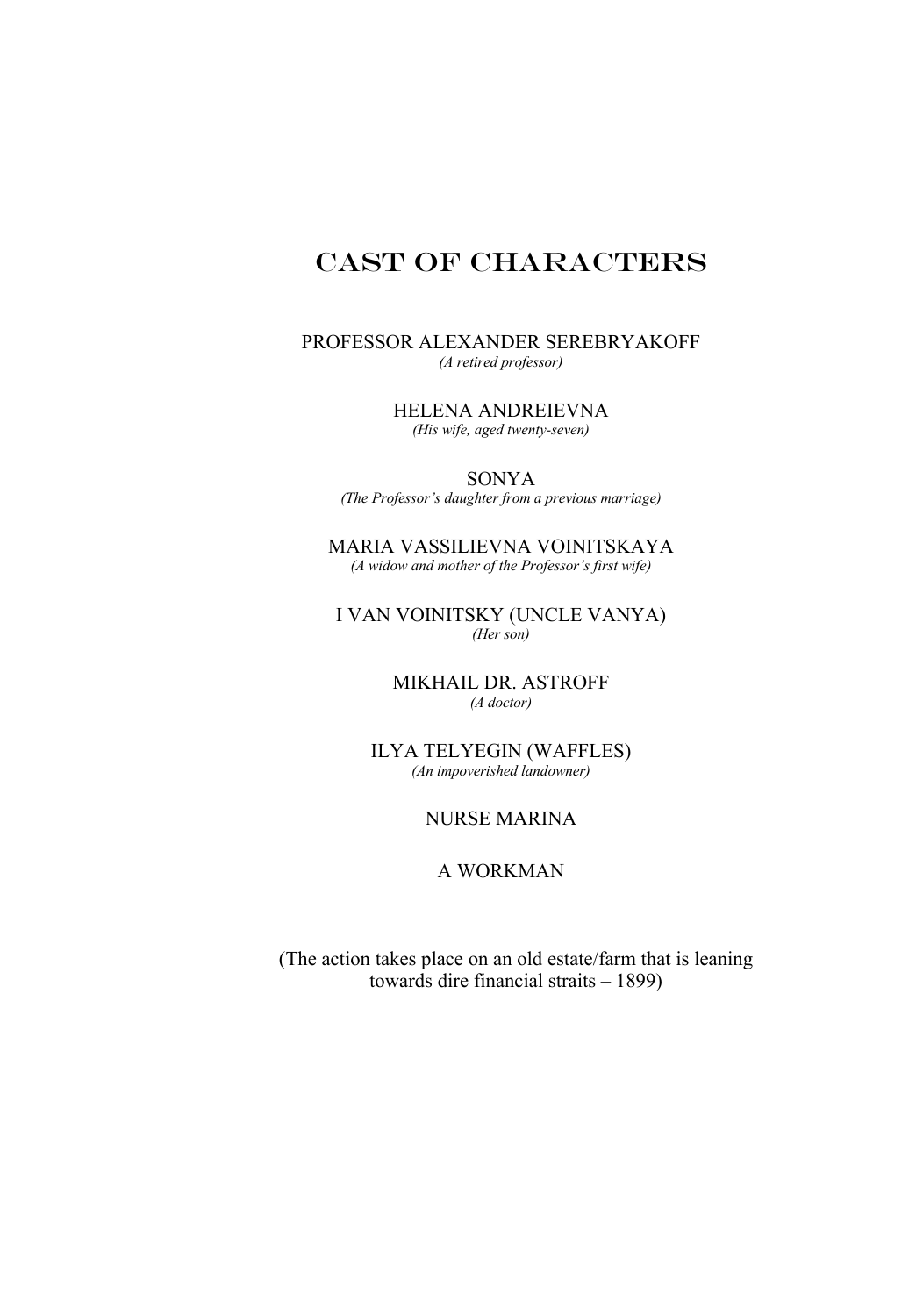# UNCLE VANYA

# **ONE**

*An Overgrown Garden/lawn*

(Located near the house and terrace. A folding table is set for tea in an avenue of trees, under an old poplar. Near the table are some weathered benches, chairs and a tree swing. It is three o'clock in the afternoon on a cloudy day.)

(NURSE MARINA, a quiet, gray-haired, little old woman, sits at the table knitting a stocking. DR. ASTROFF paces nearby.)

A little tea, Doctor?

NURSE MARINA

DR. ASTROFF

I don't seem to care for any just now.

Vodka?

NURSE MARINA

DR. ASTROFF Contrary to what some think, I don't drink every day. And, besides, it is too warm.

NURSE MARINA

Suit yourself.

(She pours vodka into her teacup and sips. He can't resist and also has a little.)

DR. ASTROFF

Tell me, nurse, how long have we known each other?

# NURSE MARINA

Let me see, how long has it been? Lord help my memory. You came here - let me see when was it? I was nurse to Sonya's mother then - two winters later she passed away that was eleven years ago- perhaps much longer.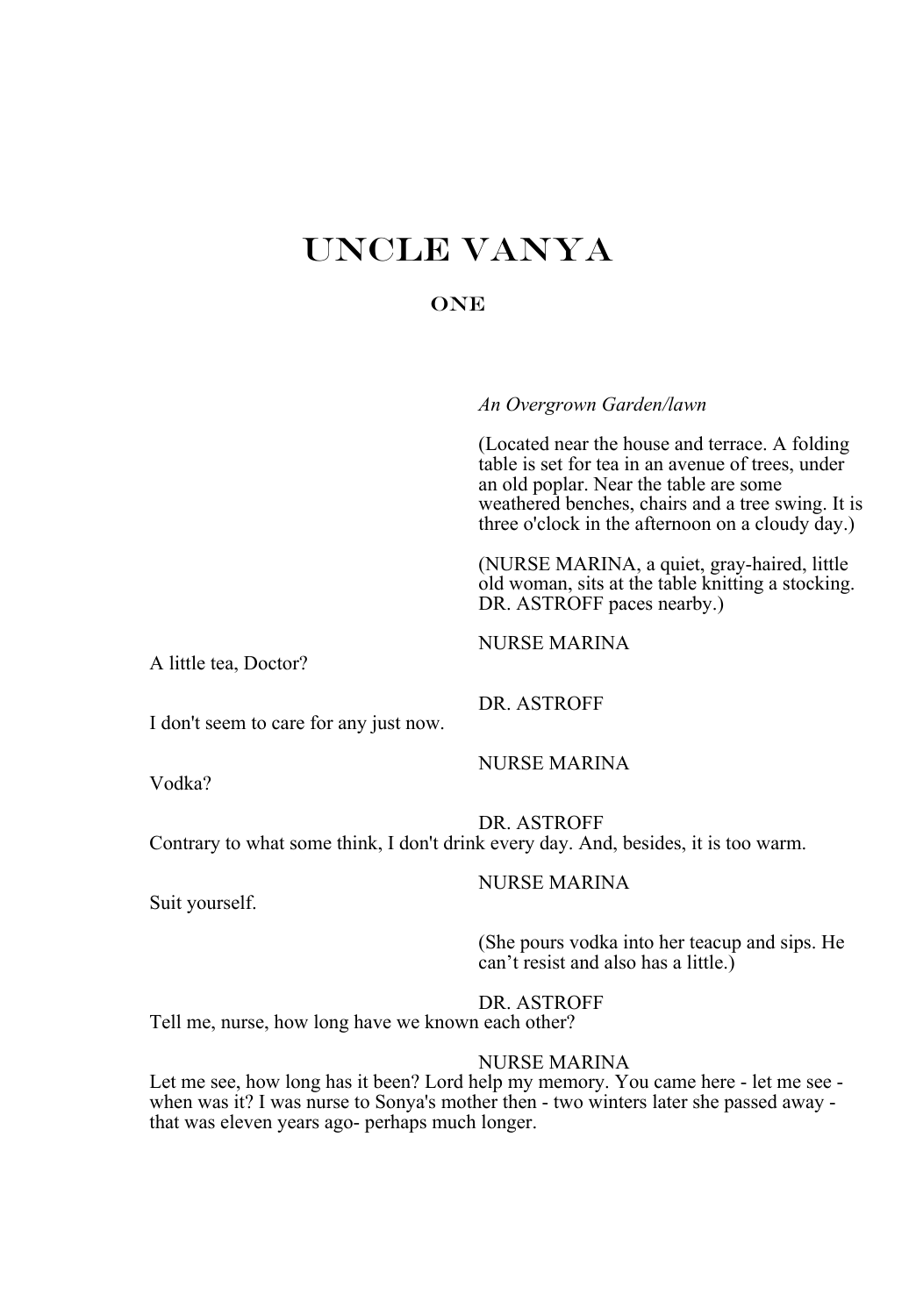Have I changed a great deal since?

#### NURSE MARINA

Oh, yes. You were young and handsom in those days. Now you're old and no longer good looking. And you drink.

# DR. ASTROFF

You're right. Ten years have made another man of me. And why? Because I am overworked. Ever since I've known you, I haven't had a single carefree day. How could I help but grow old? Life is a stagnant, senseless, dirty business, and drags on ceaselessly. Thank God, my brain hasn't turned to mud yet, though my feelings have grown dull. But I'm not dead yet. Yet I ask for nothing, I need nothing, there is no one I'm fond of, except you. *(He kisses her head)* When I was a child, I had a nurse just like you.

#### NURSE MARINA

Hungry?

#### DR. ASTROFF

No. *(Beat)* During the third week of Lent, an epidemic of typhoid broke out at Malitskoi, and I was called. The peasants were all stretched side by side in their huts, and the calves and pigs were running among the sick. How filthy it was, and such… fumes! Beyond description! I slaved among those people all day. Not a crumb to eat. But when I got home they wouldn't let me rest: a switchman is carried in from the railroad yard; I lay him on the operating table and he died in my arms under the chloroform… And then although my feelings should have been dead, they rose again; my conscience tortured me as if I'd murdered him. I sat down and shut my eyes and thought: will our descendants two hundred years from now, for whom we toil so, will they remember us with kindness? No, nurse, they will forget.

Man forgets, God remembers.

Thank you for that. A nice saying.

DR. ASTROFF

NURSE MARINA

(UNCLE VANYA wakes up nearby. He has been sleeping after a meal and looks somewhat disheveled. Bits of straw and grass are stuck to his pants and jacket. He sits down on the bench and straightens his tie.)

H'm. Yes. *(Beat)* Yes.

UNCLE VANYA

Did you have a good nap?

#### UNCLE VANYA

DR. ASTROFF

Yes, very good. I think. *(Yawns)* What has happened to me? Ever since the Professor and his wife came, our lives seem to have left its assigned groove. I sleep all day and I'm up all night. And I eat all kinds of green vegetables for dinner. That can't be healthy. Sonya and I used to work together and we never had an idle moment. But now she works alone and I just eat, drink and sleep it off.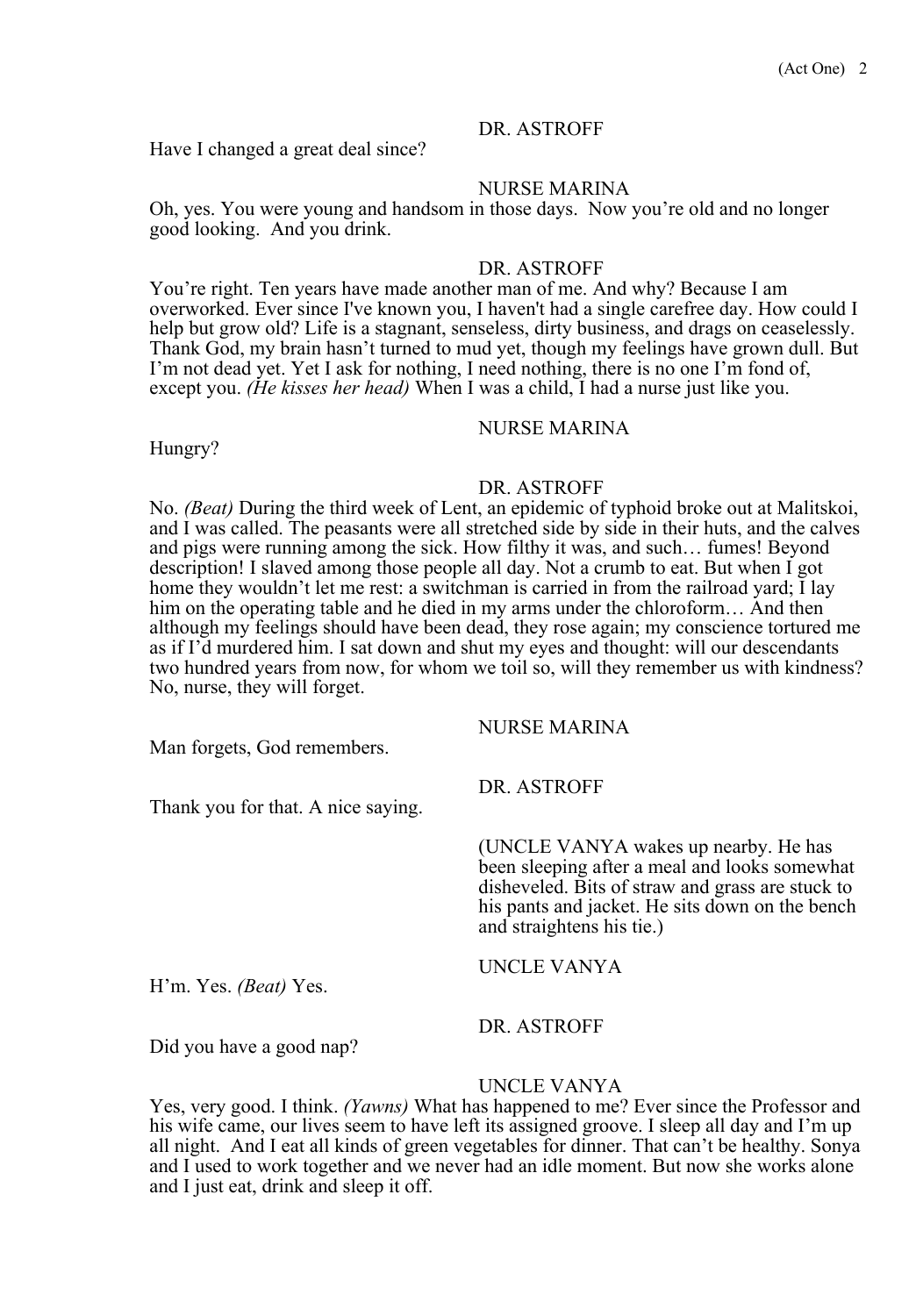#### NURSE MARINA

Such goings on. The Professor stays in bed till noon, the samovar is kept boiling all morning, waiting for *him*. Before they came we used to dine at one, like everybody else, but now we dine at seven. Then the Professor sits up all night writing and reading, and suddenly, at two o'clock in the morning the bell rings. Goodness me what is it? The Professor wants hot tea! Wake the house, light the samovar! Lord, such goings on.

# DR. ASTROFF

Are they staying much longer?

#### UNCLE VANYA

It could be a hundred years! He's my personal nightmare – the houseguest who forgets to leave. I wouldn't be surprised if Professor PhD has decided to make this his year round residence.

#### DR. ASTROFF

He wouldn't.

UNCLE VANYA

Never mind, don't get excited; here they come. Act normal.

(Voices are heard. PROFESSOR, HELENA, SONYA, and WAFFLES enter from the depths of the garden, returning from their walk.)

#### PROFESSOR

Superb! Superb! What glorious views!

# SONYA

Tomorrow could we go in to the woods, papa, not just look at them?

### UNCLE VANYA

Ladies and gentlemen, as you can see, tea is served.

#### PROFESSOR

Oh. Yes. Won't you please deliver it to the library?

#### UNCLE VANYA

Library. What library?

#### **PROFESSOR**

The room you assigned me. I have some important scholarly work to finish. You'll do that for me won't you?

UNCLE VANYA

Of course, I'm here to serve you.

#### PROFESSOR

And let's be quiet about it, don't squeak on the stairs.

SONYA

*(As they exit)* I'm sure you'll love the woods, papa.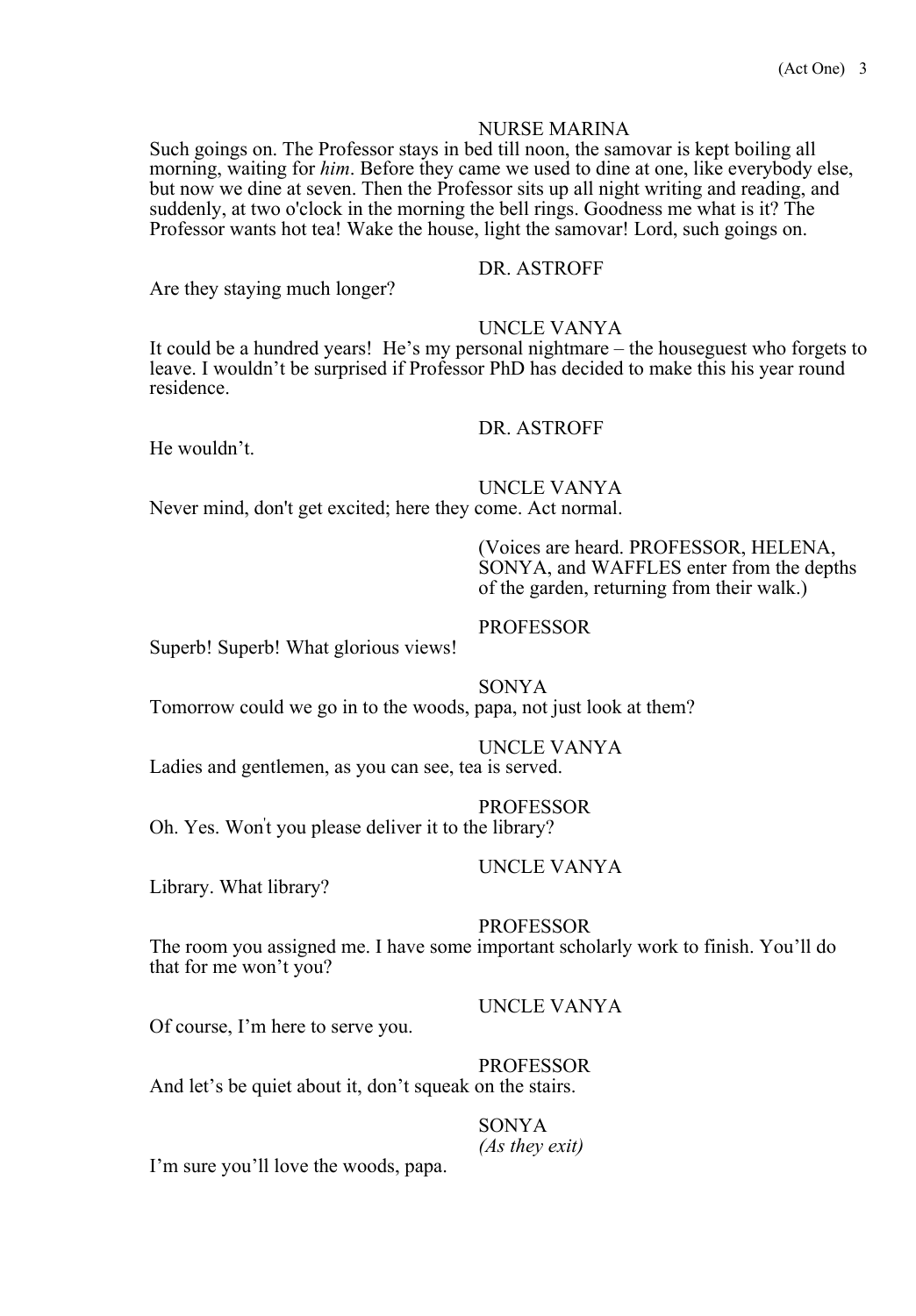(HELENA, PROFESSOR, and SONYA go into the house. NURSE MARINA fixes a cup of tea.)

#### UNCLE VANYA

There goes our esteemed house guest and scholar on a hot, sultry day wearing an overcoat, rubbers and gloves - And carrying an umbrella!

#### DR. ASTROFF

Perhaps he's trying to take care of himself.

#### UNCLE VANYA

Yet on his arm… How lovely! Never in my life have I seen a more magnificent creature.

#### WAFFLES

#### *(Hinting)*

Do you know, Marina, when I look at this table here, my heart swells with a great happiness? The weather is enchanting, the birds are singing, we are all living in peace and contentment – what more can the soul desire?

#### NURSE MARINA

Stop beating around the bush, you can have some tea.

#### WAFFLES

I thank you with all my heart.

#### UNCLE VANYA *(Still looking off at her)*

Her eyes – an enchanting woman don't you think?

DR. ASTROFF

Come, Ivan, you're no better than a broken phonograph - Tell us something new.

Like what?

# UNCLE VANYA

#### DR. ASTROFF

Anything. News. Gossip. Anything but what you have said before.

#### (NURSE MARINA exits with tea.)

#### UNCLE VANYA

No, everything is old. I'm the same as ever, or perhaps worse, for I've become lethargic. I do nothing anymore but croak like an old raven. My mother, the old magpie, is still chattering about the emancipation of women, with one eye on her grave and the other on her learned books, in which she is forever searching for the dawn of a new philosophy.

#### DR. ASTROFF

But the Professor is change in the old routine.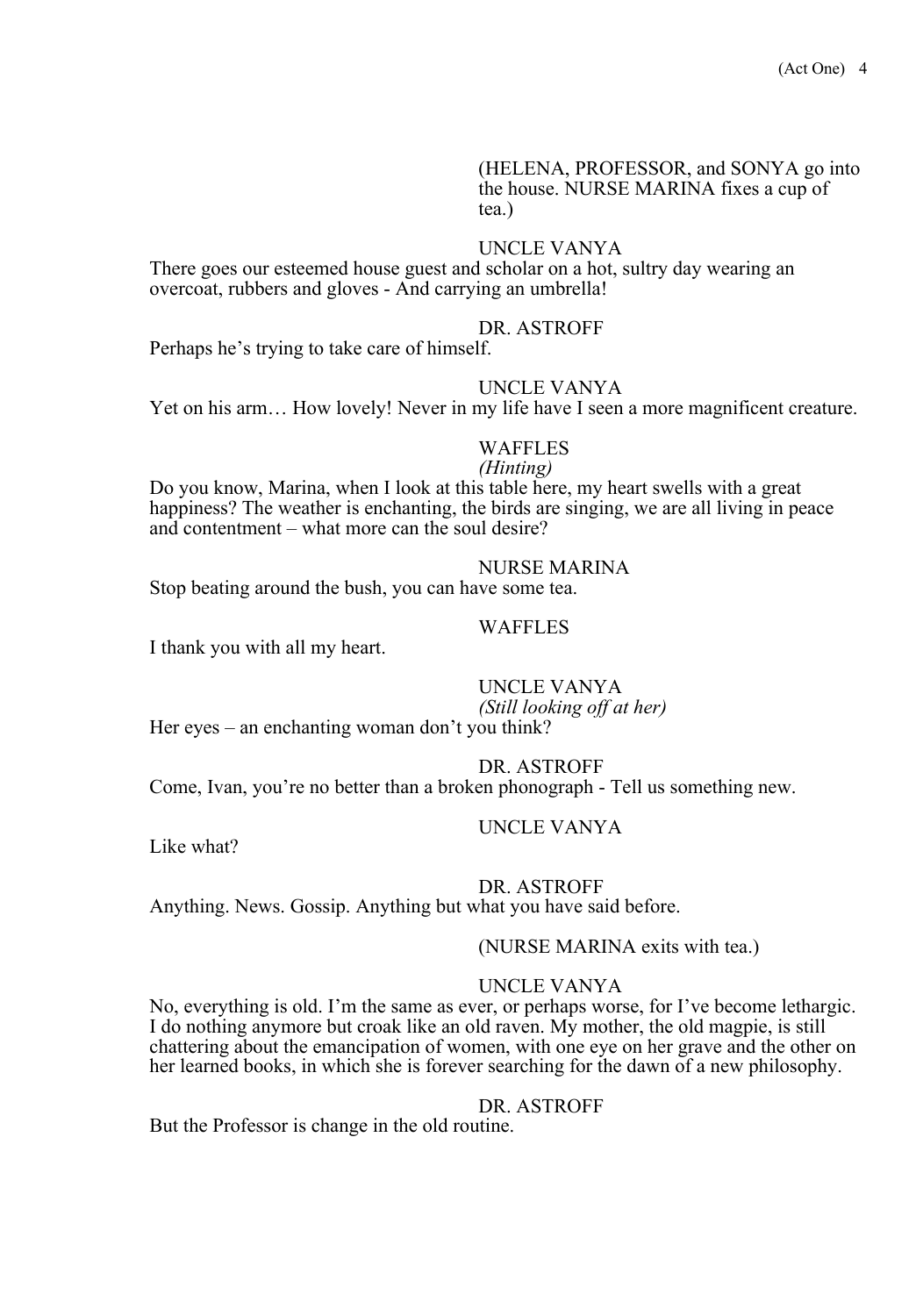#### UNCLE VANYA

The Professor ought to write his autobiography; he'd make a really excellent subject for a long, boring stupid book. Just consider, the life of a retired professor as stale as a piece of old bread, racked with gout, headaches and rheumatism, his liver bursting with jealousy and envy, living on the estate of his first wife, my sister, although he hates it, because he can't afford to retire in the city and so he constantly whines about his hard fate, although the truth is, he's unusually lucky. The son of a low level deacon, he has achieved a professor's chair, and become the son-in-law of a magistrate, and so is called "your Excellency." Which is of course absurd. But never mind! Never mind!

DR. ASTROFF

The truth is--.

#### UNCLE VANYA

The truth! The truth is for twenty-five years he's been writing about art and aesthetics and sending his words off to stuffy academic journals, that I'd be willing to bet about five people actually read, and yet he doesn't know the very first thing about art. The truth, for twenty-five years he's been chewing over other men's ideas on realism, naturalism, and all such nonsense; for twenty-five years he has been reading and writing things that academics find oh so fascinating and stupid ones could care less about; for twenty-five years all he's done is keep a better man out of a job. Absolutely no one misses him at the University! He is a man devoid of talent and yet he walks around the place with an air of importance. Look at him – nothing but a dried prune, yet he stalks around the place like an icon! And looks down at the world from the height of his baseness. Let me tell you, university education brings out all abilities - including stupidity.

### DR. ASTROFF

I believe you're jealous.

# UNCLE VANYA

Of course I'm jealous! And look at the success he's had with the ladies! Don Juan himself could stand to take lessons from that decrepit old cooch! The professor's first wife, my dear departed sister - who was beautiful, gentle, and as pure as this blue sky loved him without question. His mother-in-law, my mother, adores and worships him for absolutely no logical reason. And now his second wife is - as you can see - a great beauty - She married him in his old age and in doing so surrendered all the glory of her beauty and her freedom and what for? Why?

DR. ASTROFF

Regrettably.

DR. ASTROFF

UNCLE VANYA

Regrettably, why?

So they sleep in the same bed?

#### UNCLE VANYA

Because such fidelity is freakish, from root to branch, freakish. It sounds all very well, down right cute, but there's no logic to it. She has stifled her youth and squandered… her… her… talents on *grandpa*. It's perverted! Twisted! The sex must be macabre!

#### WAFFLES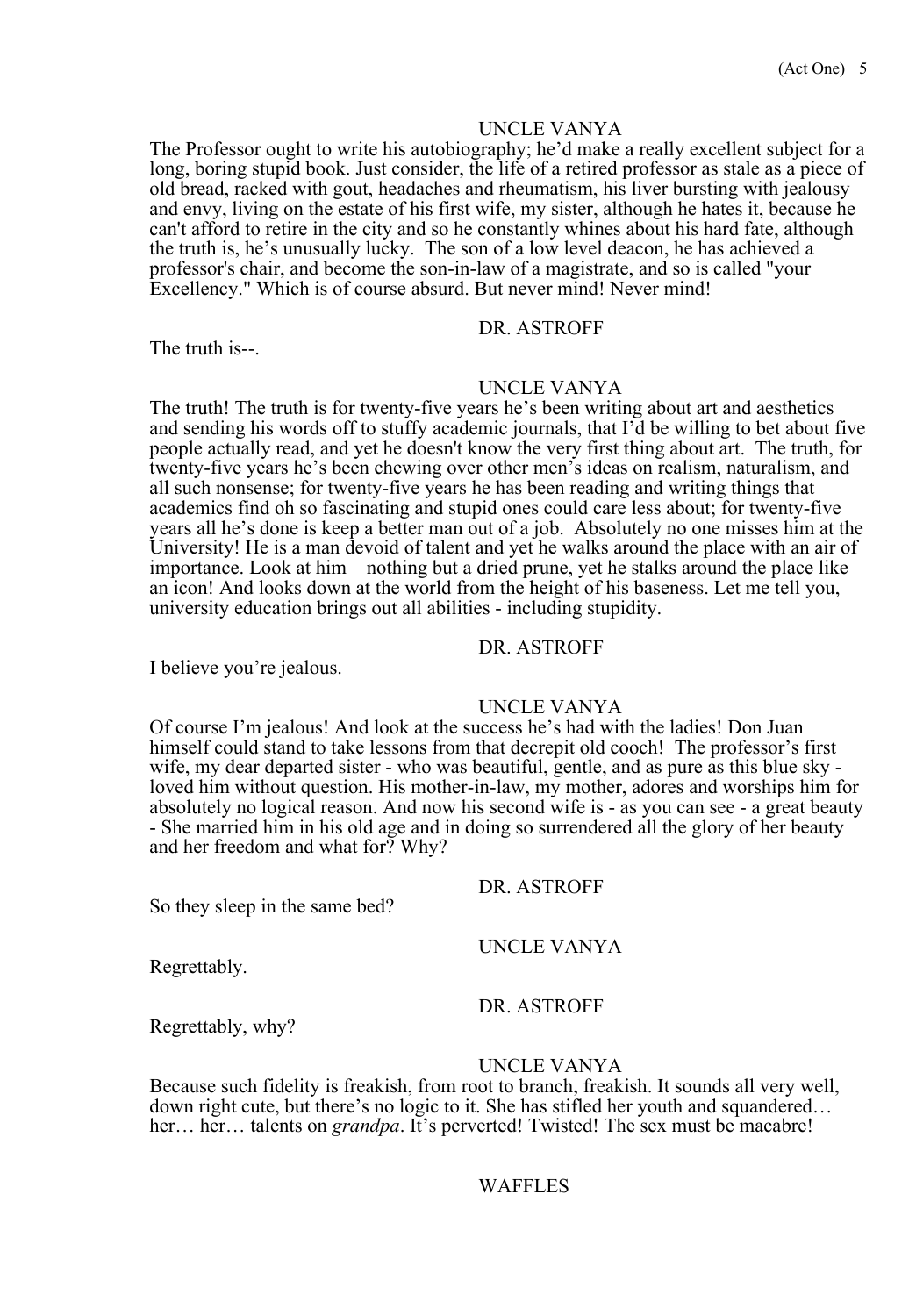Vanya, I don't like to hear you say such things. Anyone who betrays their husband or wife is faithless and would betray his country, too.

#### UNCLE VANYA

Please, you're killing me. Go *do* something.

#### WAFFLES

What shall I do?

UNCLE VANYA

Anything! A attend to your finances or something.

#### **WAFFLES**

What finances do I have to attend to?

# UNCLE VANYA

Then go *do* something. Anything! But please avoid talking.

(UNCLE VANYA sits on the bench. WAFFLES joins him.)

#### WAFFLES

My wife ran away with her lover the day after our wedding, because my appearance was… was… unprepossessing. Since then I have never failed in my duty. I love her and am true to her to this very day. I help her all I can and I've given my fortune to educate our children which she conceived with her lover! I have lost my happiness but kept my pride. And she? Her youth has fled, her beauty faded and her lover dead – totally dead. What does she have now! Ha! *(He laughs so hard he spits up a little tea)*

> (HELENA enters followed by NURSE pushing WIDOW MARIYA in a wheelchair. NURSE MARIA reads a book which she never takes her eyes off.)

# UNCLE VANYA *(Sarcastic)*

Oh joy, my mother has arrived. Things just can't get better.

#### (SONYA enters.)

#### SONYA

Nurse, some peasants are waiting out there. Go and see what they wish. I shall pour the tea.

> (She pours several glasses of tea. NURSE MARINA goes out still reading. HELENA takes a glass and sits in the swing drinking.)

# DR. ASTROFF

*(To Helena)* I came to see your husband. You sent a message that he is very ill, that he has rheumatism and what not, but he seems as lively as a cricket.

#### **HELENA**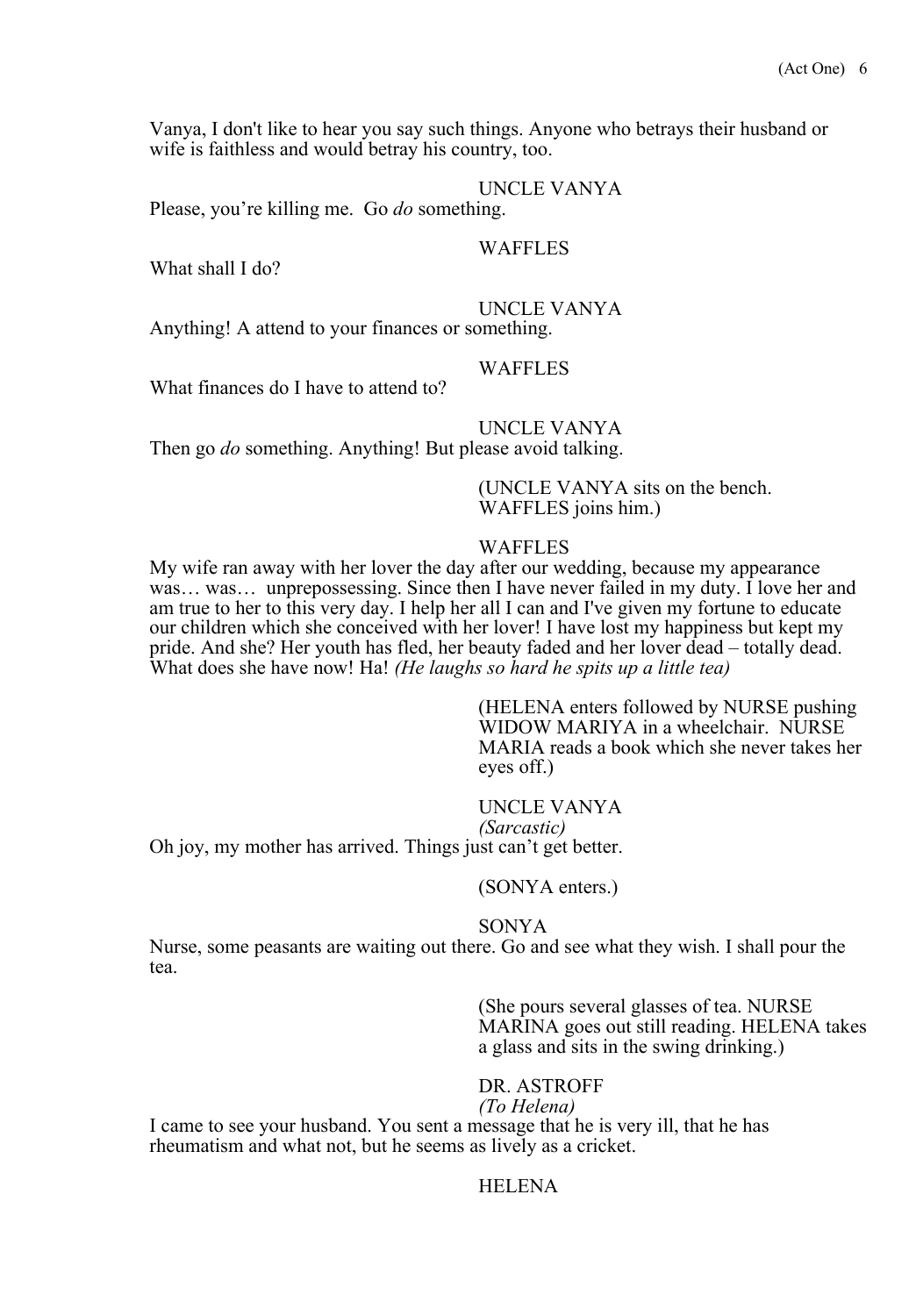Yes, last night Alexander complained of troubling pains in his legs, but he seems all right today.

#### DR. ASTROFF

I hurried here twenty miles at a break-neck gallop, but no matter! It isn't the first time. Now that I'm here, however, I'm going to stay until tomorrow.

#### SONYA.

Oh, splendid! You spend the night with us so seldom. Have you had dinner, Doctor?

#### DR. ASTROFF

None what so ever.

### SONYA

Then you will have it with us. We dine at seven now. *(Drinks her* tea) Oh, this tea is cold.

#### WAFFLES

Yes, the temperature of the samovar has dropped significantly.

#### HELENA

Never mind, Ivan Ivanovitch, we'll drink our tea cold.

#### WAFFLES

I beg your pardon, my name is not Ivan, but Ilya Ilyitch, ma'am - Ilya Ilyitch Telyegin, or Waffles, as they sometimes call me because of my pock-marked face. I am Sonya's god-<br>father, and his Excellency, your husband, knows me very well. I now live with you on this estate, and perhaps you will be good enough to notice that I dine with you every day!

#### SONYA

Dear godfather, let me pour you some more tea.

Oh! Oh! Oh!

# SONYA

What is it, grandmother?

#### WIDOW MARIYA

WIDOW MARIYA

I forgot to tell Alexander - Amnesia, I swear I'm suffering from amnesia – what was I saying?

#### SONYA

You forgot to tell Alexander.

WIDOW MARIYA

Oh! That's right. What was I saying?

# SONYA

You forgot to tell Alexander.

#### WIDOW MARIYA

I received a letter today from Pavel Alexeievitch in Kharkoff. He sent me his new philosophical pamphlet. Once again he attempts to comprehend the fundamental nature of knowledge, reality, and existence.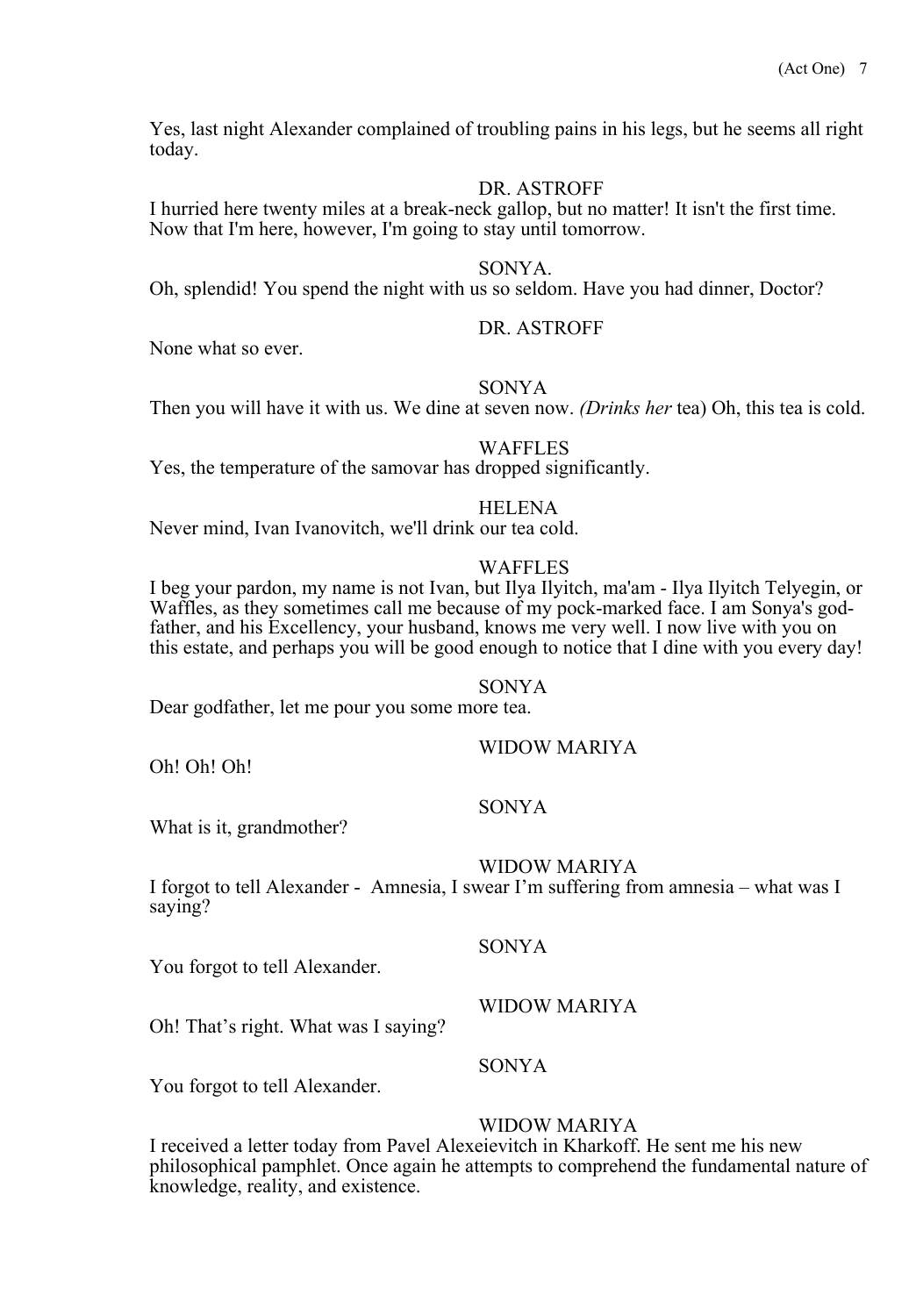Is it interesting?

# WIDOW MARIYA

Yes. I mean no. Instead of building on his previous arguments he instead refutes the very theories which he so ardently defended seven years ago. It's appalling! Appalling!

# UNCLE VANYA

There is nothing appalling about it. Pavel Alexeievitch is an imbecile. So put something in your mouth so you won't talk.

### (UNCLE VANYA hands her roll.)

#### WIDOW MARIYA

But I want to say something.

#### UNCLE VANYA

That's all we've been doing these last forty years, talking and talking and reading silly philosophical pamphlets. Man believes what he believes. And they are honest and truthful so long as it is unnecessary.

#### WIDOW MARIYA

You never care to listen to what I have to say. Pardon me, but you have changed so this last year that I hardly know you. You used to be a man of character. You had an illuminating personality--.

### UNCLE VANYA

Oh, yes. I had an illuminating personality, which illuminated no one. Illuminating personality! Could you say anything more cruel? Oh, if you only knew! Until last year, I like you, blinded myself with all that pedantic rubbish. If you knew how I lie awake at night, heartsick and angry, to think how stupidly I wasted my time on this earth when I might have been wresting from life everything which my middle age now forbids.

#### SONYA

Is this depressing? I think this is depressing.

WIDOW MARIYA *(To her son)* 

Blame yourself, it's your fault.

UNCLE VANYA

My fault?

### WIDOW MARIYA

You've forgotten that a conviction, in and of itself, is nothing but a dead letter. You should have done something with your life.

#### UNCLE VANYA

Like what? Become academic? Ordinary hypocrites pretend to be doves, literary and academic hypocrites pretend to be eagles. But they are not eagles but rats and dog.

# SONYA

Grandmother! Uncle Vanya! I beg you!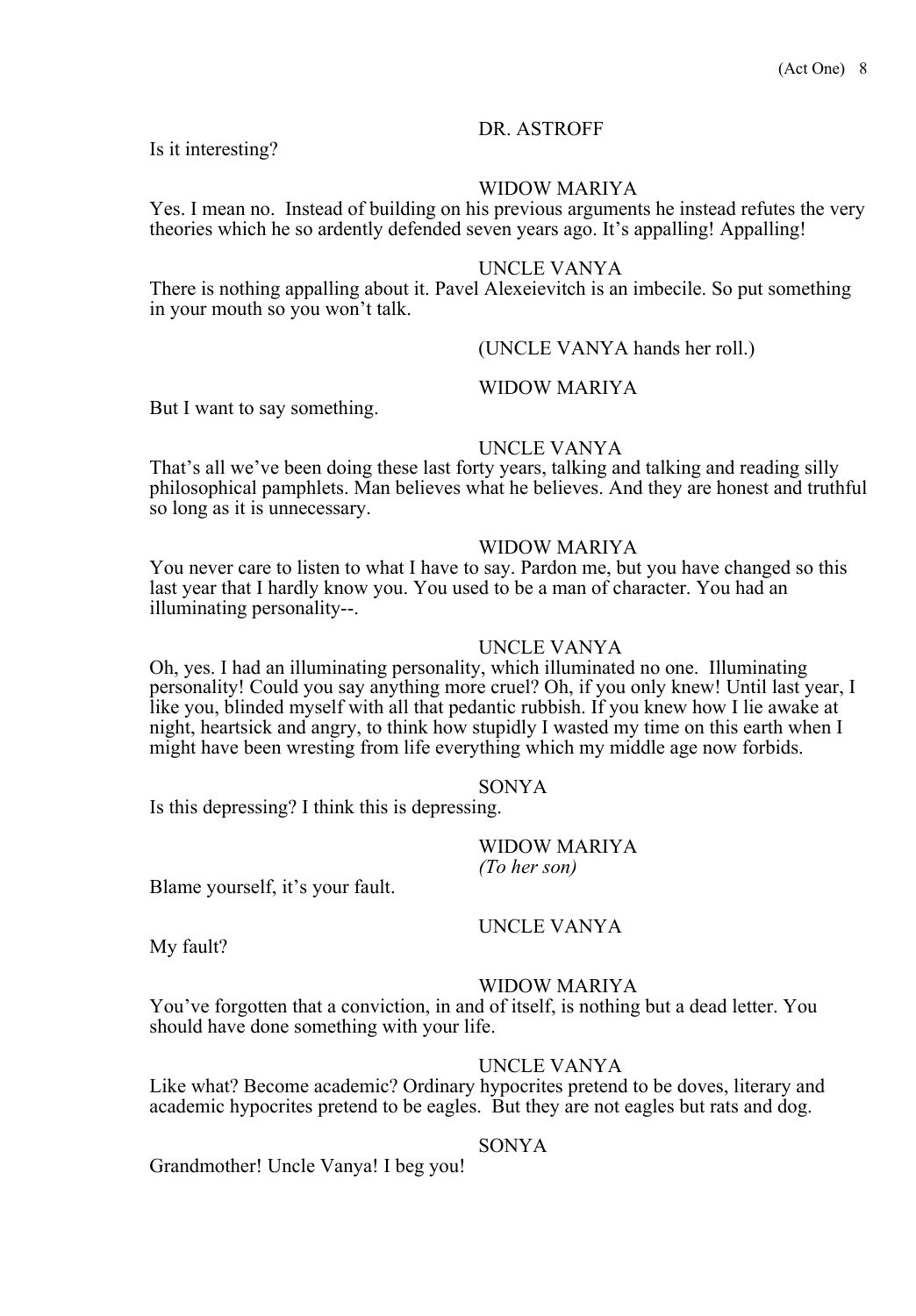UNCLE VANYA I'll shut up. I apologize. I'm silent. Is everybody happy?

(Beat.)

# **HELENA**

UNCLE VANYA

NURSE MARINA

What a fine day! Not too hot.

A fine day to hang oneself.

(WAFFLES tunes his guitar. NURSE MARINA appears near the house, calling the chickens.)

Chick, chick, chick!

What did the peasants wish, nurse?

NURSE MARINA Oh, the same old same old. They want to farm our unused land. Chick, chick, chick!

### SONYA

SONYA

Why do you call the chickens?

NURSE MARINA

The speckled hen disappeared with her chicks. I'm afraid the crows got her.

(WAFFLES plays a polka. Every one listens in silence as they sip their tea.)

### WAFFLES

### *(Singing)*

The crows got her, the crows got her… The crows got her, the crows got her… She most likely dead. Dead. Dead. Dead. Dead. The crows got her, the crows got her… And so now she's dead…

(A Workman enters.)

# WORKMAN

Hello! Hello! Is the doctor here?

DR. ASTROFF

You'd know it. Like clock work!

WORKMAN

Please, Mikhail Lvovitch, I've been sent for you.

DR. ASTROFF

Where do you come from?

WORKMAN

The iron factory.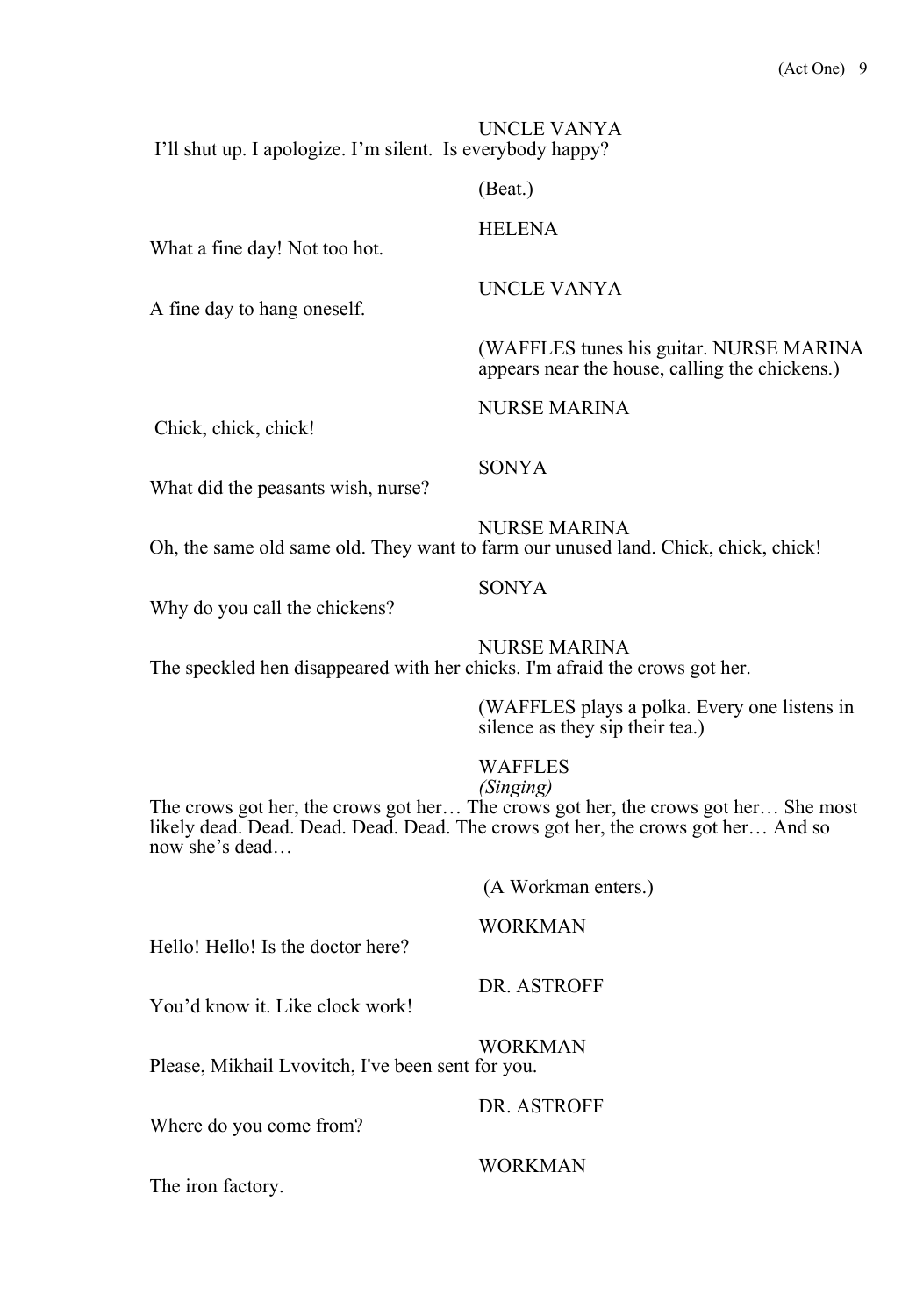Oh great. Another industrial accident. I suppose I shall have to go whether I wish to or not. *(Looking around him for his cap)* Damn, this getting annoying!

#### SONYA

Yes, it is too bad, really. You must return for dinner. I would love to cook for you.

(Dr. ASTROFF tries to pour himself a shot of vodka but the bottle is empty.)

#### DR. ASTROFF

No, I won't be able - It'll be too late. *(To the Workman)* Look here, fellow, get me a glass of vodka, will *you?*

#### WORKMAN

Of course, sir.

#### (THE WORKMAN exits.)

#### DR. ASTROFF

Where-where--. *(Finds his cap) Ah!* There is a character in a play I saw once that reminded me of me – It was the story of a man who wished to devote his life to literature So he studied hard, moved to the city, where after many years of struggle gets a job as a censor. And now he hasn't a moment to himself. The performance deeply effected me. But let me bid you good-bye. *(To Helena)* I should be delighted if you came to see me some day… My tiny estate is surrounded by government forests. The caretaker is old, always ailing, so I oversee almost all of the work myself.

#### HELENA

I've heard that you're very fond of the woods, but doesn't that interfere with your real vocation?

#### DR. ASTROFF

God alone knows what's a man's real vocation is.

#### **HELENA**

Nothing but trees and more trees. I should think you would find it monotonous.

#### SONYA

No, the work is thrilling. The Doctor watches over the old woods south of town. He sets out new trees every year, and has already received numerous awards for his work. He says that forests are the ornaments of the earth, that they teach mankind to understand beauty and to attune his mind to lofty views. Did I get that right?

#### UNCLE VANYA

#### *(Laughing)*

Bravo! Bravo! All this is very pretty, but unconvincing. What are you saying my friend? *(To Astroff),* You won't let me burn firewood in my stoves or build my barns of planks.

#### DR. ASTROFF

You can burn peat in your stoves and build your barns of stone. Oh, I don't object, of course, to cutting wood when you have to, but why destroy whole forests? The woods of Russia are trembling under the blows of the ax. Millions of trees have perished. The homes of the animals and the birds have been laid desolate; the rivers are shrinking, and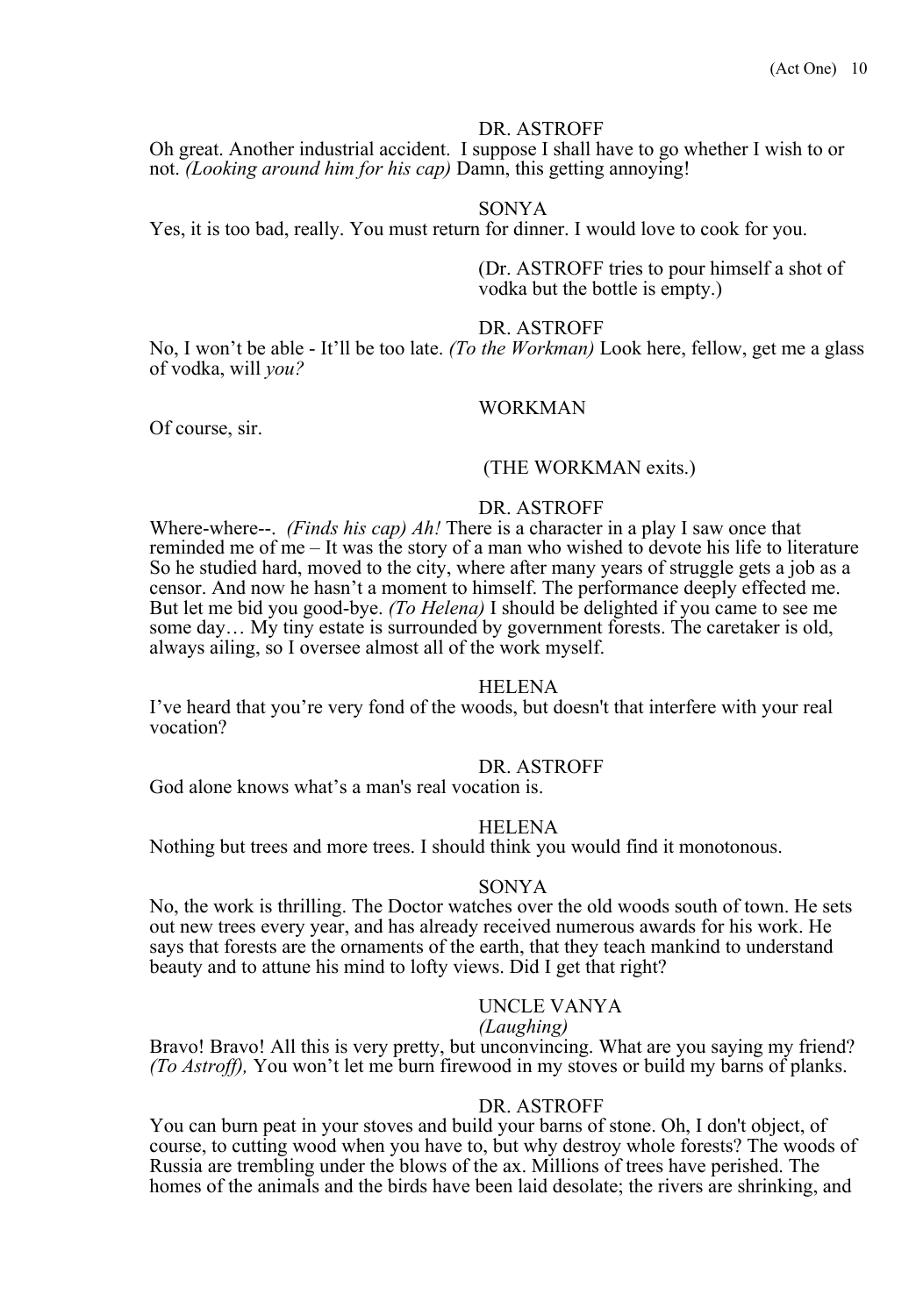soon the beautiful landscapes will be gone forever. And why? Because human beings are too lazy, too shortsighted to stoop and pick their fuel from the ground. (To *Helena)* Who but a senseless barbarian could burn so much beauty and destroy what he cannot create himself?

(The WORKMAN brings him a glass of vodka.)

## WORKMAN

Here you are sir.

DR. ASTROFF

However… *(He drinks)* It's all utter nonsense. I must be off. Farewell.

(DR. ASTROFF goes toward the house. SONYA takes his arm and leaves with him. THE WORKMAN tags long behind.)

SONYA

DR. ASTROFF

*(As they exit)* When are you coming to see us again?

I don't know.

Soon I hope?

(And they are gone.)

### HELENA

SONYA

Ivan Petrovitch, you behaved shockingly again. What sense is there in teasing Maria Vassilievna. And at breakfast you quarreled with my husband. How petty it all is. What could possibly be your motivation?

Simple, I hate him.

# HELENA

Then you hate without reason; he may be an academic but he's human like every one else.

### UNCLE VANYA

UNCLE VANYA

If you could only see your face, your gesticulations, oh, how dull and empty your life must be!

### **HELENA**

Yes, it is tedious, and dreary, too! - All of you abuse my husband and look on me with sympathy; you think, "Poor thing, she's married to an old man." Why can't you look with indifference at a woman unless she belongs to you?

UNCLE VANYA

I don't care much for your insights.

### **HELENA**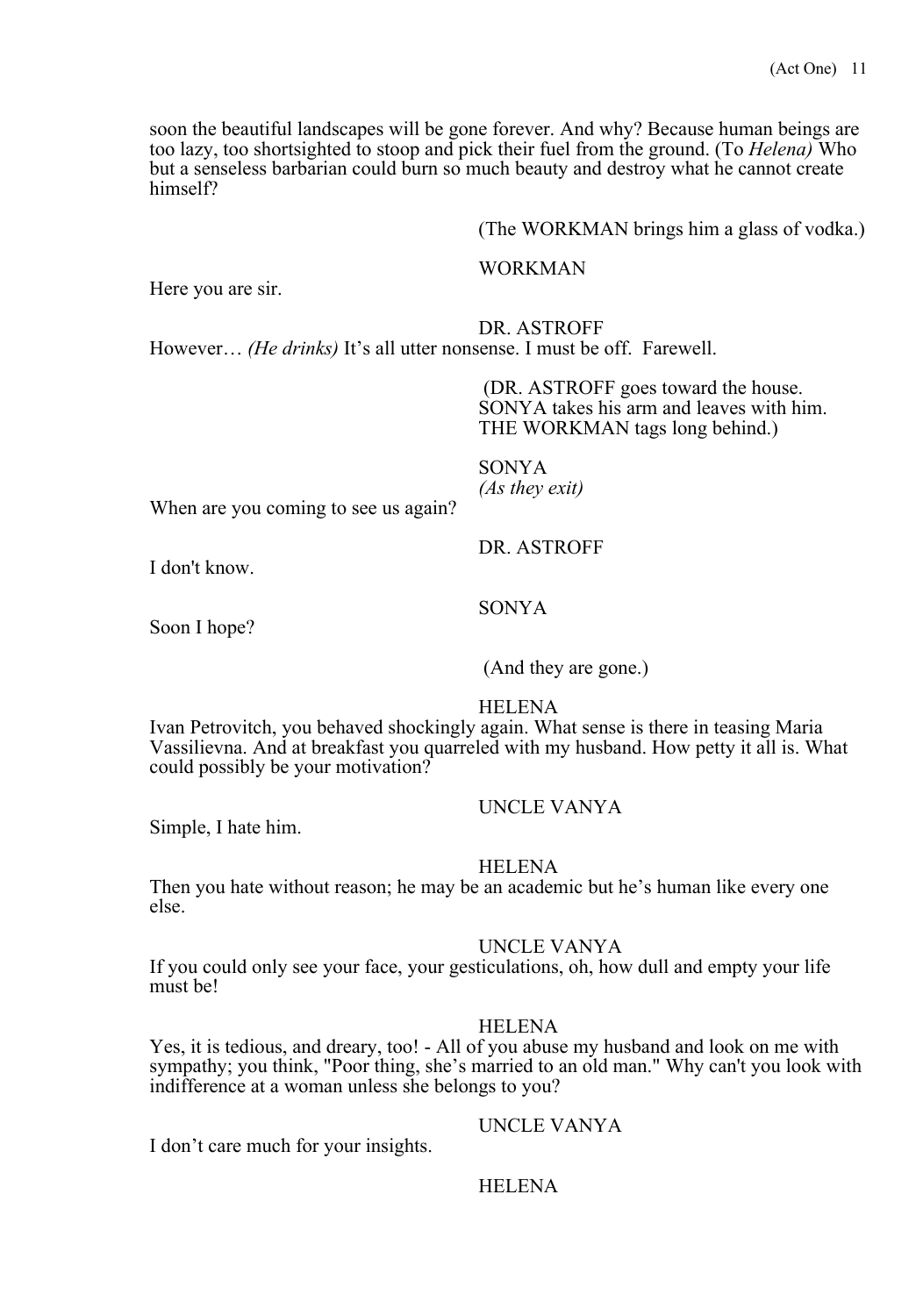Unlike you, the doctor has a sensitive face - an interesting face. Sonya evidently likes him.

### UNCLE VANYA

Really?

#### HELENA

She's in love with him, and I can understand why. This is the third time he's been here since I have come, but I'm shy and I've not had a real talk with him yet or showed him much attention. He must think that I'm uncaring. Why are you and the Doctor friends? I think it is because you're both lonely and unsympathetic. Yes, unsympathetic.

> (She turns to find UNCLE VANYA looking at her.)

# HELENA

Don't look at me that way.

# UNCLE VANYA

How can I look at you any other way since I love you? You are my joy, my life, my youth. I know that the chance of you loving me in return are… are… infinitely small? Okay fine, there is no chance! I ask nothing of you. Except to allow me to gaze upon you--.

Hush, they may hear you.

# **HELENA**

(HELENA heads toward the house. VANYA follows.)

UNCLE VANYA Let me tell you of my love, let me listen to your sweet voice!

| This is agony!                         | <b>HELENA</b>             |
|----------------------------------------|---------------------------|
| Please, what happiness do I have left? | UNCLE VANYA               |
| Agony!                                 | <b>HELENA</b>             |
| Let me walk with you!                  | <b>UNCLE VANYA</b>        |
| No.                                    | <b>HELENA</b>             |
| I'll take that as a "yes."             | UNCLE VANYA               |
|                                        | (Both go into the house.) |
|                                        | WAFFLES                   |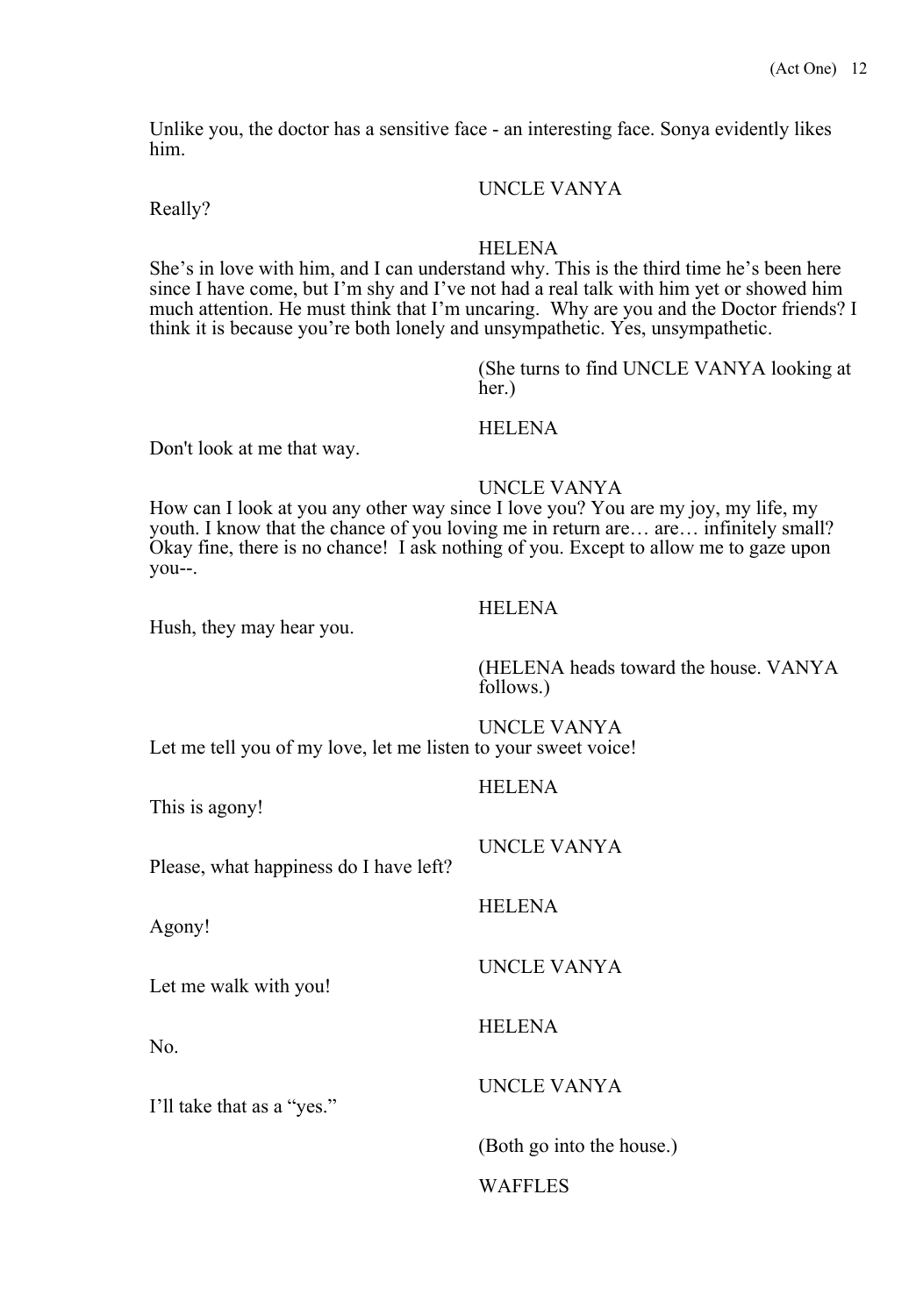*(Singing)* The crows got her, the crows got her… The crows got her, the crows got her…

> (WAFFLES plays a polka. WIDOW MARIYA writes something in her pamphlet and the lights fade.)

End of One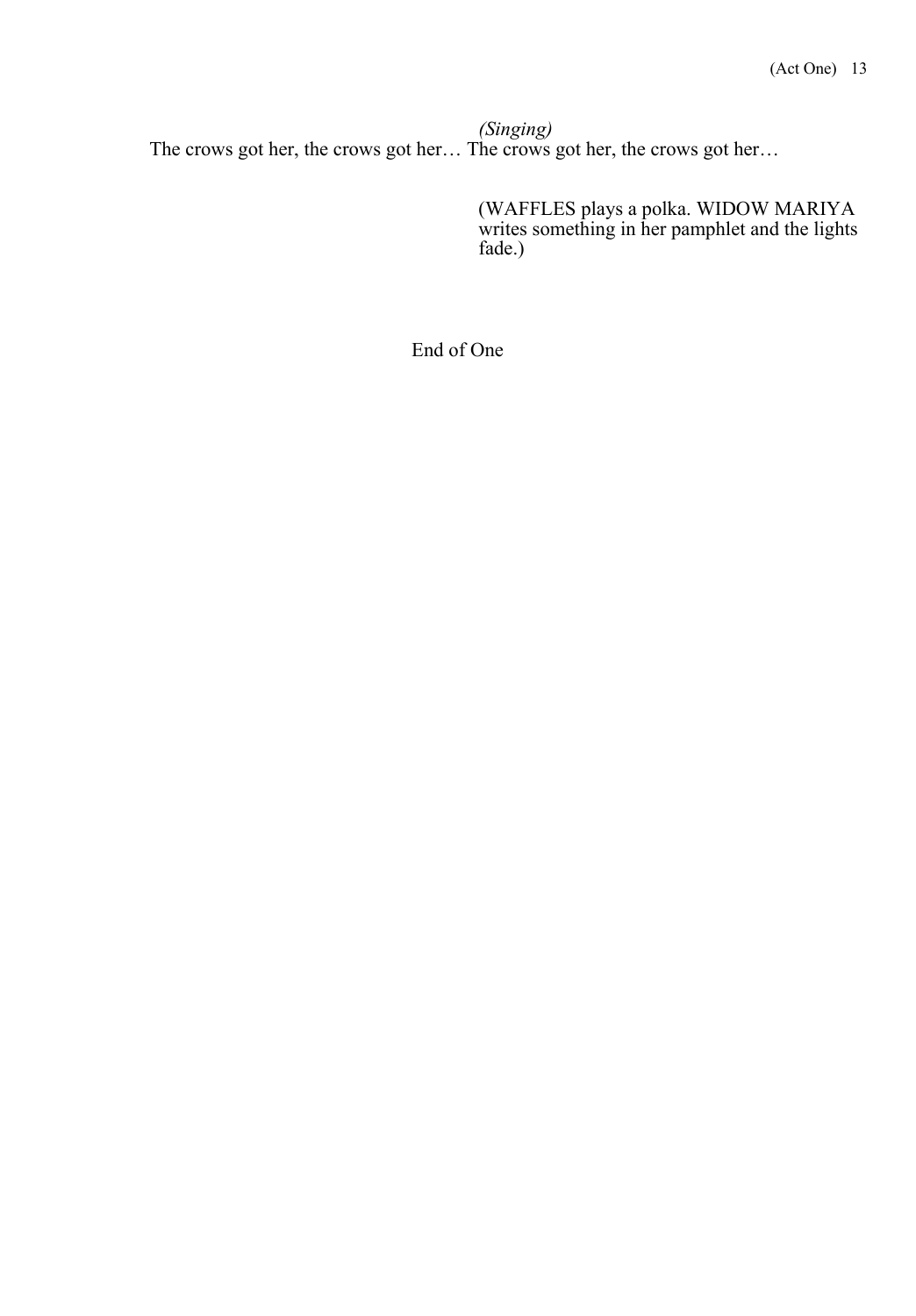# UNCLE VANYA

# TWO

*A Dining Room*

(There is a piano and table. It is night. The PROFESSOR dozes in an arm-chair by an open window and HELENA, half-asleep, is seated beside him. WAFFLES sleeps sitting up – with his guitar.)

#### PROFESSOR

*(Waking)*

What! What! What! Who's there? Sonya?

#### HELENA

No. It's me. Your wife.

#### PROFESSOR

Oh, it's you, Lenutchka. This pain is unbearable.

#### HELENA

Your shawl has slipped. *(She wraps the shawl around his legs)* Let me shut the window.

#### PROFESSOR

No, I'm suffocating… Just now I dreamed that my left leg belonged to some one else. Then it started hurting so that I awoke. This can't be gout; it's more like rheumatism. What time is it?

# HELENA

Twenty after twelve?

#### PROFESSOR

I wish you'd look for Batiushkov in the library tomorrow.

# HELENA

What's this now?

#### PROFESSOR

Look for Batiushkov tomorrow morning; we used to have him, I remember--. Why do I find it so hard to breathe?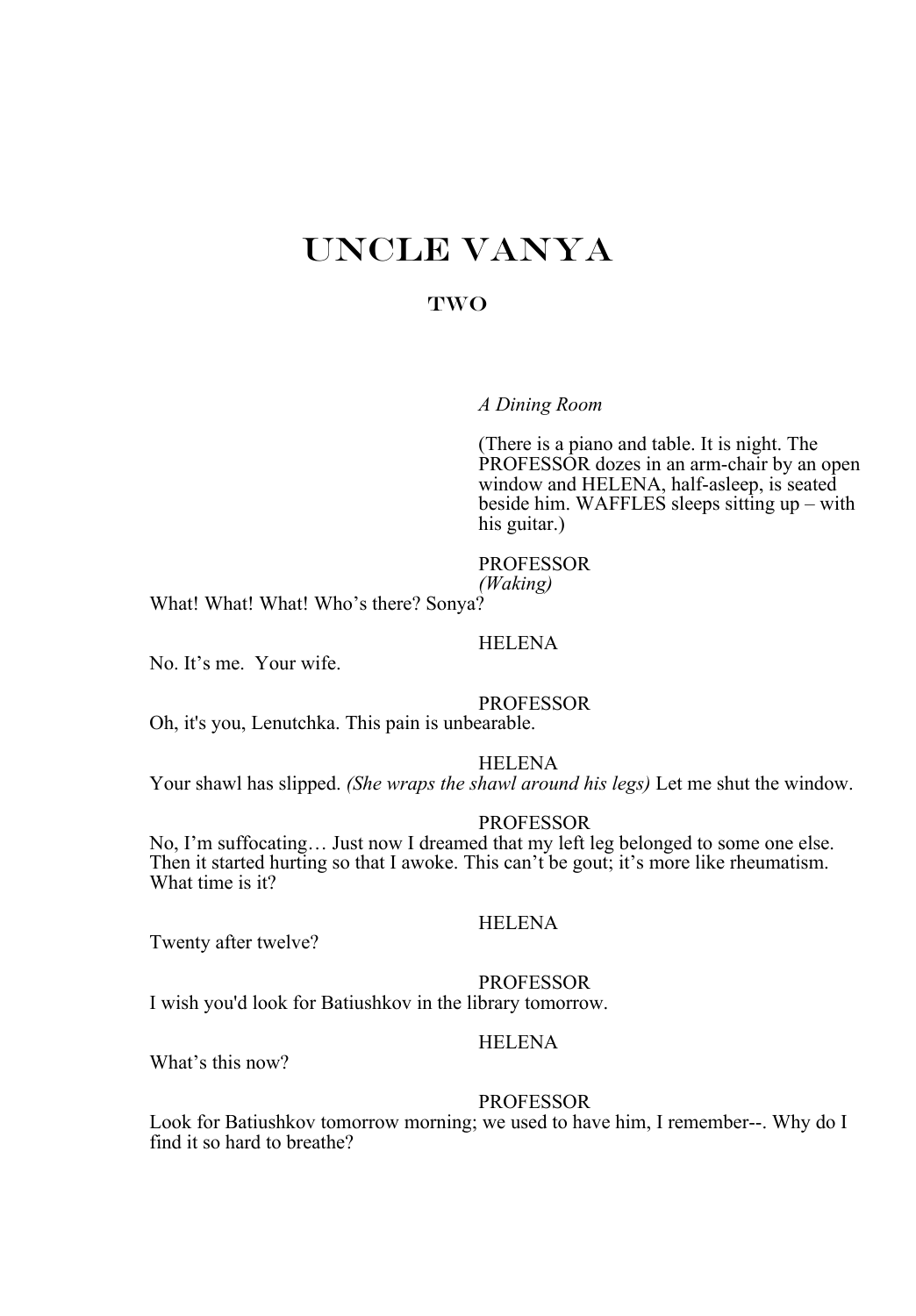You're worn out; this is the second night you've been unable to sleep.

#### PROFESSOR

They say that Ivan Turgenieff got angina pectoris from gout. I'm afraid I'm getting it, too. Oh, damn this terrible, accursed old age! Ever since I've grown old, I have been repulsive to myself, and I'm sure, repulsive to all of you too.

#### **HELENA**

You speak as if we were to blame for your age.

#### PROFESSOR

You're young and healthy and beautiful, and have a long full life ahead of you. While I am almost a corpse. It's foolish for me to live so long, but wait! I shall soon set you all free. My life can't drag on much longer.

HELENA

You're exhausting me. For God's sake, be quiet!

#### PROFESSOR

Everybody is exhausted thanks to me.

#### **HELENA**

PROFESSOR

Be quiet! You're torturing me.

I torture everyone--.

HELENA

This is unendurable! Tell me, what do you wish of me?

# PROFESSOR

Nothing.

### HELENA

Then please be quiet.

### PROFESSOR

*(Beat)* 

Funny, isn't it. Everybody listens to Ivan Petrovitch, what does everyone call him?

#### **HELENA**

Uncle Vanya.

#### PROFESSOR

And his old idiot of a mother, Maria Vassilievna, but the moment I open my trap, you all feel abused. You can't even bear the sound of my voice can you? Suppose I am repulsive, suppose I am a selfish tyrant, haven't I the right to be at my age? Haven't I earned it? Haven't I, I ask you, the right to be respected, considering how ancient I am?

#### **HELENA**

No one is disputing your rights. *(She crosses to a window)* We shall have rain in a moment.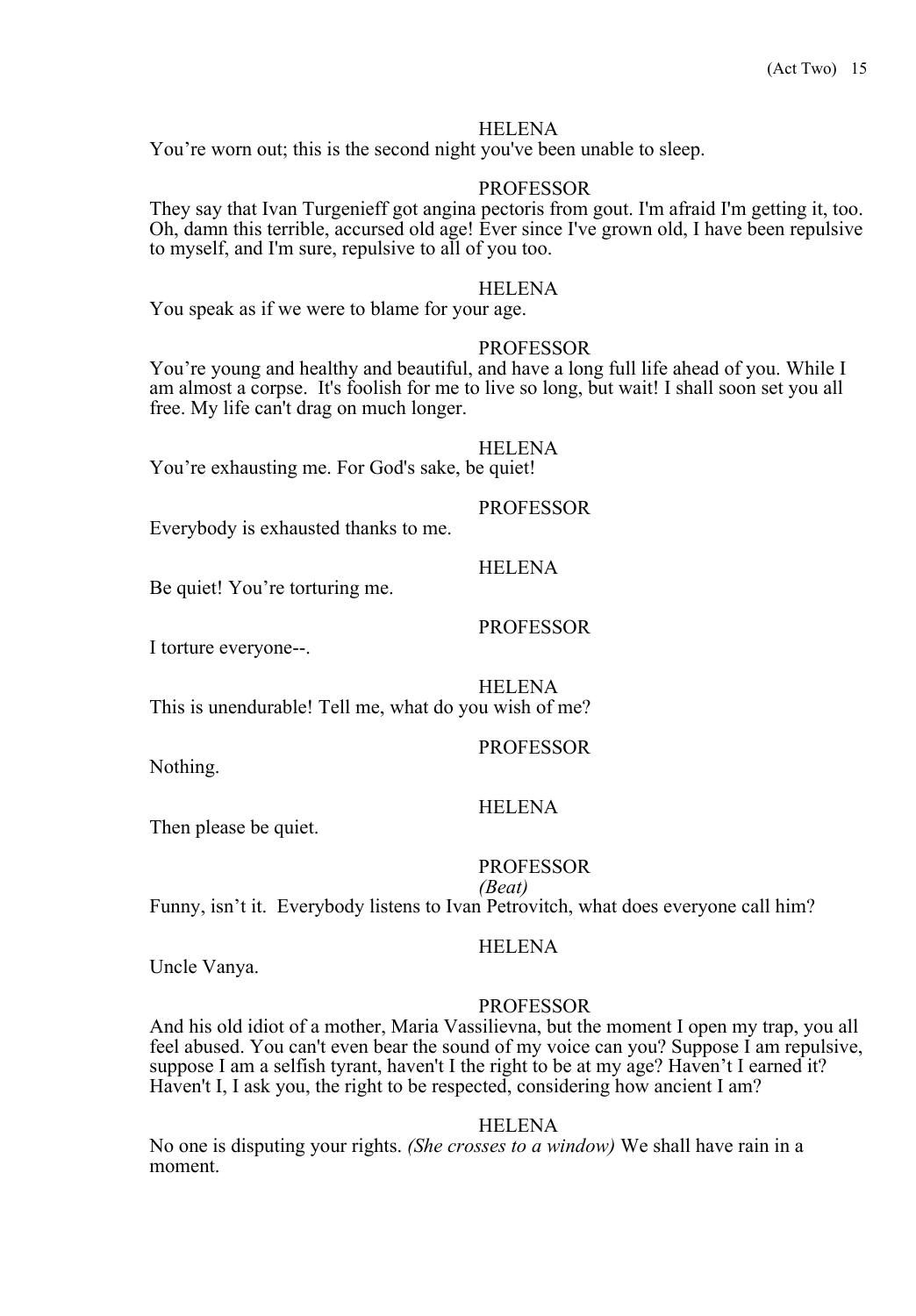#### PROFESSOR

…I spent my life working for the cause of education. I am accustomed to the library and the lecture hall and the admiration of intellectual elite. Now I suddenly find myself in this wilderness, this farm, condemned to see the same idiotic people from morning till night and to listen to their silly chatter. Oh, it's terrible to spend every moment grieving for a past that is lost as I sit here with nothing to do but fear death. It is more than I can endure. And you won't even forgive me for being old!

#### HELENA

Wait; be patient; in four or five years, I shall be old too and whither away with you.

(Sonya comes in.)

SONYA

Father, you sent for Dr. Astroff again?

#### PROFESSOR

So what.

#### SONYA

And now you refuse to see him. It's not fair to trouble that man needlessly.

### PROFESSOR

What do I care about your Dr. Astroff? He understands medicine about as well as I understand animal husbandry. What time is it?

#### HELENA

I don't know, one o'clock in the morning?

#### PROFESSOR

It's stifling in here. Sonya, my medicine.

#### (SONYA grabs a small bottle on the table.)

#### PROFESSOR

Not that one! Not that one! Not that one! Yes, that one. Can't I ask you to do a single thing?

> (THE PROFESSOR takes his pills. A flash of lightning. UNCLE VANYA enters dressed in a long gown and carrying a candle.)

# UNCLE VANYA

A thunderstorm is approaching. *(The lightning flashes)* There it is! Go and get some sleep - I've come to relieve you.

#### PROFESSOR

*No,* no, no! Don't leave me alone with him! He'll begin lecturing me.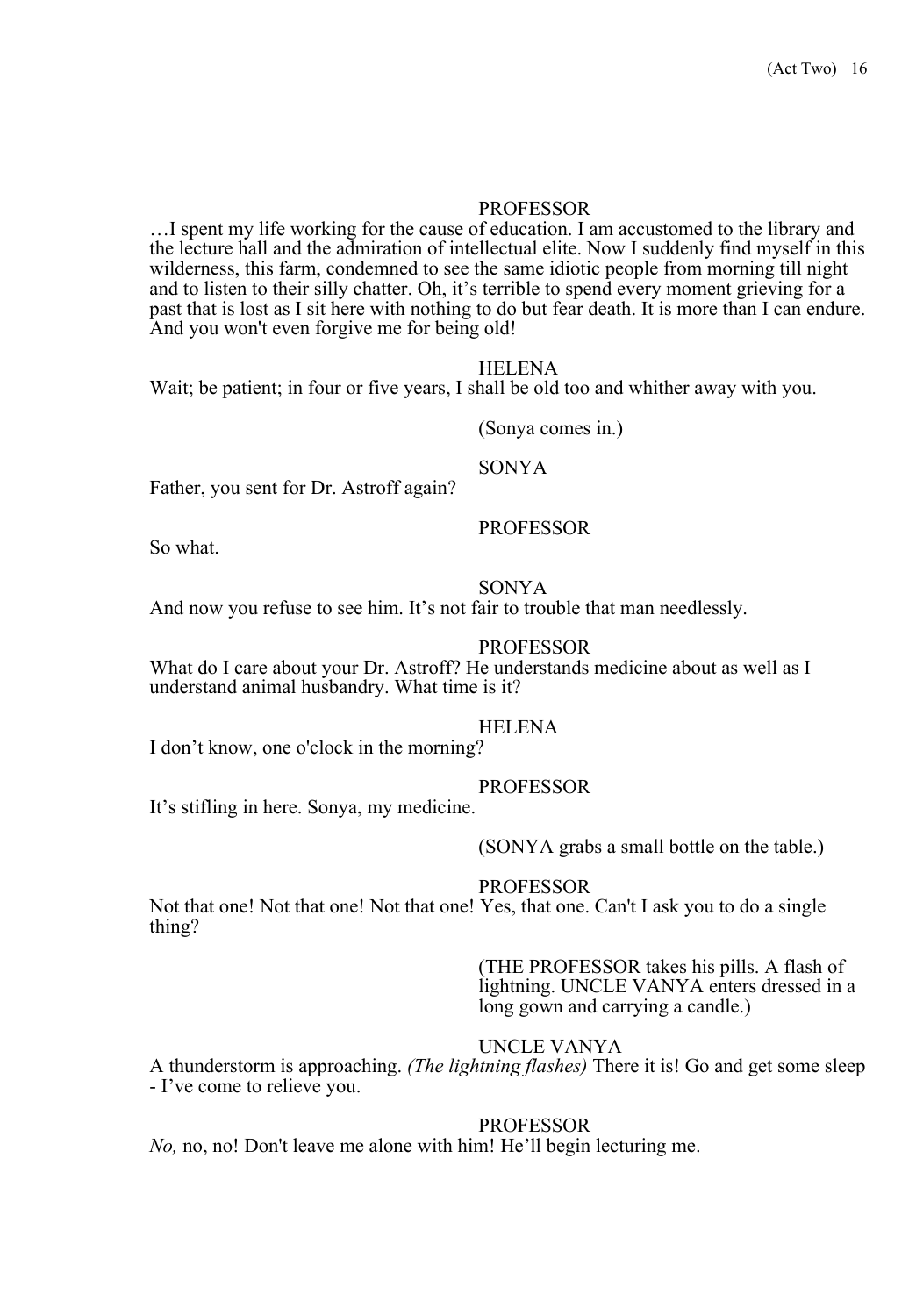# UNCLE VANYA

You have no choice, old man, they haven't slept for two nights.

# **PROFESSOR**

Then let them go to bed, but you go away, too! I beg you. Go. For the sake of our former friendship, don't argue.

UNCLE VANYA

Our former friendship! What former friendship? When were we ever friends?!

#### SONYA

Hush, Uncle Vanya !

# PROFESSOR

UNCLE VANYA

*(To his wife)* Sweetheart, don' t leave me alone with him. He'll lecture me.

This is absurd.

# (NURSE MARINA enters carrying a candle.)

SONYA

You must go to bed, nurse, it's late.

Who can sleep?

NURSE MARINA

PROFESSOR

None of them can. They are all worn out by life and work. Only I enjoy a life of the mind. I alone know perfect happiness.

Does it hurt?

PROFESSOR

NURSE MARINA

A little.

### NURSE MARINA

My own legs ache, too, oh, so badly. Let's get you on your feet. Old people like to be treated like children, but somehow nobody cares about them. Come to bed, professor, I shall pray to God for you.

There, see, at least someone cares.

#### NURSE MARINA

PROFESSOR

My own feet ache so badly, oh, so badly! *(She and Sonya start leading the Professor out)*  Come, come, Professor.

> (PROFESSOR, SONYA and NURSE MARINA go out.)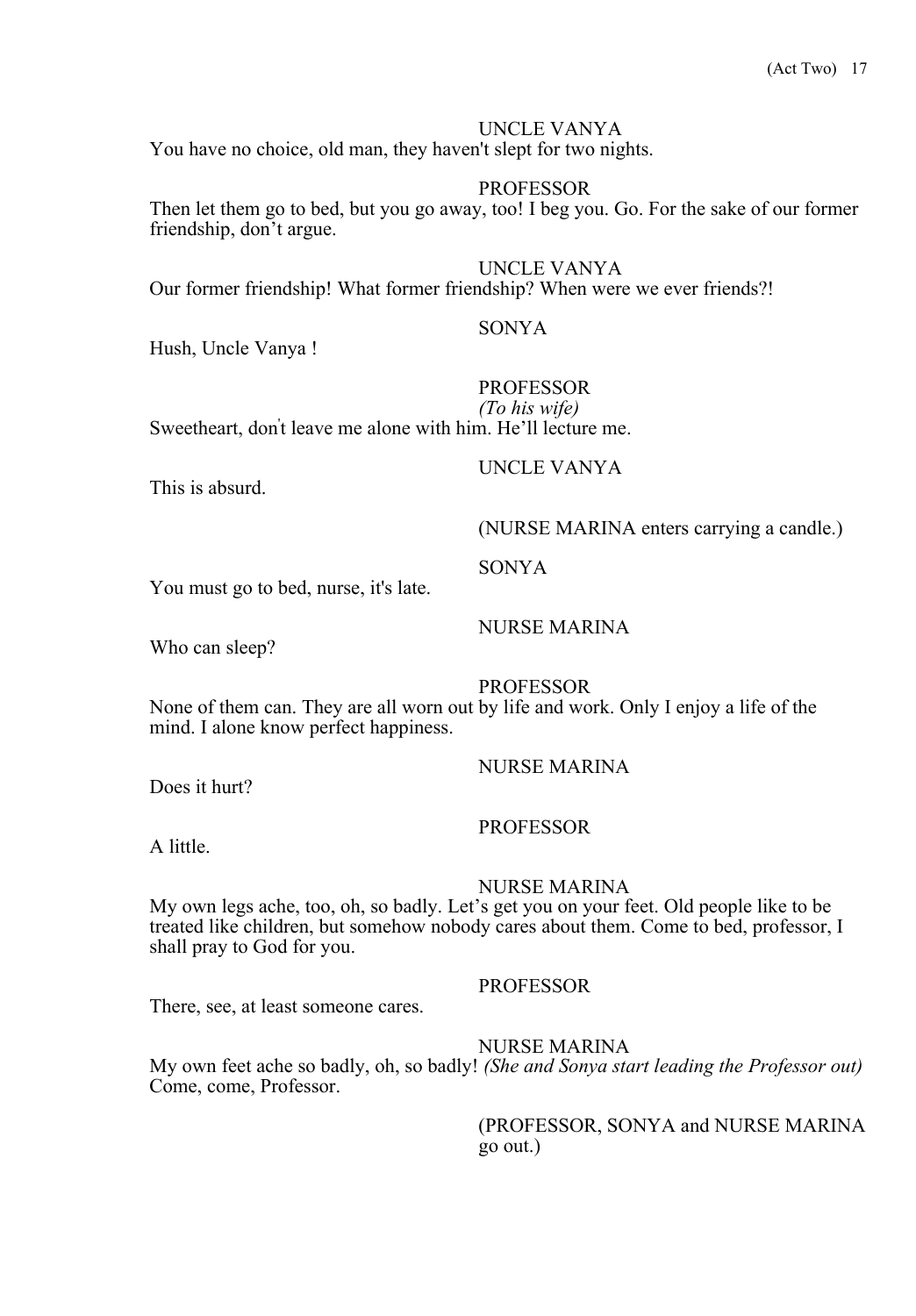I am absolutely exhausted by him. I can hardly stand on my two feet.

# UNCLE VANYA

He exhausted you and I have exhausted myself. I haven't slept for three nights.

#### HELENA

There's something wrong in this house. Your mother hates everything but her silly philosophical pamphlets and the professor; the professor is vexed, he won't trust me and he fears you.

# UNCLE VANYA

What's to fear about me?

### HELENA

Sonya is angry with her father and hasn't spoken to me in a fortnight; you hate my husband and openly sneer at your mother. I have reached the limit of my endurance. At least twenty times tonight, I've nearly burst into tears. There's something wrong in this house.

#### UNCLE VANYA

Then it's best not to talk about it.

#### HELENA

You're an educated man, Vanya. Surely you understand that the world is not destroyed by criminals and fanatics, but by hate and malice and above all pettiness. Your duty, as an educated man, is to rise above the pettiness and make peace.

### UNCLE VANYA

How about if I start by making peace with you?

(He tries to take her hand, she pulls away.)

#### **HELENA**

Don't. Please, I'd rather be alone.

### UNCLE VANYA

The rain will soon be over, and all nature will awake refreshed and sigh with relief. Only I am not refreshed. Day and night I'm haunted. I can't help but think that I frittered away my youth on trifles, and I'm left with a reality that's absurd. What shall I do with my life and my love? What is going to become of them? This glorious feeling in my heart will be lost as a ray of sunlight that has fallen into a well, and my life will be lost with it.

#### HELENA

You talk of love... How am I to deal with that? Talking does no good.

(She tries to leave. He bars her way.)

### UNCLE VANYA

If you only knew how it tortures me to think that beside me in this house, in the very next bedroom, is another life that is being lost forever! What're you waiting for? What accursed philosophy, morals, culture holds you back?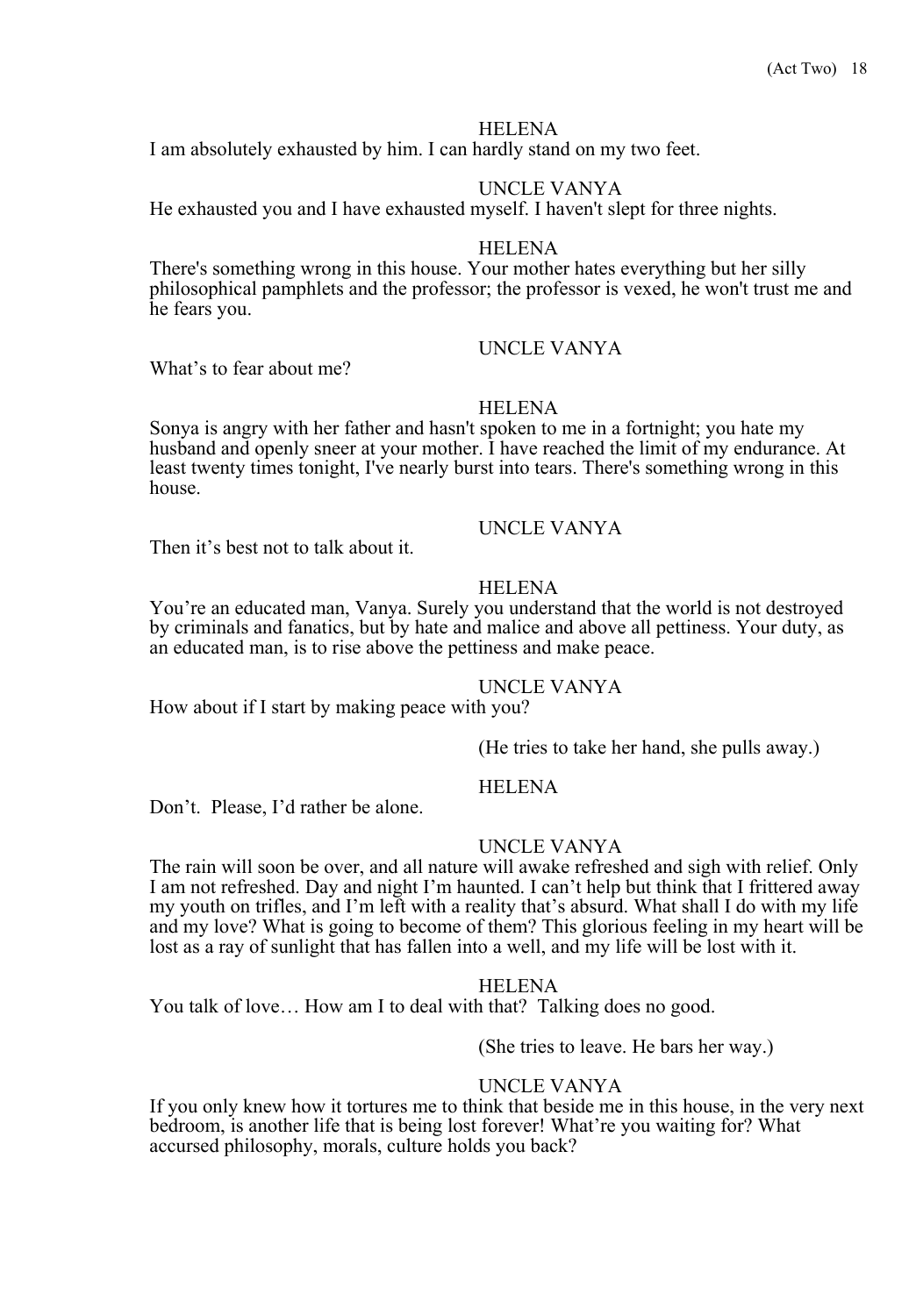# You're drunk!

It wouldn't be the first time.

Where's the doctor?

UNCLE VANYA

UNCLE VANYA

In the next room. He's staying the night. Perhaps I am drunk, perhaps I am - nothing is impossible.

# **HELENA**

HELENA

Why have you been drinking?

#### UNCLE VANYA

Because it gives me a taste of life. Please Helena, don't ignore me. My sweetheart, my precious--. My heart - feel my heart--.

(He takes her hands. She pulls away.)

#### HELENA

Leave me alone! Really, this has become… disagreeable.

(She leaves. UNCLE VANYA sits down beside the sleeping WAFFLES.)

#### UNCLE VANYA

And she's gone! *(Beat)* It was ten years ago that I met her first, at her late sister's house. She was seventeen then and I thirty seven. Why didn't I fall in love with her then and propose? It would have been so easy! And if I had, she'd now be my wife. Yes, tonight's thunderstorm would have wakened us both. But I would have held her in my arms and whispered: "Don't be afraid! I'm here." Oh, what a charming dream, so sweet that I smile when I think of it. *(He laughs)* God! Why am I so old? Oh, how I have been cheated. For years I have worshiped that miserable gout-ridden professor. Sonya and I have milked this estate dry for his sake. We have sold our butter and curds and wheat like misers, and never kept a bit for ourselves, so that we could scrape together enough pennies to send to him. I was once proud of him and his learning; I thought all his words and writings were inspired. But now? Now I've met him face to face, the truth comes out. Now that he is retired we can see the grand total of his life? Zero! His non-existent fame has burst like a soap bubble. I've been cheated. Cheated.

> (DR. ASTROFF enters. He is wearing his coat but is without waistcoat or collar and is slightly drunk. He wakes WAFFLES.)

DR. ASTROFF *(Drunk)* 

Play! Play!

But everyone is asleep.

WAFFLES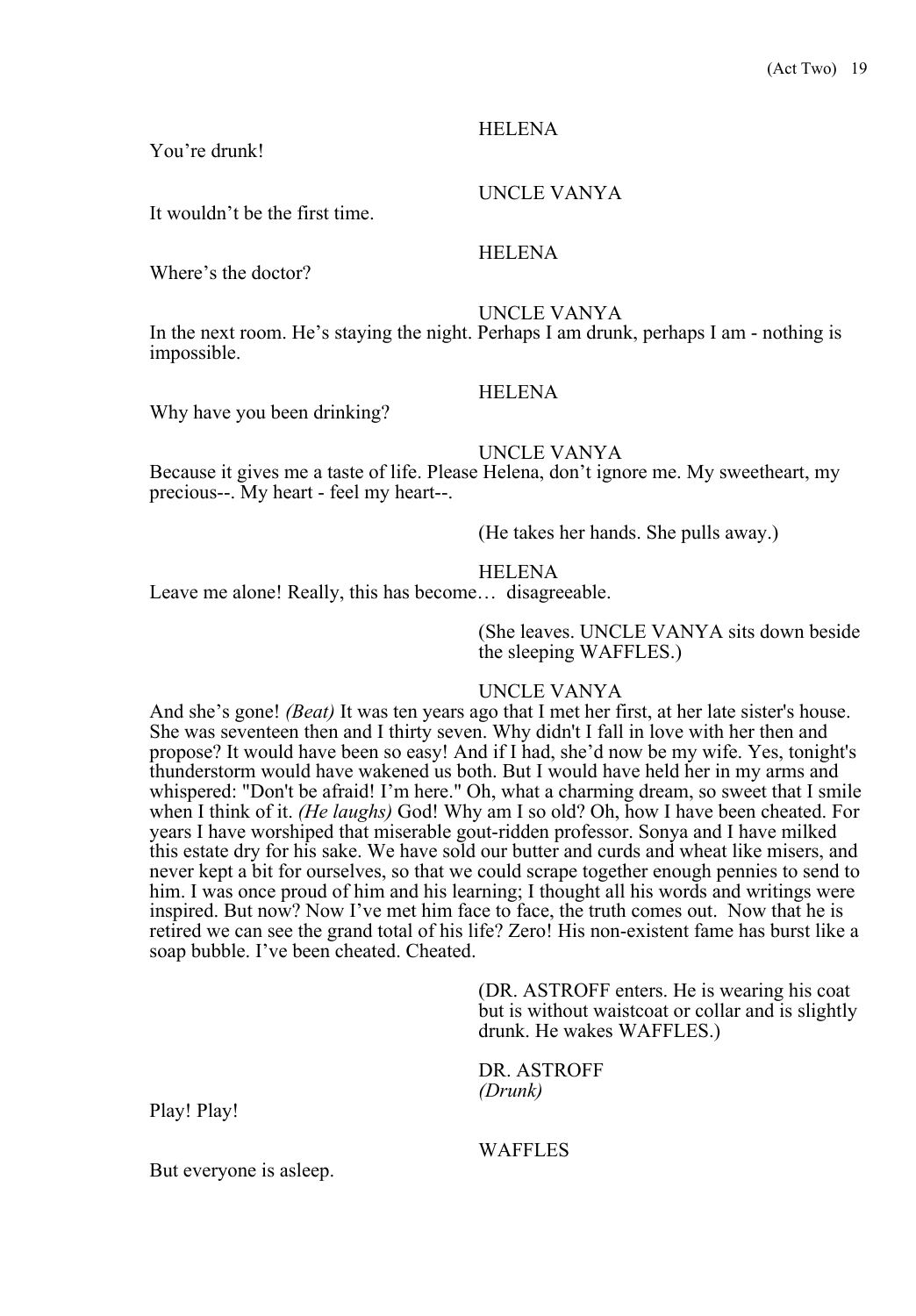Play! Now.

# (WAFFLES plays softly.)

# DR. ASTROFF

Are you alone? No women around? "The room is cold, the fire is out. Where shall the master find his rest?" The thunderstorm woke me. It was a regular downpour. What time is it?

The devil only knows.

I thought I heard Helena's voice.

UNCLE VANYA

UNCLE VANYA

DR. ASTROFF

She was here a moment ago.

DR. ASTROFF

What a beautiful woman! *(Looking at the bottles of medicine on the table)* We have here what is called a pharmacy. From Moscow, from Kharkoff, from Tula! Is there a physician he hasn't seen? I mean really, is he truly ill, or just a good thespian?

He's ill.

DR. ASTROFF And what of you? Are we in love with the professor's fetching wife?

# UNCLE VANYA

She's a friend.

DR. ASTROFF

Already?

UNCLE VANYA

Meaning?

# DR. ASTROFF

Here is the order as far as the opposite sex is concerned - First comes acquaintance, then lover, only when a man and woman have got that business behind them can they be, quote, "friends."

# UNCLE VANYA

What a pleasant point of view.

# DR. ASTROFF

# *(Laughing)*

And why not. I'm intoxicated and so it's allowed. As a rule I drink like this only once a month. And once a month, when I do drink, my boldness knows no bounds. I'm capable of anything. The most brilliant plans evolve in my brain. I'm no longer a poor simpleton country doctor, but mankind's greatest benefactor. I work out my own school of

### UNCLE VANYA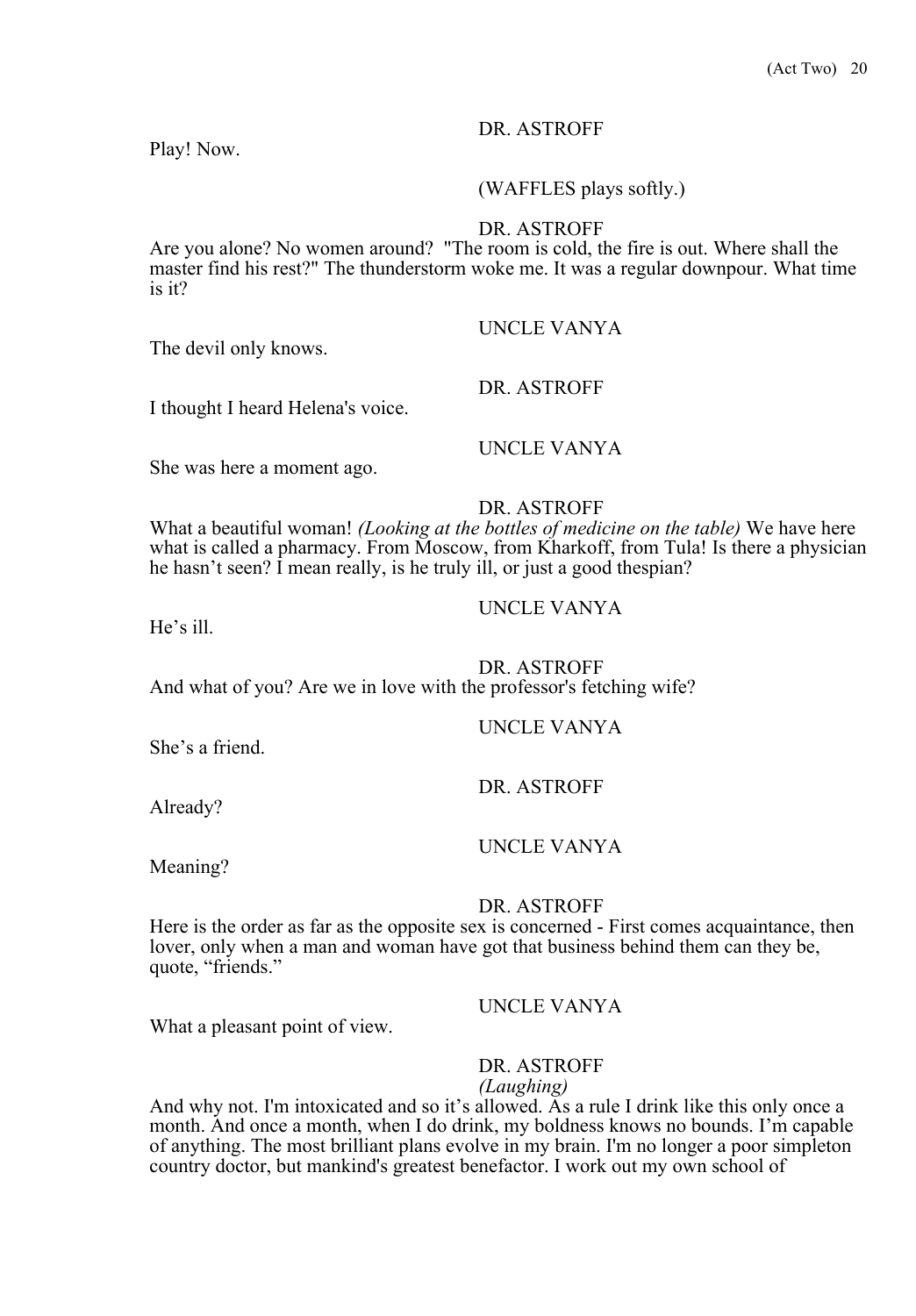philosophy and all of the rest of you crawl at my feet like so many worms or microbes. *(To Waffles)* Waffles, play!

#### **WAFFLES**

My dear fellow, I would with all my heart, but listen to reason; everyone in the house is asleep.

#### DR. ASTROFF

Play!

(WAFFLES plays.)

DR. ASTROFF

I need another drink. Come, we still have some brandy left.

(SONYA enters.)

DR. ASTROFF

I beg your pardon, I have no tie on.

(He departs, followed by WAFFLES)

# SONYA

*(Putting away the Professor's pharmacy)* Uncle Vanya, you and the doctor have been drinking! It's all very well for him, he's accustomed to it. But why follow his example?

#### UNCLE VANYA

When realities are missing, one must create illusions.

#### SONYA

All our hay is cut and rotting in the rain and you waste your time creating illusions! You are neglecting the farm completely. I've done all the work by myself until I'm at the end of my strength - *(really looking at him for the first time)* Uncle! Your eyes are full of tears!

#### UNCLE VANYA

Nonsense, there are no tears in my eyes. You looked at me then just as your dead mother used to… My sister, my dear dear sister, where are you now? If you only knew, if you only knew!

SONYA

If she only knew what, Uncle?

#### UNCLE VANYA

My heart… Never mind, it's nothing.

(He goes out.)

#### SONYA

Mikhail Lvovitch! Doctor. Come in here please.

(He appears with his tie and waistcoat on.)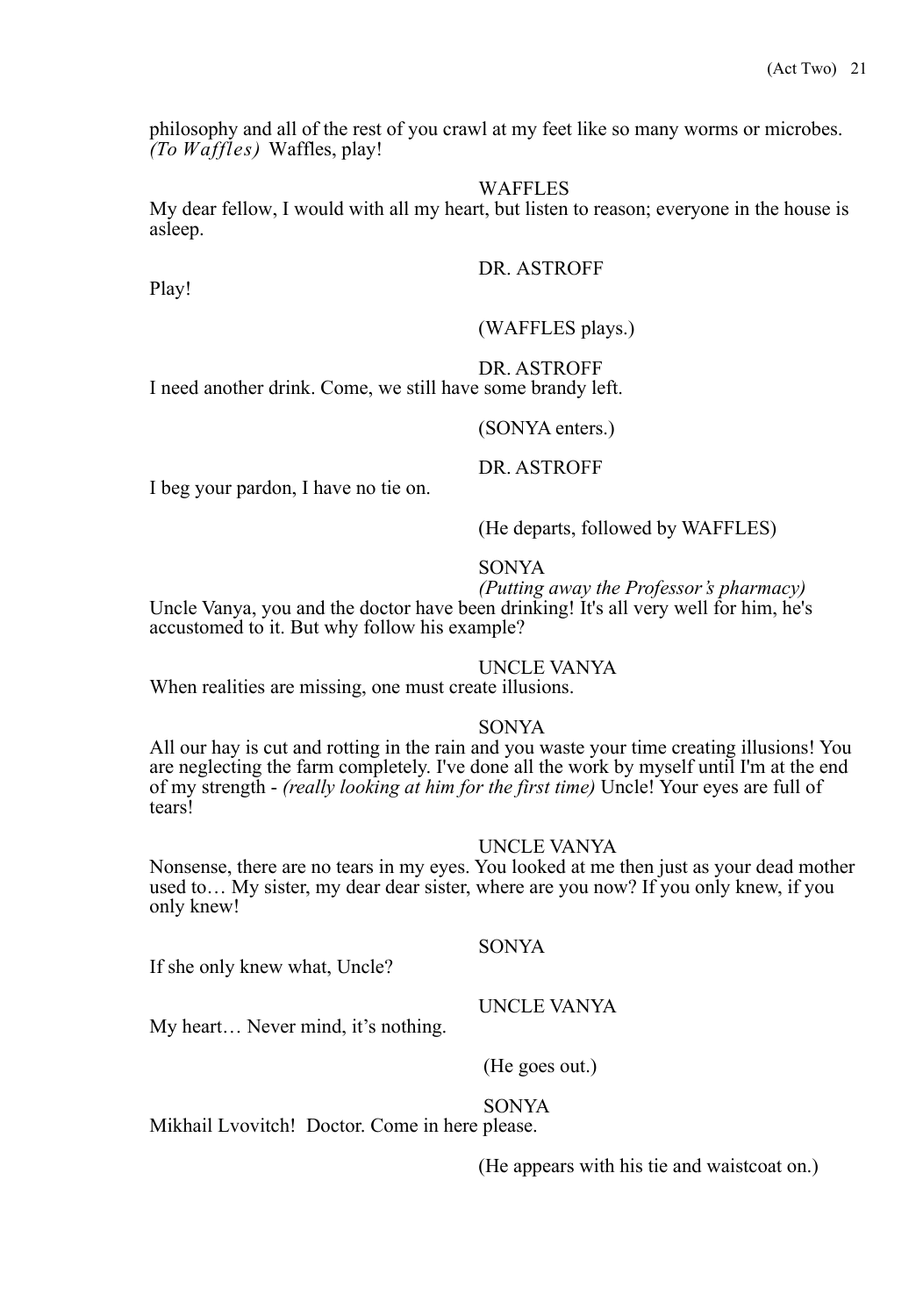What do you wish?

#### SONYA

Drink as much as you please, but I beg you don't let my uncle follow your example. He doesn't know how to drink.

#### DR. ASTROFF

All right; we won't drink any more. As a matter of fact, I'm going home. Yes, that's settled. By the time the horses are harnessed, it will be dawn.

#### SONYA

Wait till morning.

Why should I?

SONYA

It's raining.

#### DR. ASTROFF

DR. ASTROFF

The storm is over. I must go. *(Angered)* And please don't ask me to attend to your father any more. I tell him he has gout, and he insists it is rheumatism. I tell him to lie down - he sits up. I'm called to see him, he refuses to see me…

#### SONYA

He's difficult. Won't you have a bite to eat?

DR. ASTROFF

…Yes, please, I think I will.

SONYA

People say the professor has had too much success with women in his life - They have spoiled him.

(They stand eating by the sideboard.)

DR. ASTROFF

I haven't eaten a thing all day. Only drink. *(Taking a bottle out of the sideboard)* May I? *(Pouring himself a glass of vodka)* We are alone… Can I speak frankly?

#### SONYA

Of course.

DR. ASTROFF

The truth!

#### SONYA

Yes. Truth.

#### DR. ASTROFF

I couldn't bear to live in this house for even a month. The atmosphere would choke me. You have your father, totally absorbed in his books and his gout; Your Uncle with his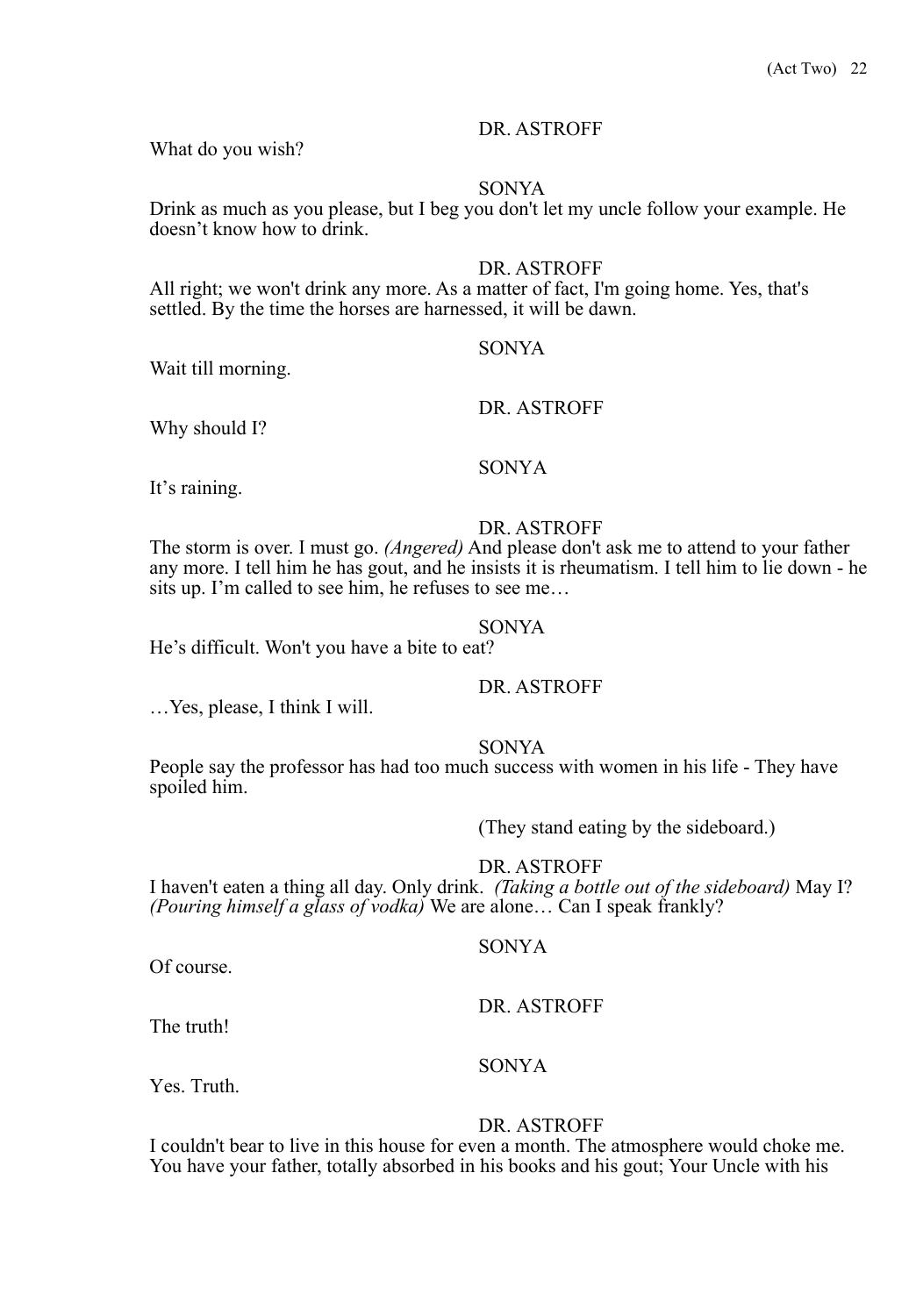year round depression, your grandmother and her pamphlets, and finally your… what do you call her, your step-mother? Your twenty-seven year old stepmother.

#### SONYA

What about her?

#### DR. ASTROFF

A human being should be beautiful in everything: in looks, in dress, in soul, in mind. Your stepmother, of course, is beautiful to gaze upon, but don't you see? She does nothing but sleep and eat and walk and charm us. No responsibilities. No work. Everything is done for her-am I not right? An idle existence can never be pure. Still, maybe I'm judging her too harshly. I'm like your Uncle, a pessimist.

SONYA

# Aren't you satisfied with life?

# DR. ASTROFF

I like life as life, but I hate the fact that I must fritter it away in a dirty Russian village. I have no hope; I do not care for people. And it's been a long time since I have cared for any one.

#### SONYA

You care for no one?

#### DR. ASTROFF

I feel a kind of tenderness for your old nurse, for old-times' sake. But everyone else? The peasants, the worker bees, are all alike; stupid and dirty. And the educated people are petty and shallow. They see no farther than their own noses; in a single word, they are dull. They whine, they hate, they find fault everywhere. They crawl up to me on the sly, leer, and say that I'm raving mad, they call me a bag of wind. Or, if they don't know what to call me, they say I am peculiar. I like the forest; that's peculiar. I don't eat red meat; that's peculiar, too. Simple, natural relations between human beings or between humans and nature have no meaning in their eyes.

(He tries to take a drink; Sonya prevents him.)

#### SONYA

I beg you, I implore you, don't drink any more!

#### DR. ASTROFF

Why not?

#### SONYA

It's so unworthy of you. You're refined. You're handsome… Your voice… It's tender… Why do you want to be like the common people who drink and gamble? You're always saying that people never create anything, but only destroy what nature has given them. So why do you insist on destroying yourself?

DR. ASTROFF

*(Giving her his hand) …*I won't drink any more.

### SONYA

Promise.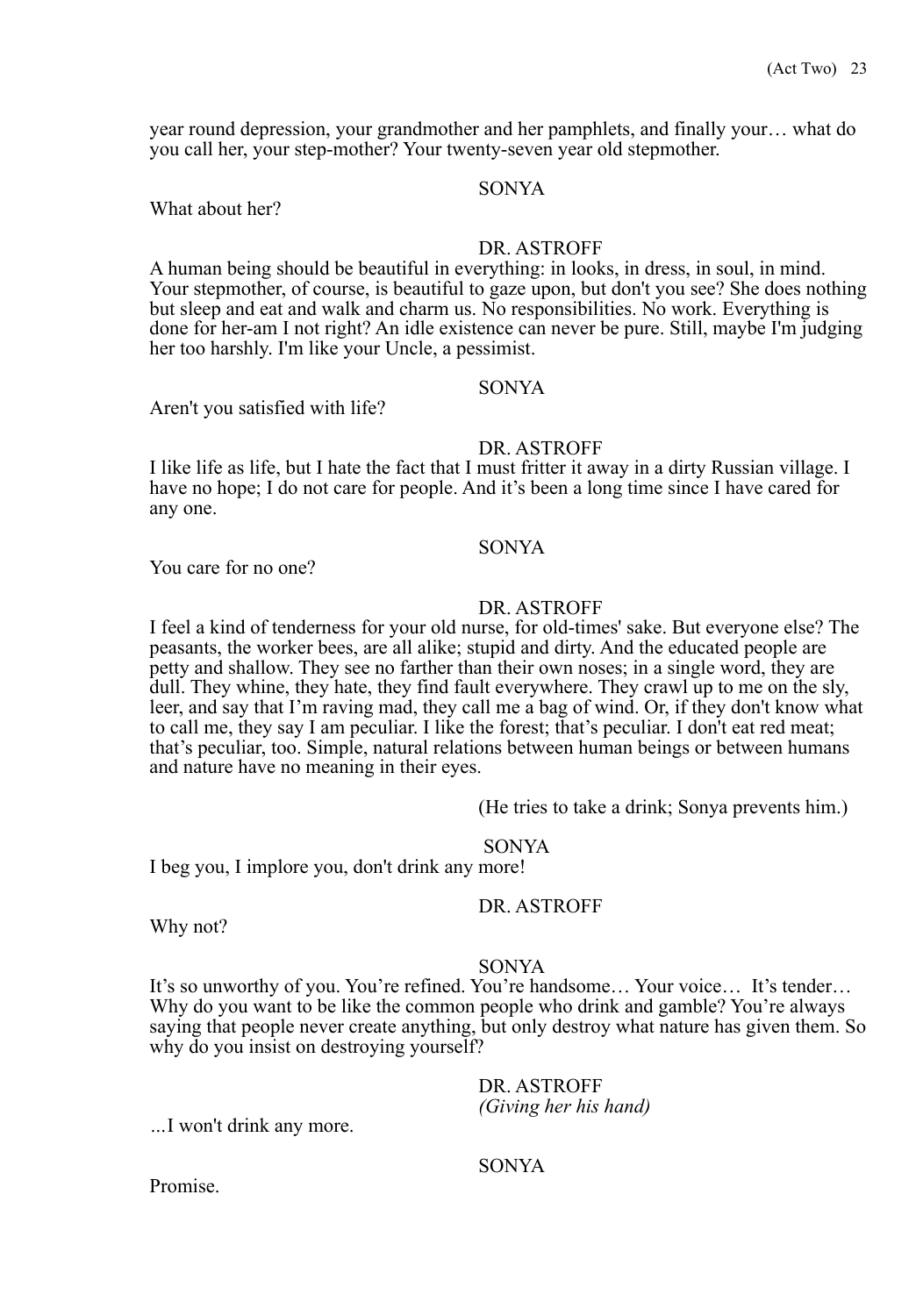I give you my word.

#### SONYA

You're sweet.

#### DR. ASTROFF

I'm through with it. Yes. There. I'm sober already. And I shall remain so until the end of my days. *(He looks at his watch)* Oh Sonya, I'm so tired. And I feel so little. I could never again have any attachment for any one. I love no one, and - I never shall! Beauty alone still has the power to affect me. It moves me deeply. Helena Andreievna could turn my head in a day if she cared to, but that's not love, nor affection. *(He shudders)*

What is the matter?

# SONYA

DR. ASTROFF

Nothing. One of my patients died on the operating table.

SONYA

You must try to forget that now. Tell me, Mikhail Lvovitch, if I had a friend or say a younger sister, and if you knew that she, well - that she was in love with you, what would you do?

Loved me?

DR. ASTROFF

SONYA

Yes. Totally. Completely in love.

### DR. ASTROFF

Don't know. I suppose I would do… nothing. I would have to make her understand that I could not return her love – that my mind does not bother itself with such affairs now--. I must start at once if I am ever to go. Goodbye, dear girl. At this rate, we shall stay here talking till morning. *(Shaking hands with her)* I shall go out through the sitting room - I'm afraid your uncle might see me and start talking and then I'd never get home.

(He goes out.)

### SONYA

#### *(Alone)*

He said nothing and yet I'm happy. *(Laughing with pleasure)* I told him that he was handsome and that his voice was tender. Was that wrong? I can still feel his voice… Oh, how frightful it is to be plain! I'm plain, I know it. Last Sunday as I was coming out of church, I overheard a woman say, "She is a dear, noble girl, but what a pity she is so plain!"

(HELENA enters and throws open the window.)

#### HELENA

The storm has passed. What wonderful air! Where's the doctor?

#### SONYA

Gone. Goodnight.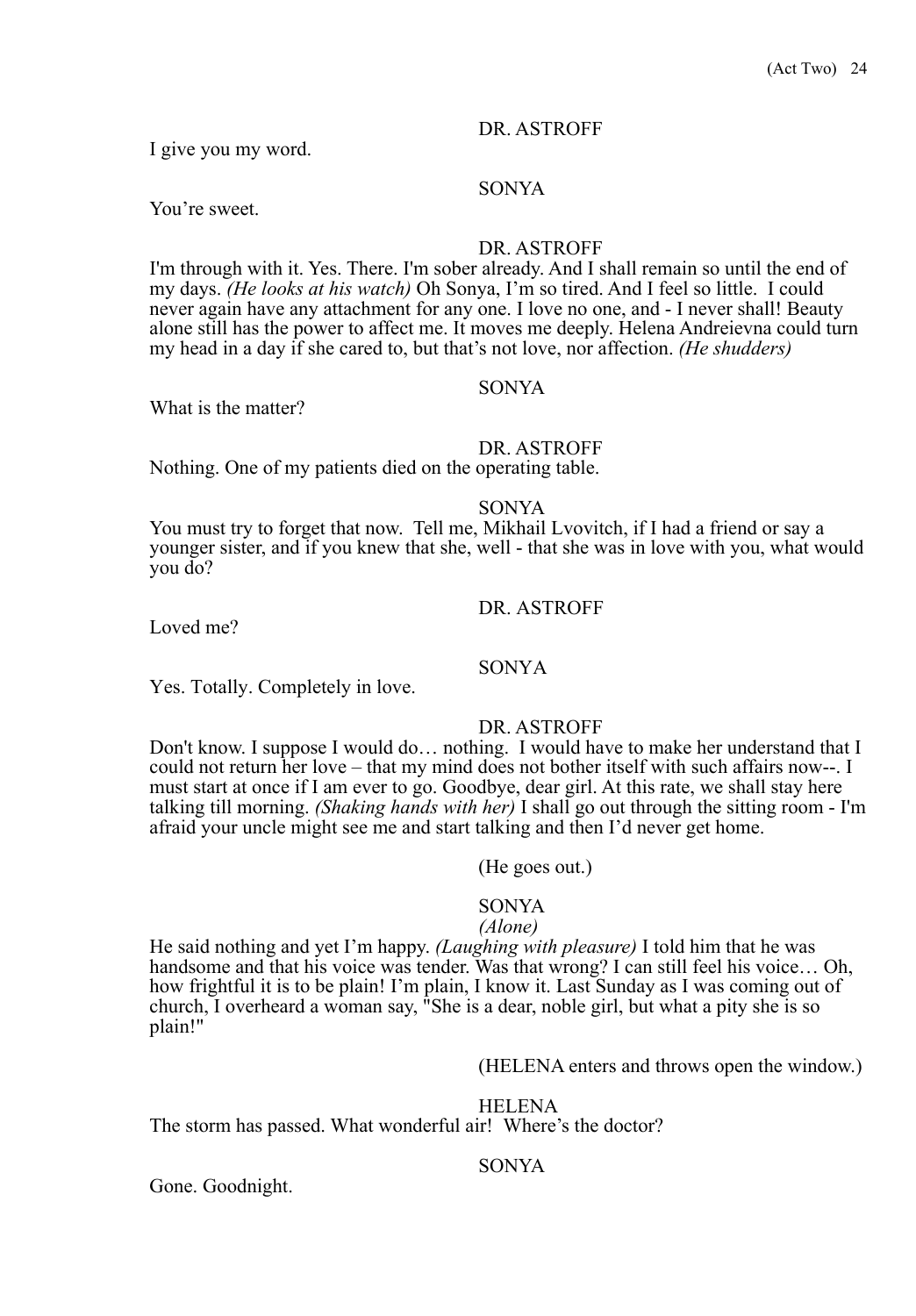How much longer are you going to be short with me? We have done each other no harm. Why should we be enemies?

### SONYA.

 $\mathbf{I}$ …

**HELENA** Haven't you had enough of this? It wastes so much time and energy… Please.

I… You want to make peace?

With all my heart.

HELENA Heaven knows why we haven't been on speaking terms.

SONYA

It's my fault.

#### **HELENA**

No it's mine. Oh, look. Wine. Friends?

Yes, let's.

(She pours a glass of vodka.)

HELENA

Out of one glass. *(Filling a glass)* We are friends, aren't we?

SONYA

Yes. *(They drink and kiss each other)* I wanted to make friends for so long, but somehow I was ashamed to. *(She weeps.)*

# HELENA

Why?

#### SONYA

I don't know.

#### **HELENA**

There, there, don't cry. *(She weeps)* Silly! Now you got me crying, too. *(Beat)* Admit it - You're angry with me because you think I married your father for his money. I swear to you I married him for love. I was fascinated by his lectures and his learning. I know now that it wasn't real love, that it was never real, but it seemed real enough at the time. I'm innocent, and yet ever since my marriage your sharp suspicious eyes have been accusing me.

# SONYA

Let's forget the past.

# HELENA

SONYA

SONYA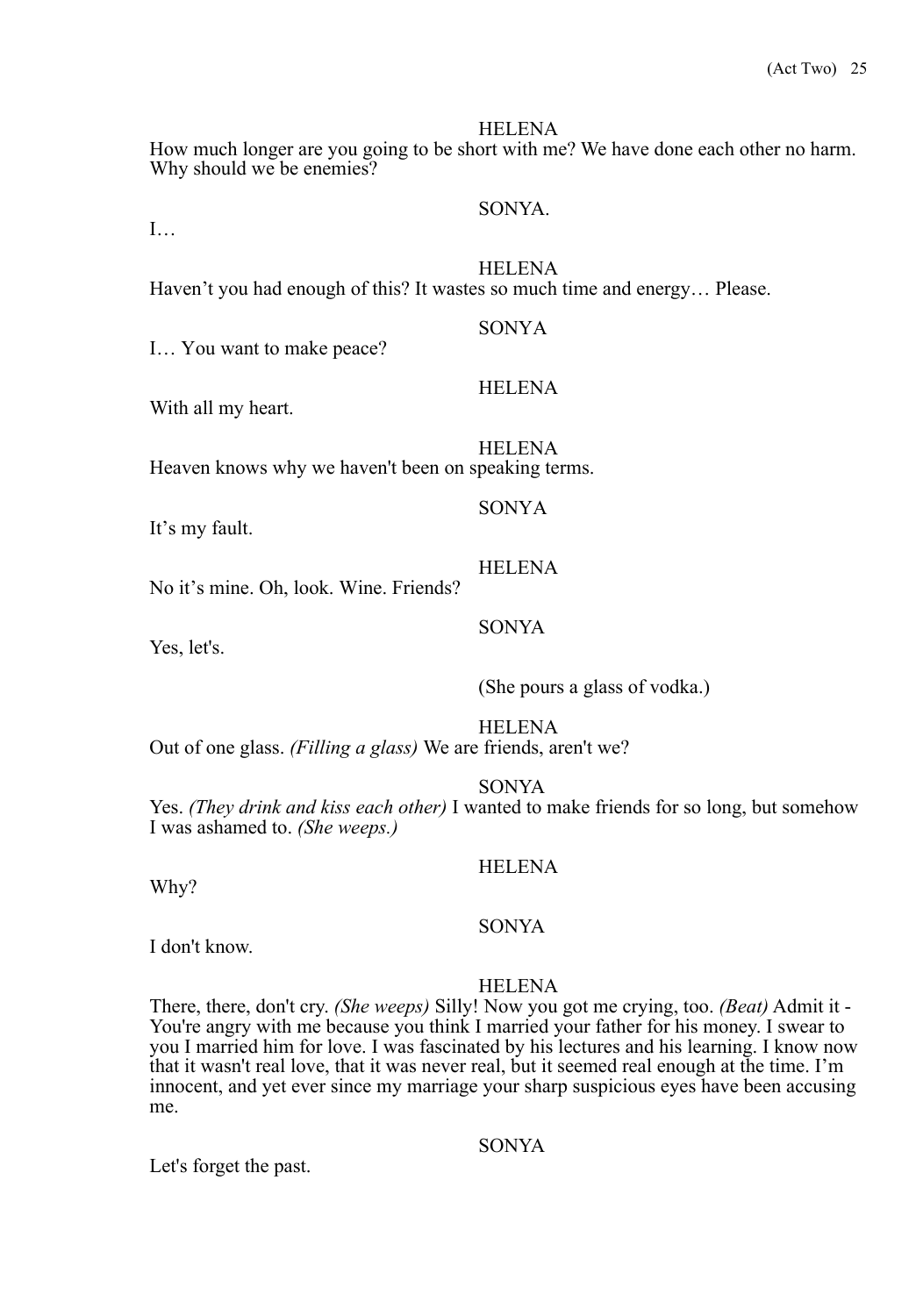HELENA You must trust people, or life becomes impossible.

SONYA Tell me, truthfully, as a friend, are you happy?

# HELENA

Truthfully… No.

SONYA. I knew it. One more question: would you like your husband to be young?

#### **HELENA**

Of course! Go on, ask me something else.

Do you like the doctor?

#### **HELENA**

SONYA

Yes, very much, indeed.

# SONYA

*(Laughing)* I have a stupid face, haven't I? He just left, and his voice still sings in my ears; I can hear his step; I can see his face. Let me speak all that I have in my heart! But no, I can't say it publicly. I'm ashamed. I seem silly to you, don't I? Of course I do. Tell me about him!

| <b>SONYA</b>  |
|---------------|
| <b>HELENA</b> |
| SONYA.        |
| <b>HELENA</b> |
|               |

### SONYA

He can heal the sick, and plant forests.

HELENA

He is a man of genius. Do you realize what that means? It means he is courageous, deep and clear of vision.

#### SONYA

More.

### **HELENA**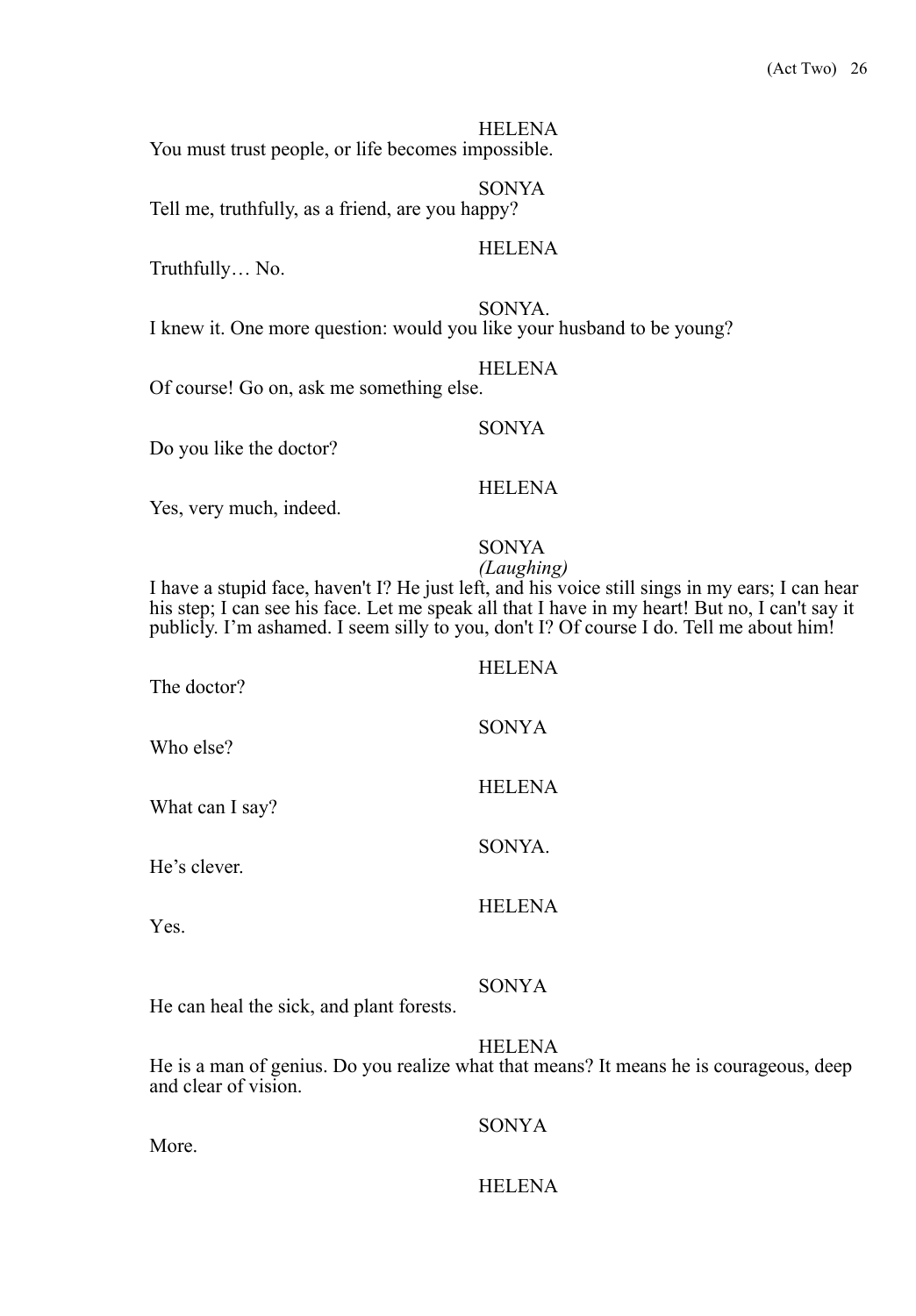He plants a tree and his mind swings a thousand years into the future and he dreams of the happiness of the human race. People like him are rare and ought to be loved. What if he does drink and use rough words at times? In Russia, a man of genius cannot be a saint.

# SONYA

Never.

# **HELENA**

Yet, here he exists, cut off from the world by frost and storms and trackless muddy roads, surrounded by ignorant people who are crushed by poverty and disease. His life is one endless struggle, with never a day's rest. How can a man live like that for forty years and stay sober?

# SONYA

# I couldn't.

#### HELENA

With all my heart, I wish you happiness; you deserve it. *(Getting up)* As for me, I am a worthless, useless woman. Always useless; in music, in love, in my husband's home, to be… brief - in everything. When you stop to think of it, Sonya, I am really very, very unhappy. Nor can I ever achieve happiness in my lifetime.

(SONYA breaks out laughing.)

**HELENA** 

SONYA

Why?

I'm so happy, so happy!

(SONYA does a little dance. Depressed HELENA crosses to the piano.)

#### HELENA

Perhaps I'll play a little.

SONYA

Oh, do! Yes! I couldn't possibly sleep now. Do play!

#### HELENA

Yet, your father is still awake. Music annoys him when he's ill, but if he says I may, then I shall play a little. Go ask him.

#### SONYA

Of course. He can't possibly deny us. I'll be right back.

(She runs out. HELENA sits at the piano.)

#### HELENA

…It's a long time since I've heard music. And now, I shall sit and play and cry like a simpleton. …I am in love with the doctor…

(SONYA returns, dejected.)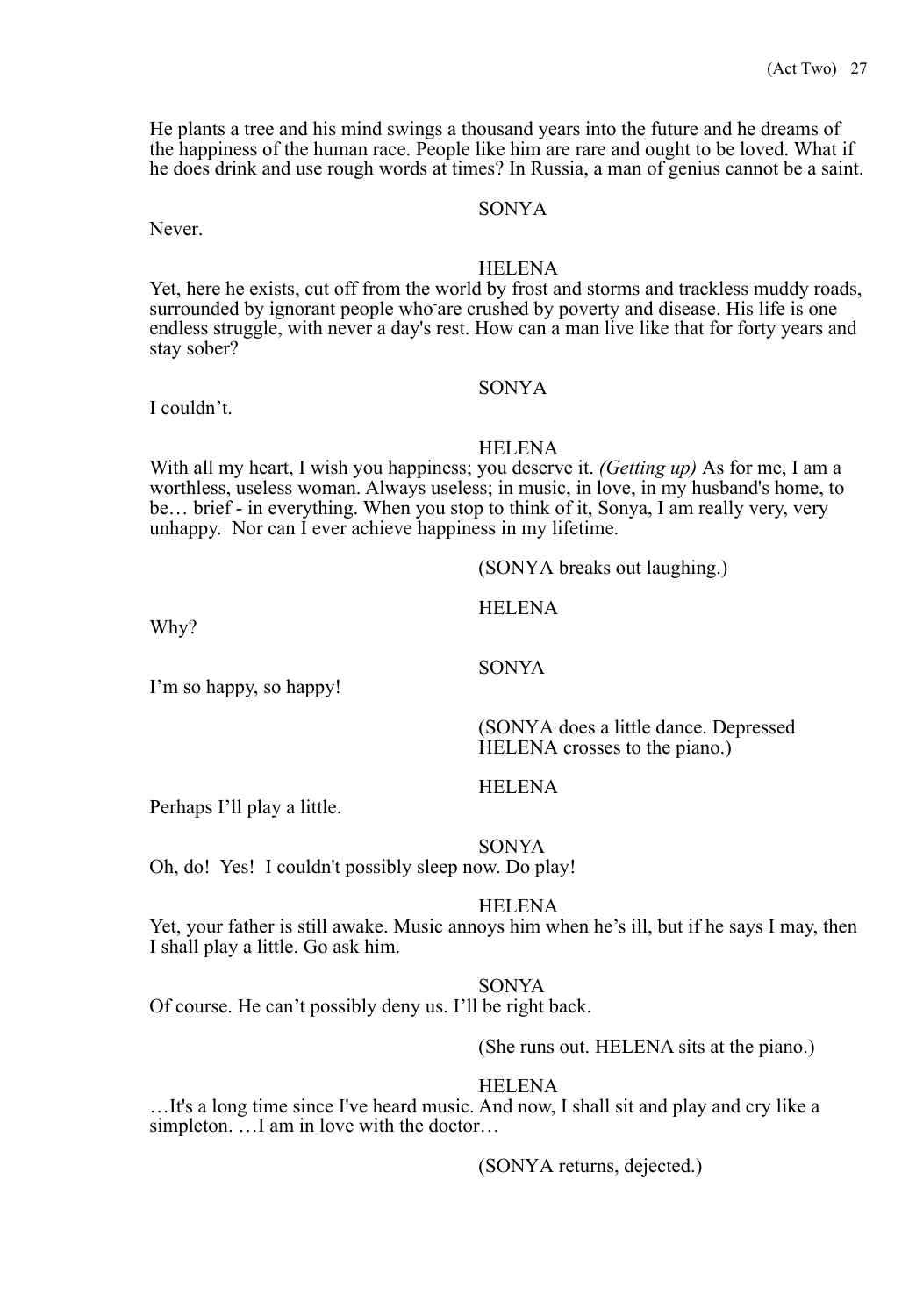# SONYA

# He says "No."

(Doleful, SONYA sits with HELENA at the piano. HELENA defiantly hits one note. They laugh. But then fall silent and depressed. And the lights fade.)

End of Two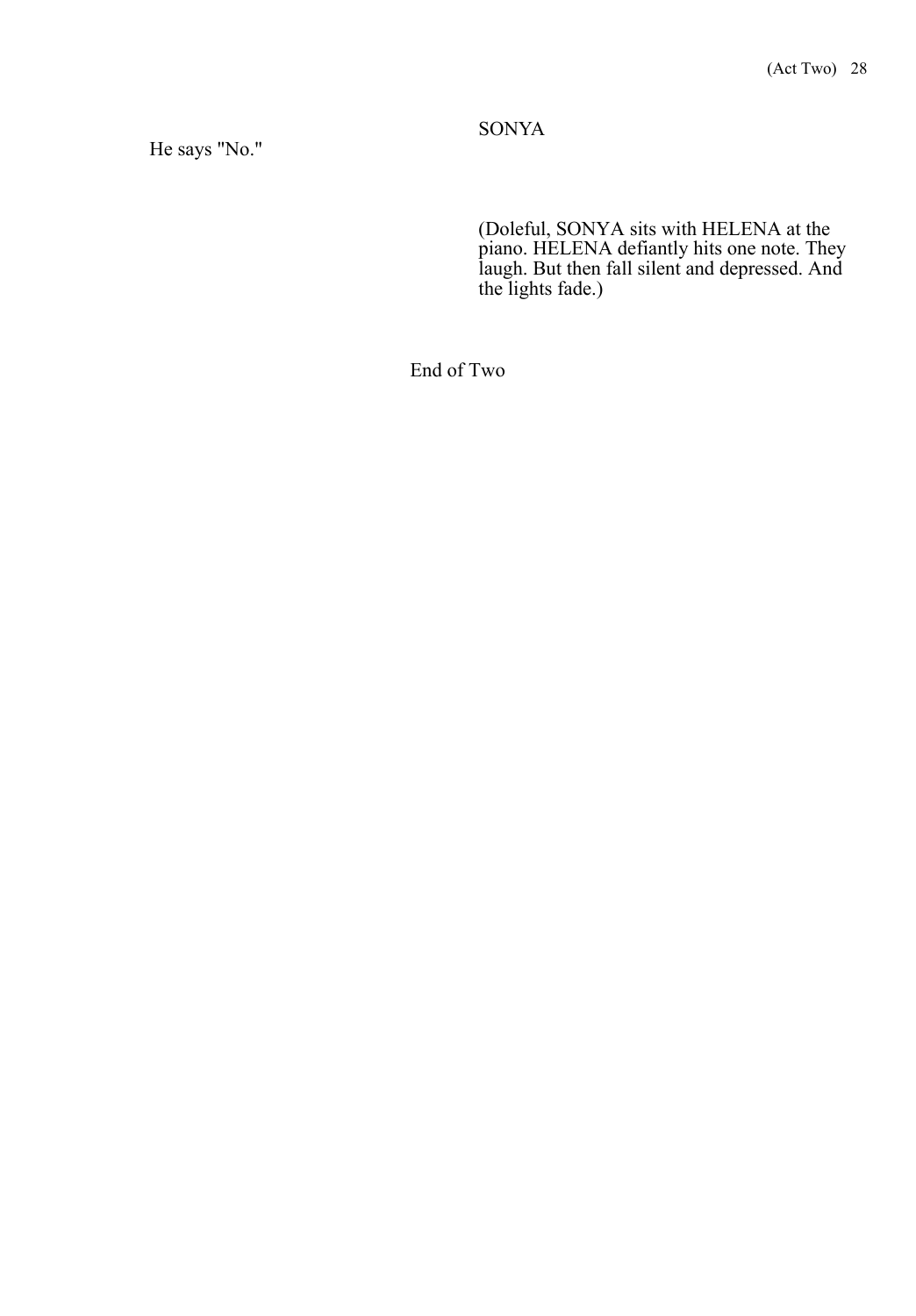# UNCLE VANYA

# **THREE**

### *A Living Room*

(It's been years since this room has been used to entertain. It is early afternoon. UNCLE VANYA and SONYA wait. HELENA paces. WAFFLES sleeps.)

#### UNCLE VANYA

Herr Professor has deigned to express the wish that we are to all gather in the drawing room at one o'clock. *(Looking at his watch)* It is now a quarter after one. I'm sure it's an important message that must be conveyed to the world.

# HELENA

It' s probably a question of business.

#### UNCLE VANYA

What does he know about business? He writes academic nonsense, uses clever words, complains and eats out his heart with jealousy; that's his life.

#### SONYA

Uncle--.

#### UNCLE VANYA

I swear his brain has leaked into his ears.

#### SONYA

Uncle please. You infect everyone with your mood.

#### UNCLE VANYA

Very well. I beg your pardon. *(Pointing to Helena)* Look at her. Roaming up and down out of sheer idleness like a dog on a leash. Though a pretty picture of pampered idleness I must say!

# HELENA

I'm surprised that it doesn't bore you to strum on the same note from morning to night. *(With despair)* This tedium is killing me. What shall I do?

# **SONYA**

There is plenty to do if you wish to.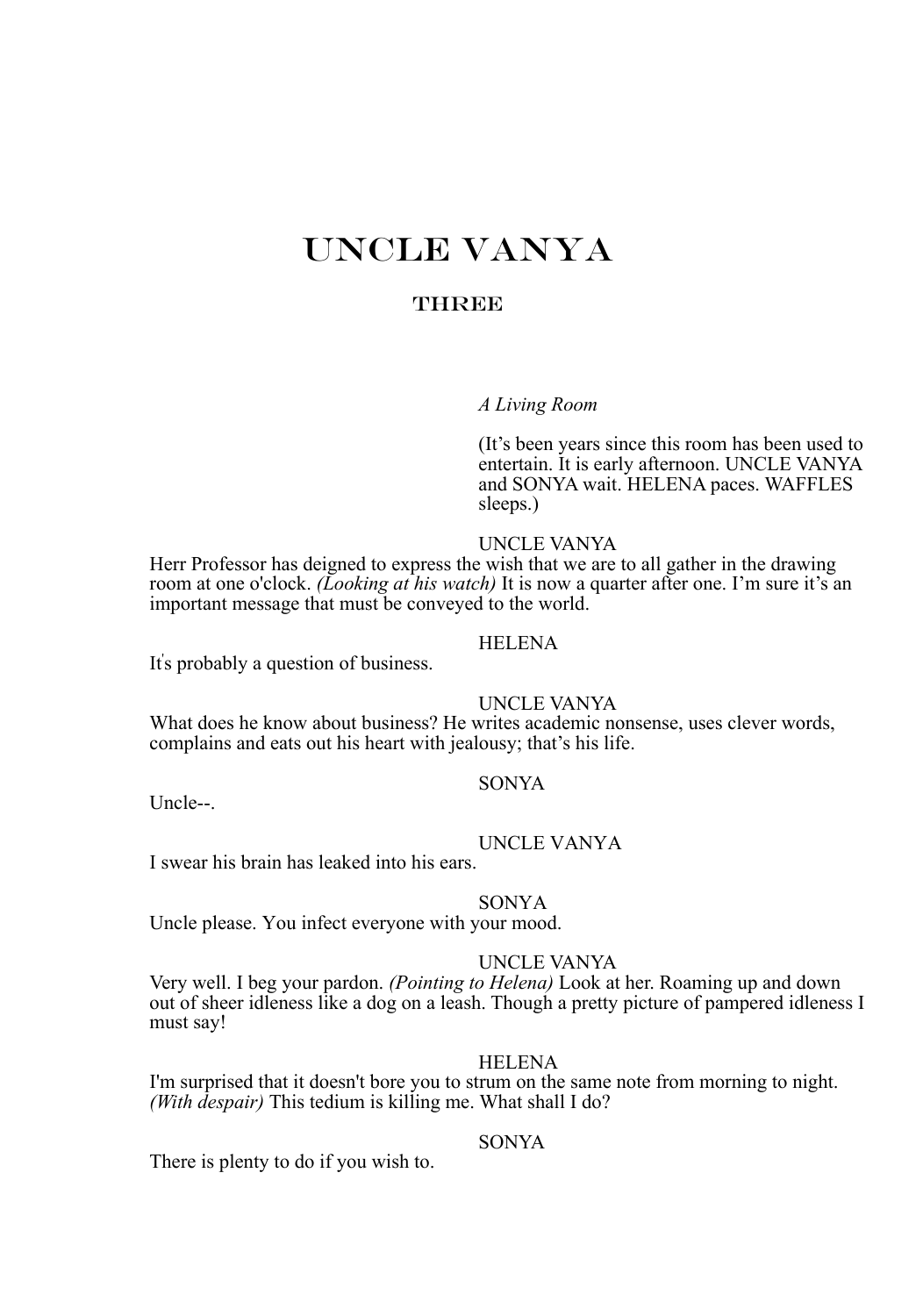For instance?

#### SONYA

You could help run the estate, look after the sick peasants, teach their children - isn't that enough? Before you and father came, Uncle Vanya and I used to take the grain to market ourselves.

#### HELENA

I know nothing about such matters, and, besides, only in sentimental novels do women go out and teach and look after sick peasants. How can I start in doing it all of a sudden?

#### SONYA

Be patient and you'll get used to it. *(Embracing her)* Don't be melancholy, dearest. *(Laughing)* You feel out-of-sorts and restless and unable, somehow, to fit into this life, and your restlessness is contagious. And you've infected Uncle Vanya, he does nothing now but trail you like a shadow, and I have given up my work today to come here and… wait! I'm getting lazy and losing interest in my work. And it's not just me. The Doctor hardly ever used to come here; it was all we could do to induce him to visit us once each month, and now he has given up his forestry and his medicine, and comes every day. You must be a witch.

#### UNCLE VANYA

Come, my darling, my sweetheart, be sensible! A mermaid's blood runs in your veins. Why don't you behave like one? Fall heels over head in love, plunge headlong into a deep pool, so that Herr Professor and all the rest of us may be free again.

> (UNCLE VANYA gets down and acts like a dog. HELENA laughs.)

#### HELENA

How brutal you are!

(She tries to leave. UNCLE VANYA stops her.)

### UNCLE VANYA

There, there, my darling, I apologize. Forgive me. *(He kisses her hand)* Peace!

#### HELENA

Admit that you would try the patience of a saint.

#### UNCLE VANYA

As a peace offering, I'm going to bring you some flowers I picked for you this morning; some autumn roses, glorious, mournful roses.

(He leaves.)

# SONYA

Autumn roses, glorious, mournful roses!

(She and Helena stand at the window looking out.)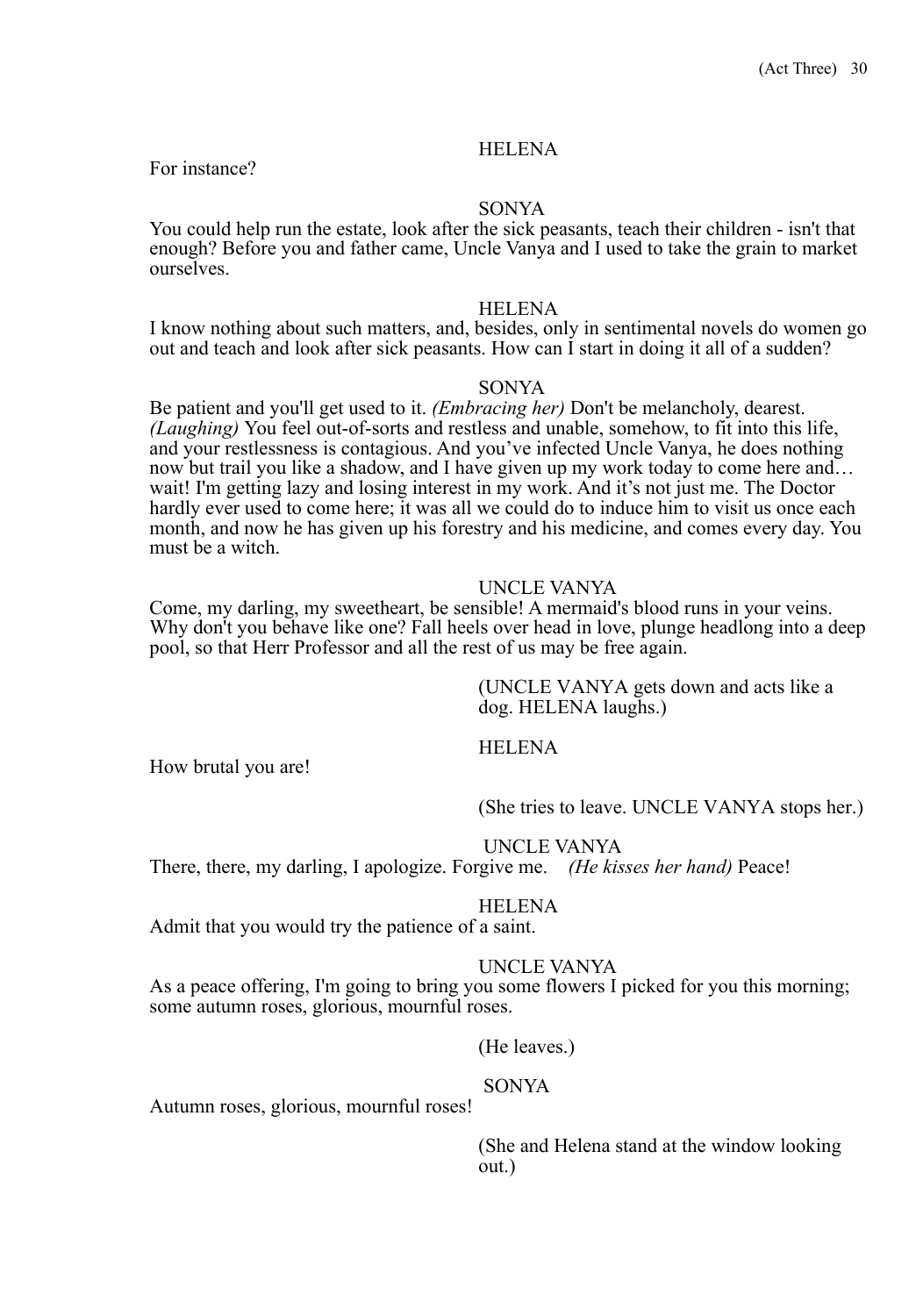September already! How are we going to live through the long winter here? *…*Where is the doctor?

SONYA.

I don't know, he was here earlier… Look before Uncle Vanya comes back, I'd like to talk to you about something.

| About what?                     | <b>HELENA</b>                 |
|---------------------------------|-------------------------------|
| About what?                     | <b>SONYA</b>                  |
|                                 | (SONYA breaks down in tears.) |
| There, there! Don't, Sonya.     | <b>HELENA</b>                 |
| He'll never love me. I'm plain. | <b>SONYA</b>                  |
| You have beautiful hair.        | <b>HELENA</b>                 |

SONYA

Don't say that! When a woman is plain, they always say that she has beautiful hair or, worse, beautiful eyes. For six years now I've loved the Doctor; I've loved him more than my own mother. Every second, I seem to hear him by my side. Feel his hand pressing mine. Every day now he comes here, but he never looks at me, he looks through me. *(In despair)* Yesterday I told Uncle Vanya that I loved the doctor. I couldn't help it. I even confessed it to the servants. The whole world knows that I love him.

### HELENA

But does he?

#### SONYA

How could he, he doesn't know I exist.

#### **HELENA**

Yes. He is a peculiar man… He… Listen, Sonya, will you permit me to speak to him? I shall be careful and only gently hint. Really, to live in such uncertainty all these years! Let me do it!

(Sonya nods affirmatively.)

### **HELENA**

It'll be easy to find out whether or not he loves *you*. Don't worry. I shall be careful; he won't even notice it. We only wish to find out whether it is yes or no, don't we? And if it is no, then he can't keep coming here, isn't that right?

(Sonya nods.)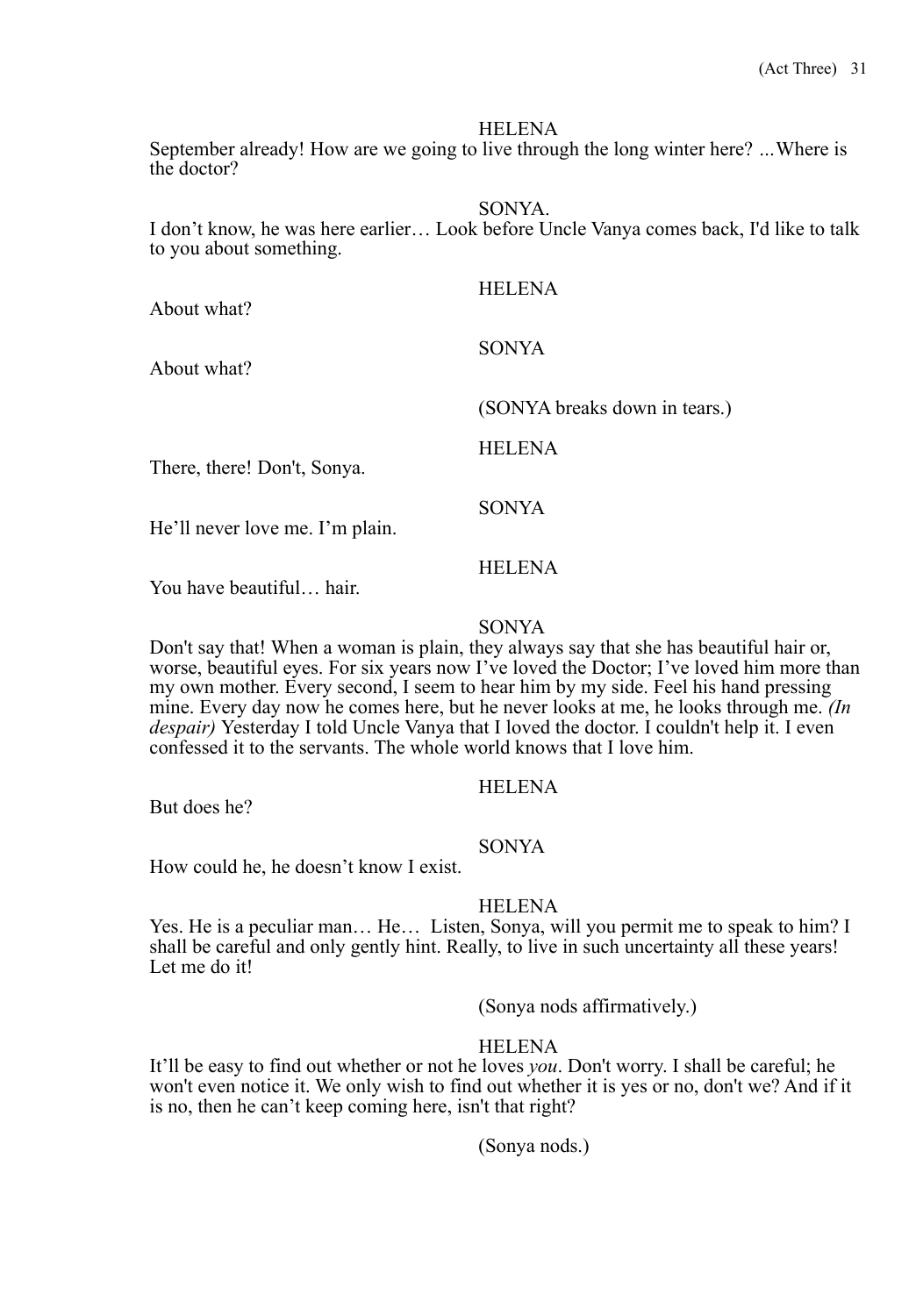It would be easier not to see him any more, am I right?

#### (Sonya nods.)

#### **HELENA**

We won't delay this an instant. He said he wanted to show me his sketches. Go and tell him at once that I wish to see him.

#### SONYA

Yes, yes. I shall say that you wish to see his sketches. *(She starts to go, but stops near the door and looks back)* No, it's better not to know - and yet - maybe there's hope.

What are you saying?

# HELENA

SONYA

I don't know… I'll go get him.

(SONYA leaves. HELENA sits down beside the sleeping WAFFLES.)

#### HELENA

Obviously, he's not in love with her. But why shouldn't he marry her? She isn't pretty, but she does have… beautiful hair. She'd make an excellent wife for a country doctor of his years. I can feel for the poor child. Here she lives in this desperate loneliness with no one about her except these gray shadows who do nothing but eat, drink, sleep and talk nonsense. Among them from time to time appears this Dr. Astroff, so different, so handsome, so entertaining. It's like seeing the moon rise on a dark night. Oh, to surrender yourself, body and soul, to such a man! Yes, without him I am lonely; when I think of him, I smile. But I am cowardly... He comes here every day now. I know the real reason he comes… Dear Sonya, forgive me…

(DR. ASTROFF enters carrying a portfolio.)

#### DR. ASTROFF

Good afternoon! I'm told you wish to see my sketches.

HELENA Yes, you promised you'd show me. Have you time now?

DR. ASTROFF

Of course!

(He lays the portfolio on the table, takes out a sketch and attaches it to the table with thumbtacks.)

DR. ASTROFF

Where were you born?

HELENA *(Helping him out)* 

Petersburg.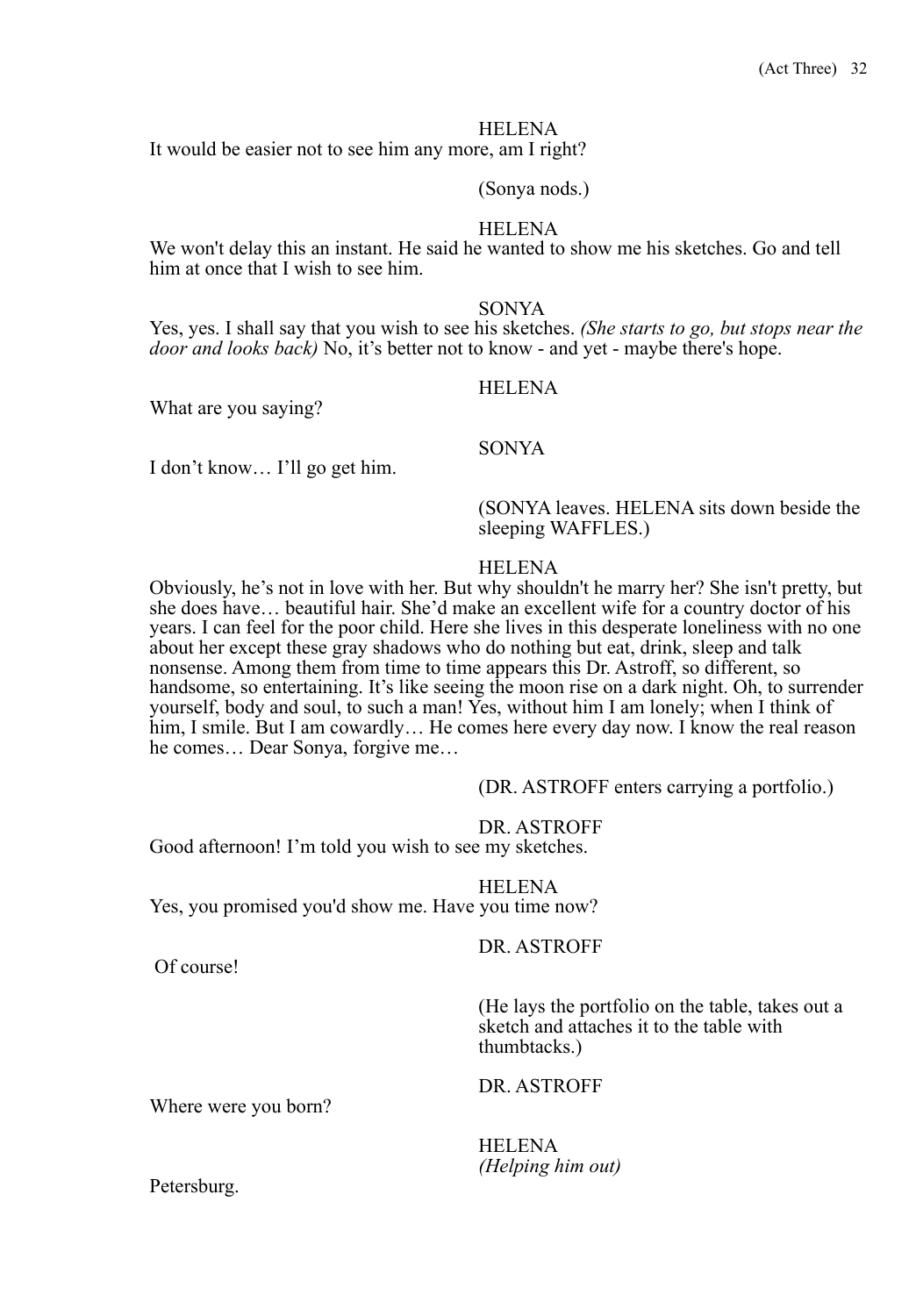You were educated there?

HELENA

Yes, at the Conservatory.

DR. ASTROFF

I don't suppose you find this life very interesting.

HELENA

It's true I don't know country life very well, but I've read a great deal about it if I remember.

DR. ASTROFF *(Pointing to the picture)* This is a survey map.

# HELENA

Interesting.

### DR. ASTROFF

It shows our country as it was fifty years ago. The green tints, both light and dark, stand for forests. Half the map, you see, is covered with them. Where the green is striped with red, the forests were stocked with elk and wild goats. Here in this lake were great flocks of swans and geese. *(Turning the page*) And this is the country as it was twenty-five years ago. Only a third of the map now is green with forests. Still we see spots of green, but very little. The great flocks have vanished like a mist. Perhaps you may object that it is the march of progress, that the old order must give way to the new, but as it is, we have nothing of the kind. We have the same swamps and mosquitoes; the same disease and misery. The degradation of our country confronts us, brought on by the human race's fierce struggle for existence. It is all the result of ignorance. We consume everything on which we can lay our hands, without a thought for the future. But I see by your expression that it does not interest you.

# HELENA

I know so little about such things.

DR. ASTROFF

There's nothing to know. It simply isn't interesting, that's all.

**HELENA** 

Frankly, my thoughts were elsewhere. Forgive me, I must ask you something, but I'm embarrassed and I don't know how to begin.

# DR. ASTROFF

Ask me something?

### HELENA

Yes, quite an innocent question. It's about a young girl I know. My we speak frankly? Like friends? And then forget what will have passed between us, shall we?

# DR. ASTROFF

All right.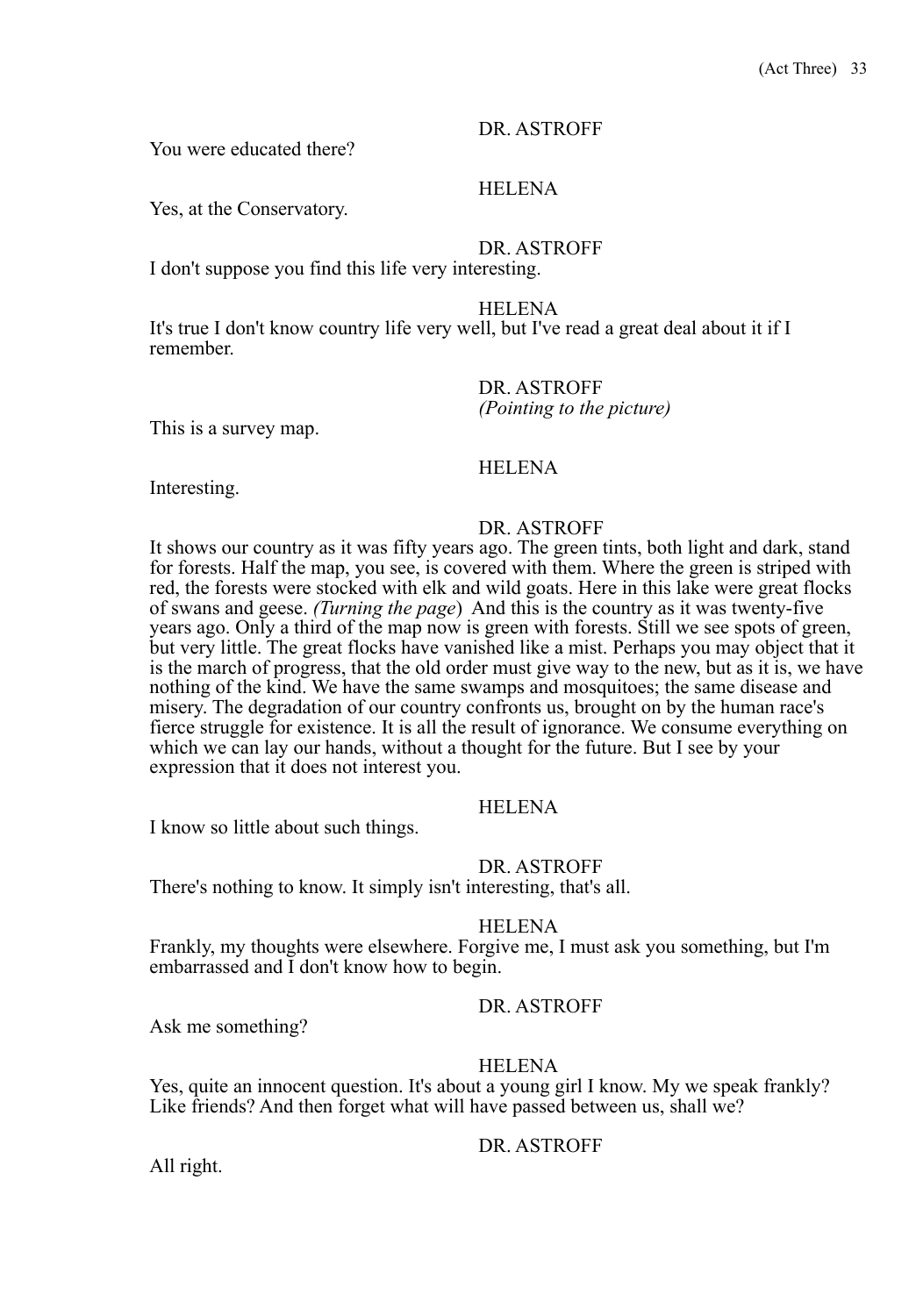HELENA How can I say this gently. My stepdaughter, Sonya. Do you like her?

Yes, I like her very much.

But do you *like* her - as a woman?

As a woman… No.

HELENA One word more and that will be the last. You have noticed nothing?

Nothing.

**HELENA** 

You don't love her. I see it in your eyes. She is suffering. You must understand that and not come here any more.

DR. ASTROFF

DR. ASTROFF

DR. ASTROFF

DR. ASTROFF

**HELENA** 

I see…

#### HELENA

What a disgusting conversation. I am as breathless as if I had been running three miles uphill. Thank heaven, that is done with. Now let us forget everything that has been said. But you must leave at once. You're sensible - You understand. I am actually blushing.

DR. ASTROFF

Of course, if the poor girl is suffering - but I can't understand your reasons for--. *(Beat)*  Oh. I get it.

### **HELENA**

Get what?

DR. ASTROFF You are a sly one! *(Mocking)* Do I like *Sonya* as a woman?

#### **HELENA**

I don't understand.

*Sonya* is suffering.

### HELENA

Yes, that's what I was asking.

# DR. ASTROFF

DR. ASTROFF

*(Laughing)* 

I see what is going on here. Please don't look so surprised; you know perfectly well why I come here every day. Yes, perfectly well. Oh, my little bird of prey! Don't look at me that way; I am an old sparrow!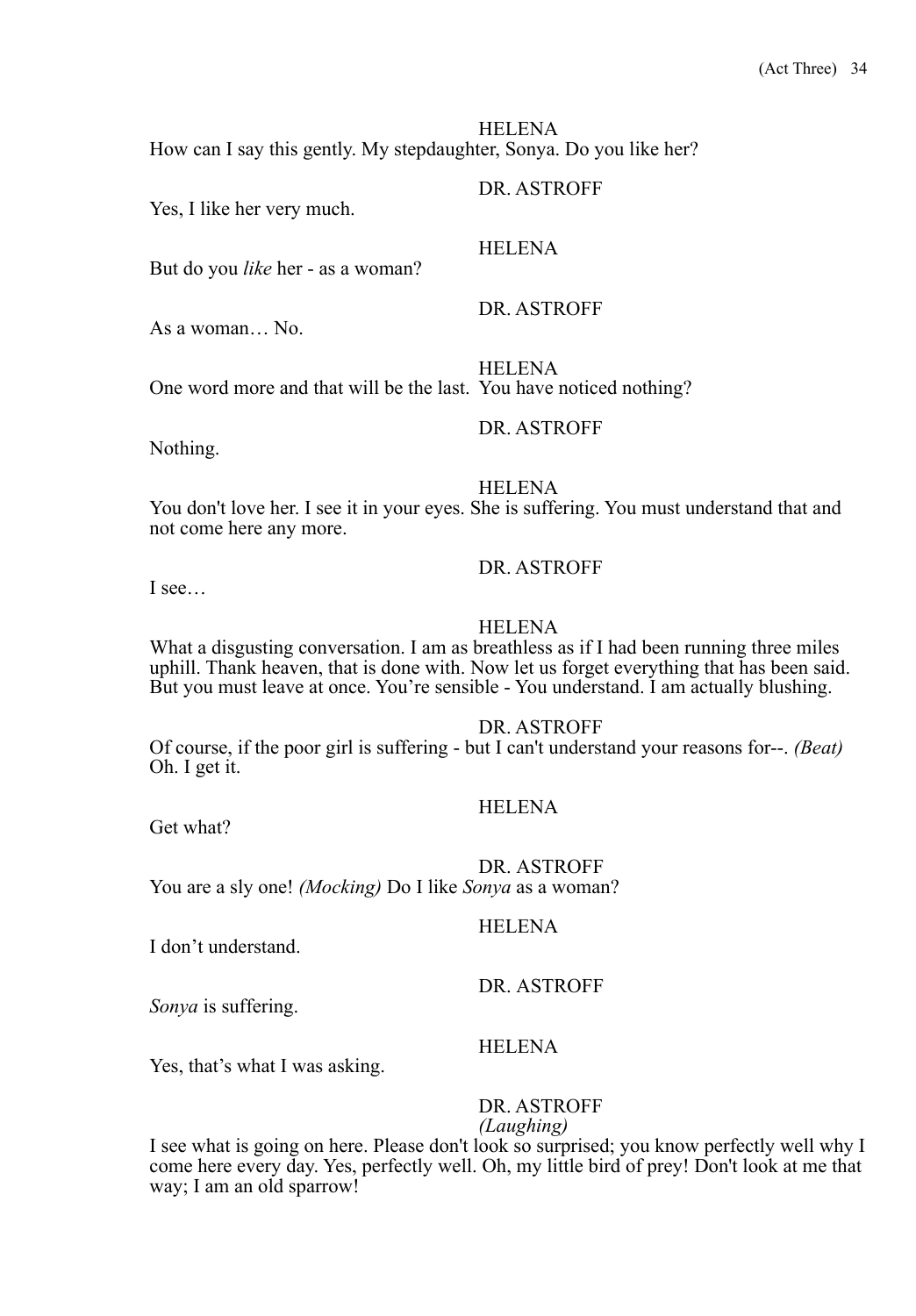*(Perplexed)* 

Bird of prey? I don't follow.

# DR. ASTROFF

Beautiful, fluffy bird of prey, you must have your victims! For an entire month, I have done nothing but hunt you. I have cast aside everything for you, and it pleases you to see it. Now then, I'm sure you knew all this without submitting me to cross-examination.

## **HELENA**

What are you saying?

### DR. ASTROFF

I yield, you don't have to play any more games, I'm yours. Now, go ahead, eat me!

#### HELENA

…Have you gone insane!

DR. ASTROFF *(Laughing ironically)* You're

afraid!

# **HELENA**

I am a better and stronger woman than you think me.

(She tries to leave the room. He bars the way.)

# DR. ASTROFF

I'll go away today. I shan't come here any more. But - *(Taking her hand and glancing about*) - for the future - where shall we meet? Tell me quickly, where? Some one may come in. Tell me quickly! - *(Passionately)* You are so gloriously beautiful! - Just one kiss - let me kiss your hair!

### **HELENA**

I swear to you!

DR. ASTROFF

Let us not waste words! Ah, how lovely you are - what hands! *(Kissing her hands.)*

### HELENA

Enough! Go away! *(Freeing her hands)* You are forgetting yourself!

#### DR. ASTROFF

Tell me! Tell me! Where will we meet tomorrow? *(Putting his arms around her)* Don't you see! We must meet! It is inevitable.

> (He kisses her. She tries to break away from him. UNCLE VANYA comes in carrying a bunch of roses, and halts in the doorway. They don't see him.)

# **HELENA**

Don't!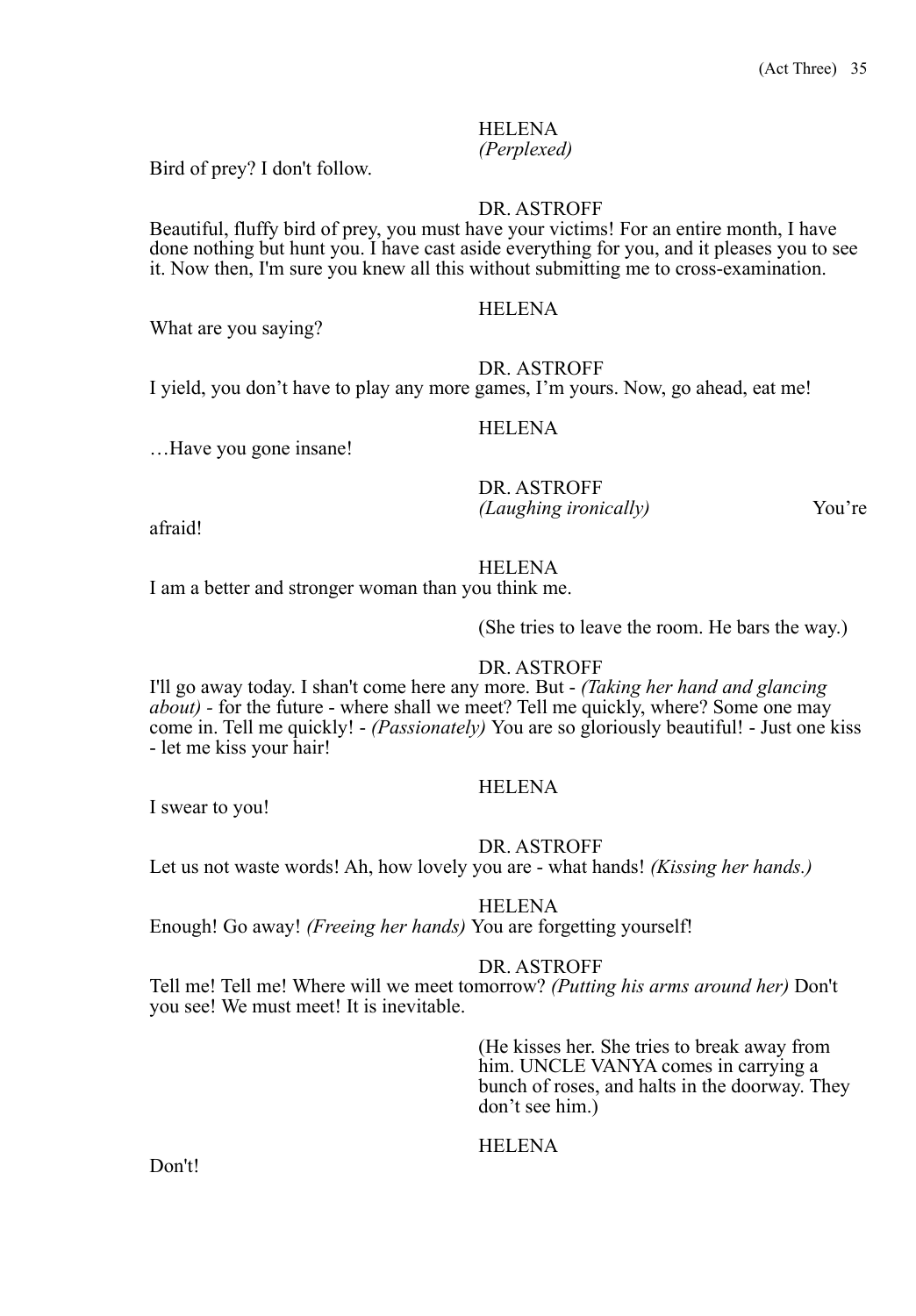#### DR. ASTROFF Meet me in the forest tomorrow at two. Yes! Will you come?

# (They see UNCLE VANYA and release.)

#### **HELENA**

Oh my God!

# UNCLE VANYA

Nothing - yes, yes, nothing.

# DR. ASTROFF

*(Back to the portfolio - attempting to cover)* … It's a fine day, my dear Ivan Petrovitch. This morning, the sky was overcast and it looked like rain, but now the sun is shining. After all, we've had a very fine autumn, and the wheat crop looks unusually promising. But the days are growing short and there is nothing to be done about it.

#### HELENA

# *(To Uncle Vanya)*

You must do your best; you must use all your influence to get my husband and myself away from here today! Do you hear? Today!

### UNCLE VANYA

Oh! Ah! Oh! Very well--. I saw everything!

### HELENA

Do you hear me? I must leave here today!

#### (PROFESSOR, SONYA, and WAFFLES enter.)

#### PROFESSOR

Where are the rest? I hate this house. It is a regular carnival maze. Every one is always scattered through its twenty-six rooms. There's no finding anyone. *(Ringing a little bell on the table)* Ask Maria Vassilievna and Helena Andreievna to come here!

#### HELENA

I am here.

#### NURSE MARIA

So am I.

#### PROFESSOR

Oh, well then, please sit down, all of you.

(WAFFLES wakes.)

# SONYA *(Anxiously to Helena)* What did he say?

Can I tell you later?

# **HELENA**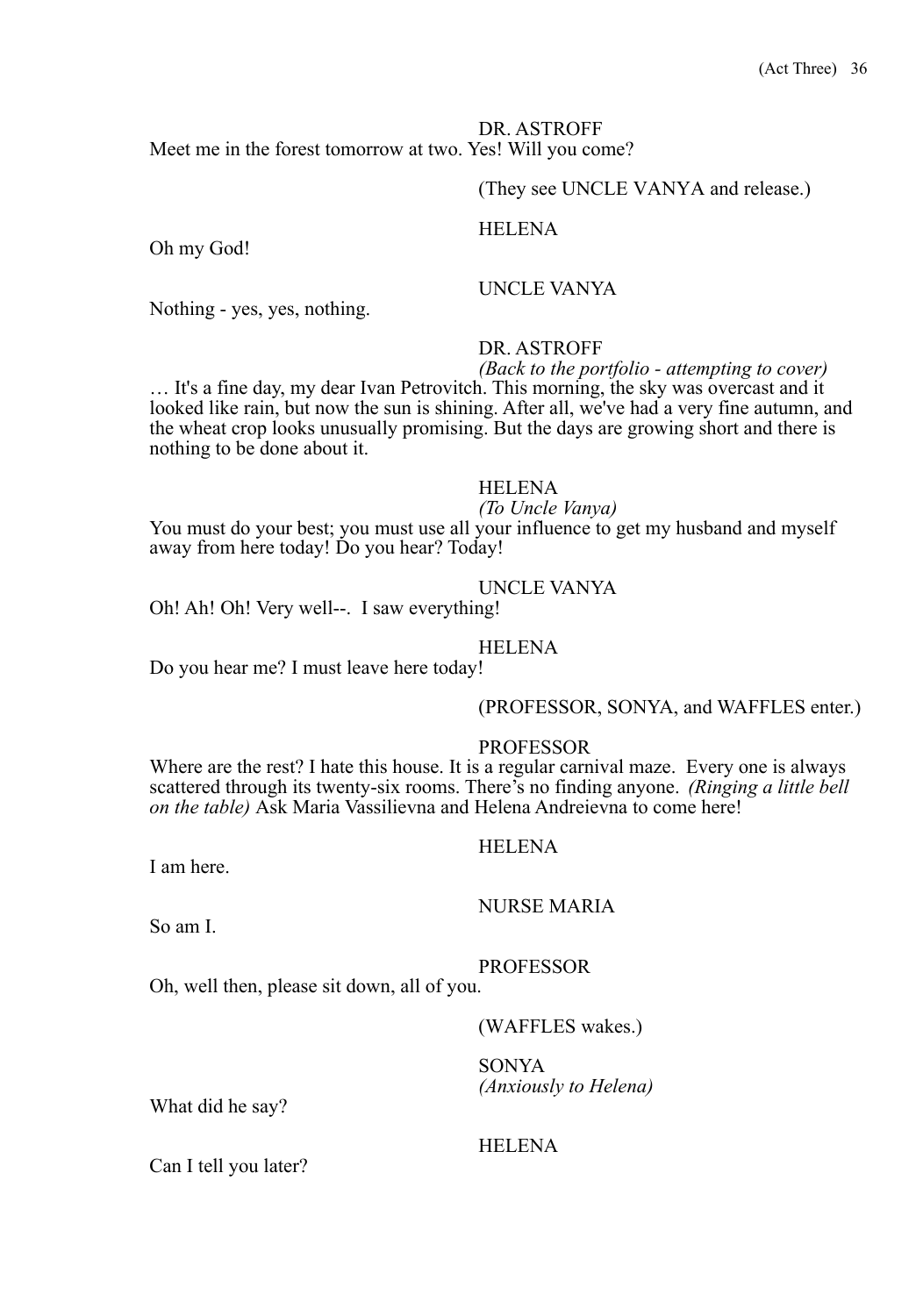#### SONYA

You're upset. *(Looking swiftly and with inquiry into her face)* I understand; he said he would not come here any more. That's what he said didn't he?

#### (Helena nods.)

#### PROFESSOR

I have learned that one can be resigned to being an invalid, but living out here in the sticks is another matter. I feel as if I had been tossed from this earth and dumped on a strange planet. Please be seated, ladies and gentlemen. Sonya ! *(No reaction.)* Sonya! *(Still nothing)* Is she listening? Nothing. Fine. Please everyone sit.

#### (NURSE MARINA sits and knits.)

#### PROFESSOR

If I may have your unqualified attention. Ladies and gentlemen, if you would be so kind as to lend me your ears… That's Shakespeare--.

#### UNCLE VANYA

May I be excused? Thank you.

#### (He starts to leave.)

#### PROFESSOR

No, you're needed now more than any one else.

#### UNCLE VANYA

What is it?!

#### PROFESSOR

What makes you so angry? If it's anything I've done, I beg your forgiveness.

#### UNCLE VANYA

Oh, forget that and come to the point!

#### (NURSE MARINA enters pushing WIDOW MARIA.)

#### PROFESSOR

Here is mother. Good. We are all here. Ladies and gentlemen, I shall begin. I have asked you to gather here, my friends, to inform you that the inspector general is coming*. (He laughs, no one else does)* Seriously, all jokes aside, I wish to discuss a very important matter. As you know, I am no longer young. Nor the picture of health. And I realize that the time has come for me to stop thinking of myself and consider the needs of my young wife and unmarried daughter. And so I've decided that I cannot go on living… in the country - We were not all country people so to speak. And yet, the truth is, we cannot afford to live in the city on the meager income derived from this little estate. And so I have the honor of proposing to you a solution. I shall give you only a rough outline, foregoing all particulars. This estate pays on average two per cent on the investment annually. And so I propose to sell it. If then we invest our capital in suitable investments, it will bring us four to five per cent with which we could procure a modest cottage in Finland--.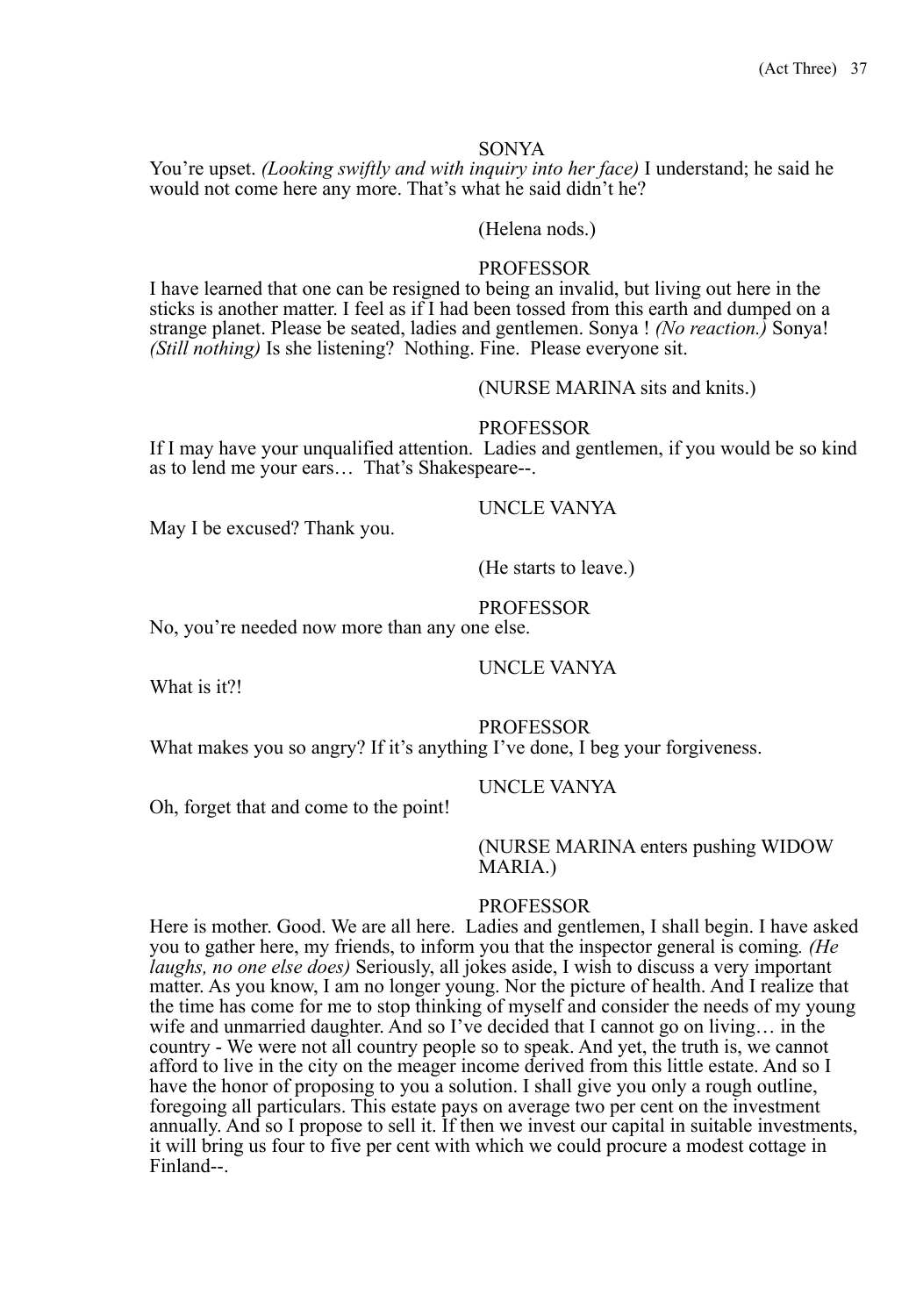# UNCLE VANYA

Wait a moment! What did you just say? I don't believe I heard you quite right.

# PROFESSOR

I said we would invest the money in suitable investments and buy a cottage in Finland.

# UNCLE VANYA

No, not Finland - you said something else.

### PROFESSOR

I propose to sell this estate.

### UNCLE VANYA

Aha! That was it! Sell the estate? Splendid! That's a rare idea! I may be a little obvious, what do you propose to do with my old mother and myself and with Sonya, here?

#### PROFESSOR

That will be determined in due course. We can't do everything at once.

#### UNCLE VANYA

Hold on a second. I realize that up till now I've never had an ounce of sense in my head. I've always been stupid enough to think that the estate belonged to Sonya. My late father bought it as a wedding gift for my dear departed sister, and as our laws were made for Russians and not for Turks, I foolishly imagined that my sister's estate would pass on to her child, Sonya.

#### PROFESSOR

Of course it belongs to Sonya. Has anyone denied that? I don't wish to sell it without Sonya's consent; on the contrary, what I'm doing is for Sonya's benefit.

### UNCLE VANYA

This is wholly beyond comprehension. Either I have gone insane or-or--.

#### WIDOW MARIA

Don't contradict the professor, he knows better than we do what is for the best!

#### UNCLE VANYA

Fine! Give me some water. *(He drinks)* Go on! Say anything you like - anything!

#### PROFESSOR

I can't understand why you're upset. I'm not insisting--.

#### WAFFLES

Your Excellency, as you know, not only do I feel a deep respect toward your learning, but I am also drawn toward your culture by family ties. My brother Grigory's wife's brother, whom you may know; his name is Constantin Trofimovitch Lakedemonoff, and he used to be a magistrate--.

# UNCLE VANYA

Stop, Waffles. Why?

### WAFFLES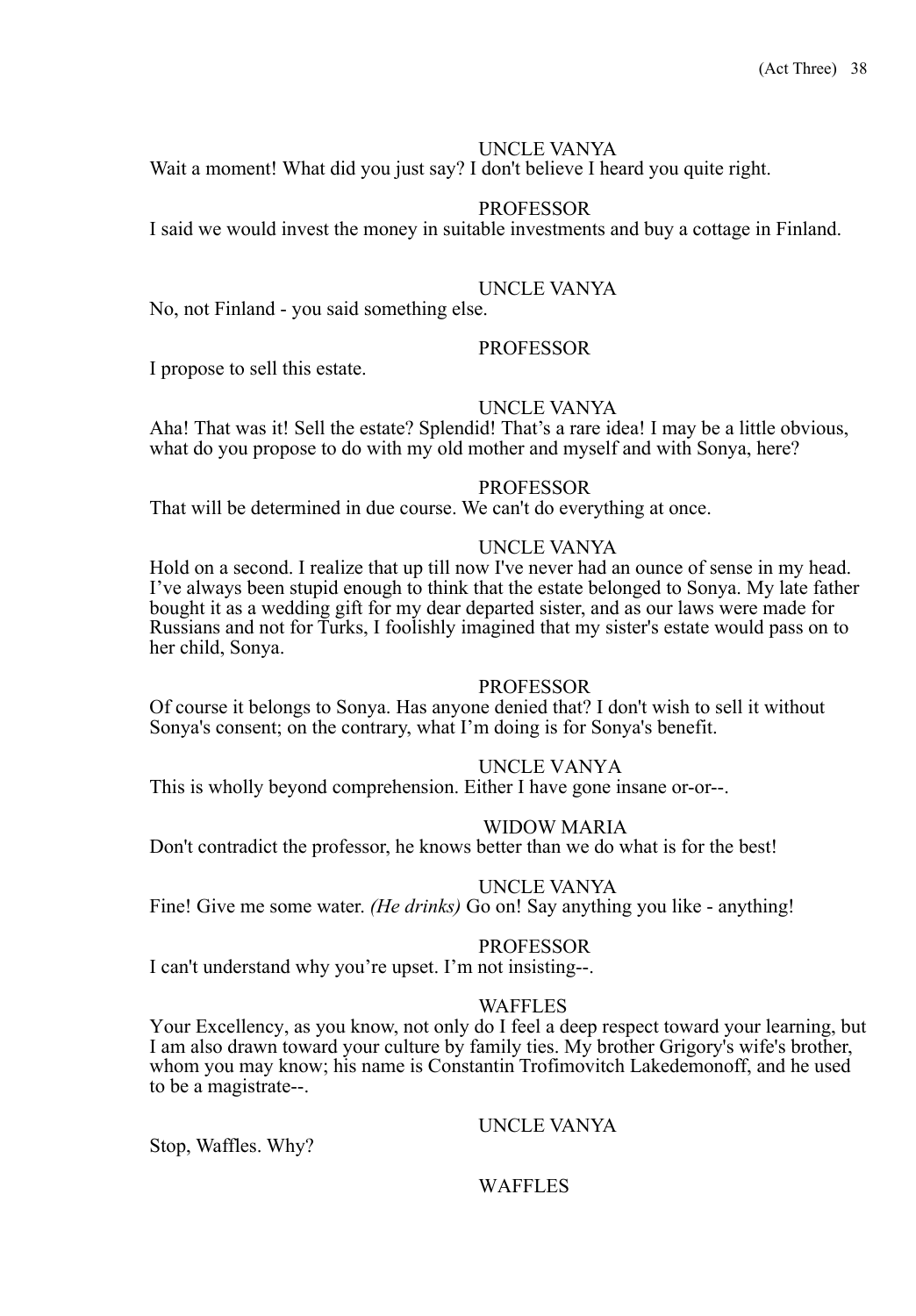I'm discussing business.

# UNCLE VANYA

Business? Okay, we'll talk business. This estate cost ninety-five thousand rubles. My father paid seventy and left a mortgage of twenty-five. Here is business. This estate could never have been bought if I had not renounced my inheritance in favor of my dear departed sister, whom I loved deeply - and what's more, I worked like a slave for ten years and paid off the mortgage.

#### PROFESSOR

I regret that I ever started this conversation.

#### UNCLE VANYA

Thanks entirely to my personal efforts, the estate has an absolutely clear title, and now, when I have grown old, you propose to chase me off!

#### PROFESSOR

I can't understand what you're driving at.

#### UNCLE VANYA

For twenty-five years I've managed this estate. And I've sent you the proceeds from it like the most honest of servants, and you have never given me one single word of thanks for my pains, not one, neither in my youth nor now. You allowed me a meager annual salary of five hundred rubles, a beggar's pittance, and it has never even occurred to you to add one ruble to it.

#### PROFESSOR

What did I know about such things? I am not a practical man, I'm a scholar. You might've helped yourself to anything you desired.

### UNCLE VANYA

What are you saying? I should've pilfered from the estate? Is that it? You despise me for *not* stealing?

### WIDOW MARIA

That's enough!

#### WAFFLES

Vanya, old man, don't talk like this. Why spoil such a pleasant relationship? *(Embracing him)* Do stop!

#### UNCLE VANYA

For twenty-five years I've been sitting here with my mother like a mole in a burrow. All day long we talked with pride of you and your work, and spoke your name with respect; our evenings we wasted reading your inane academic publications, which my soul now detests.

#### WAFFLES

Don't, Vanya, don't do this. I can't endure it.

# UNCLE VANYA

We used to consider you superhuman, but now the blinders have fallen from my eyes and I see you as you are! You write on art without knowing a thing about it. Those books of yours which I used to admire aren't worth a copper kopeck. You are a humbug!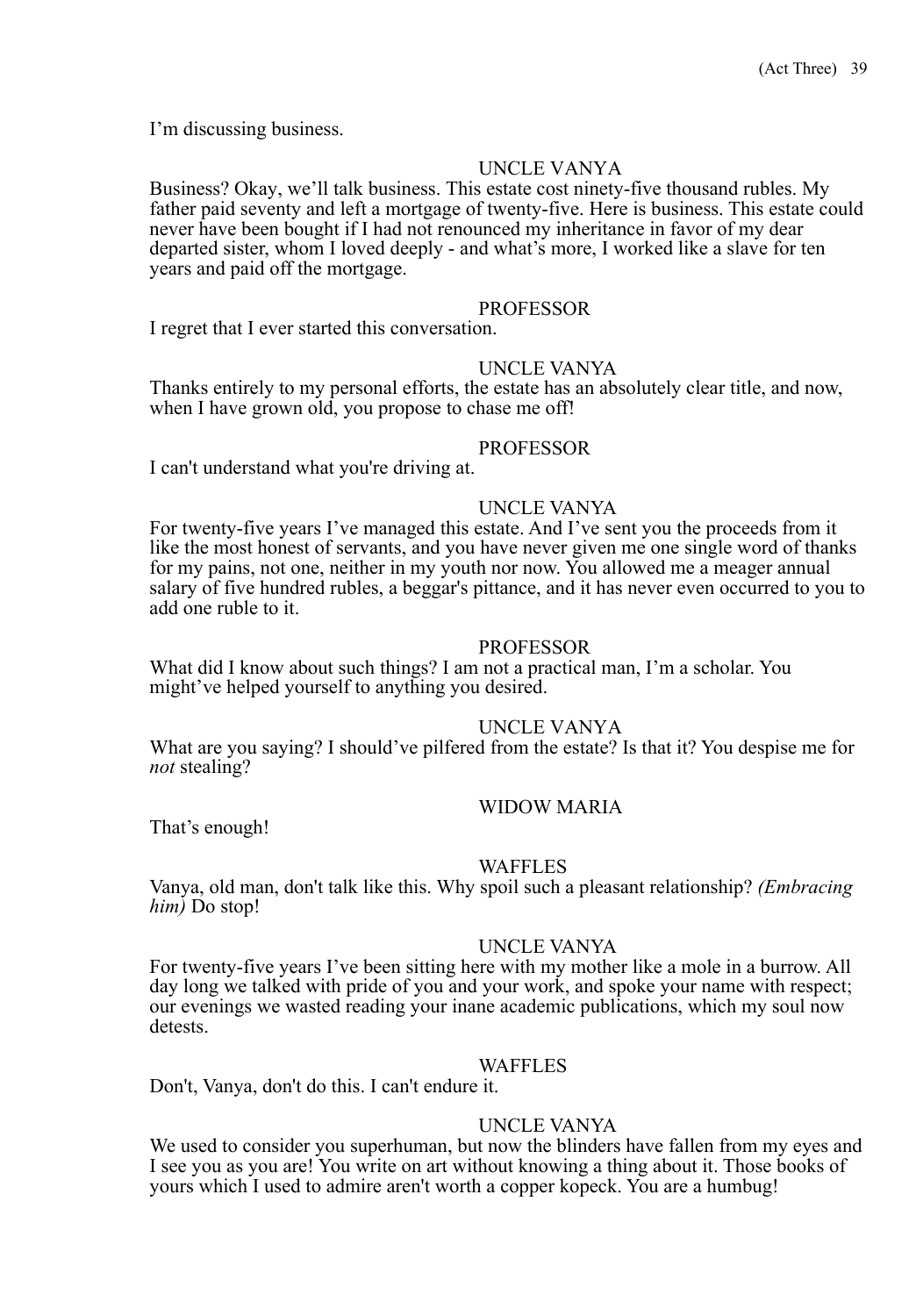# PROFESSOR

UNCLE VANYA

UNCLE VANYA

A what?

A humbug!

What does that mean?

Look it up in your library.

**PROFESSOR** 

PROFESSOR

What earthly right have you to address me in such language? What a trifle! If this estate is yours, then take it, and let me be ruined; I don't care!

HELENA

Please, I can't bear it any longer!

# UNCLE VANYA

My life has been a failure. I am clever and courageous and strong! If I had lived a normal life I might have become another Schopenhauer or Dostoevsky. I am talking like an idiot! I am going insane! Mother, oh, mother!

Listen, to me, right now listen to me!

UNCLE VANYA

WIDOW MARIA

No, don't speak! I know what to do.

(UNCLE VANYA exits.)

# PROFESSOR

Tell me, what on earth was that about? He's a lunatic! I simply cannot live under the same roof with him.

### **HELENA**

We are leaving today; we must prepare at once.

# PROFESSOR

What a perfectly frightful human being!

#### SONYA

You must be merciful papa. Uncle Vanya and I are so unhappy! Have mercy on us! Remember how Uncle Vanya and grandmother used to copy and translate your books for you every night - every night. Uncle Vanya has toiled without rest; we never spend a penny on ourselves, but sent it all to you!

PROFESSOR

Did I accuse him of anything?!

# **HELENA**

No.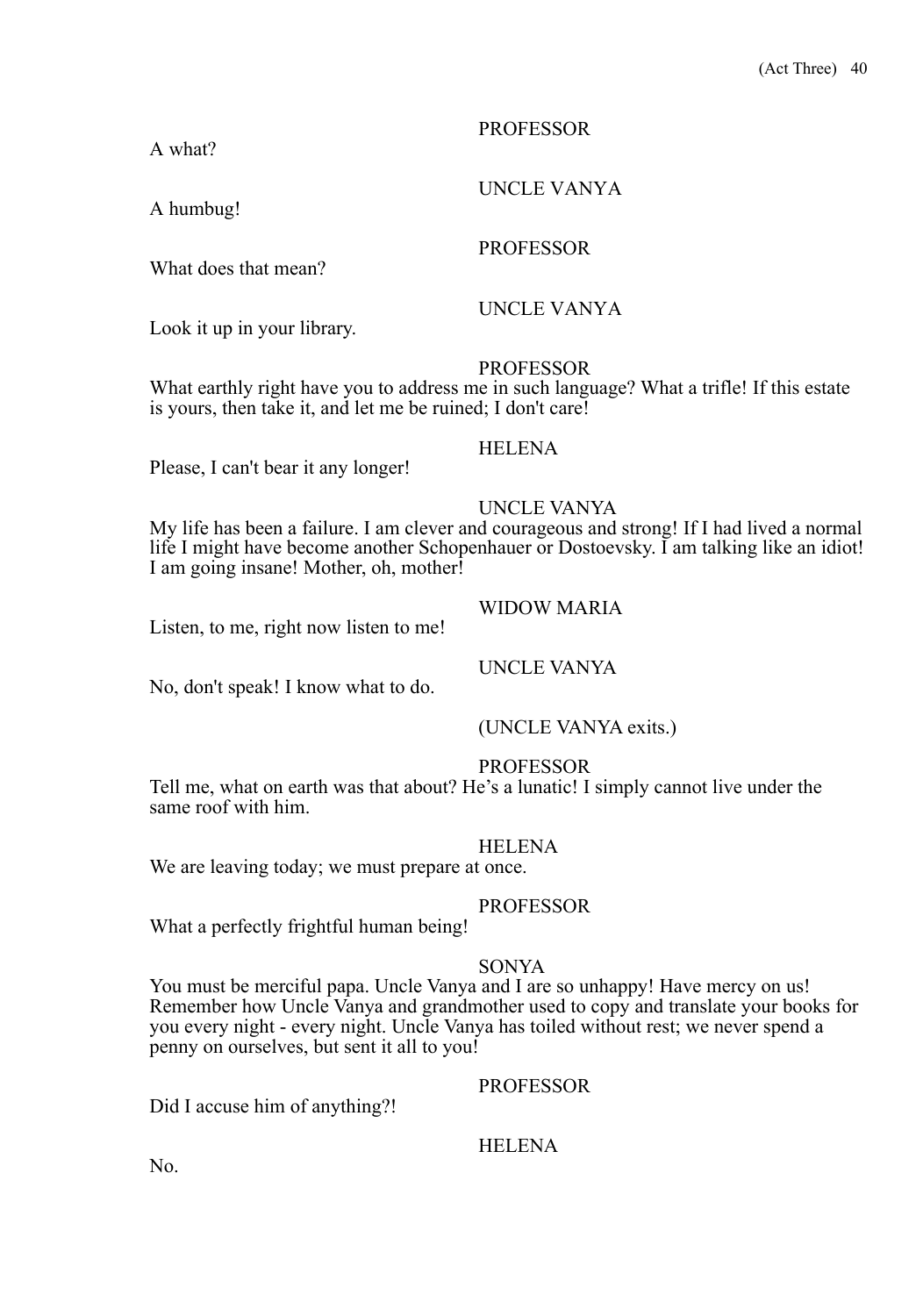| Am I angry?!                                                        | <b>PROFESSOR</b><br>(Angry)                                                                                     |
|---------------------------------------------------------------------|-----------------------------------------------------------------------------------------------------------------|
| No.                                                                 | <b>HELENA</b>                                                                                                   |
| Admit it, his behavior has been peculiar!                           | <b>PROFESSOR</b>                                                                                                |
| Yes.                                                                | <b>HELENA</b>                                                                                                   |
| Fine! Then, I shall go talk to him!                                 | <b>PROFESSOR</b>                                                                                                |
|                                                                     | (The Professor and HELENA exit.)                                                                                |
| Nurse, oh, nurse!                                                   | <b>SONYA</b>                                                                                                    |
| cackle and then they stop. Then they cackle again. Then it's quiet. | <b>NURSE MARINA</b><br>It's all right, baby. When the geese have cackled they will be silent again. First they  |
| Nurse                                                               | <b>SONYA</b>                                                                                                    |
|                                                                     | <b>NURSE MARINA</b><br>You're trembling. There, there. See, the geese have all gone now. Once again it's quiet. |
|                                                                     | (A scream. BANG! An offstage gun shot is<br>heard. Helena screams.)                                             |
| What?! What's that?                                                 | <b>NURSE MARINA</b>                                                                                             |
|                                                                     | (THE PROFESSOR runs in followed by<br>UNCLE VANYA with a revolver. HELENA<br>tries to stop him.)                |
| He's gone mad!                                                      | <b>PROFESSOR</b>                                                                                                |
|                                                                     | (HELENA and UNCLE VANYA struggle at the<br>doorway.)                                                            |
| Give it to me; give it to me!                                       | <b>HELENA</b>                                                                                                   |
| Let me go, let me go!                                               | UNCLE VANYA                                                                                                     |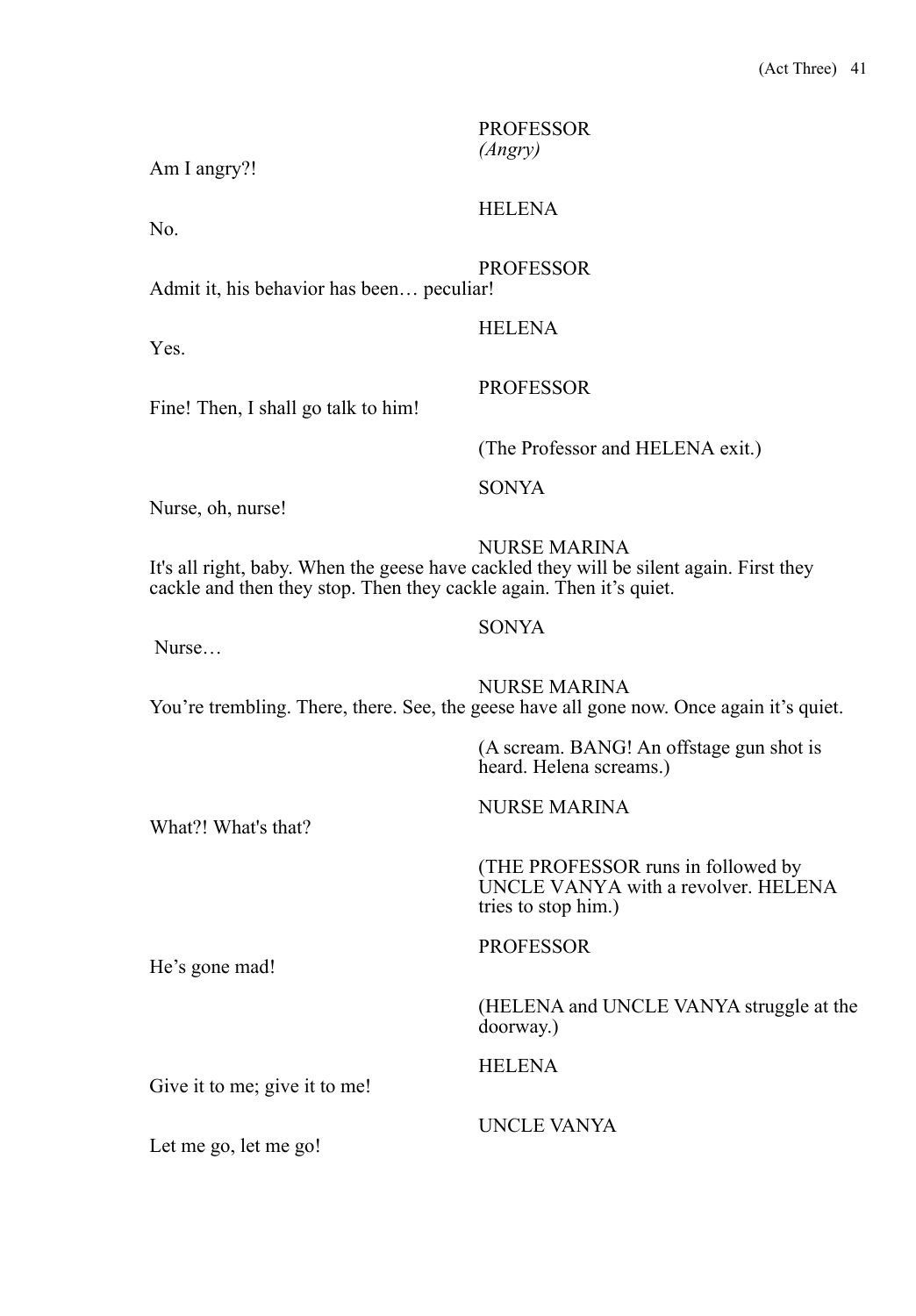(He frees himself and rushes over to the professor and points the revolver at him.)

You're mad!

PROFESSOR

(At point blank range UNCLE VANYA fires two shots. BANG BANG! Screams and smoke. Pause.)

UNCLE VANYA

UNCLE VANYA

(THE PROFESSOR moves. Checks for wounds. He's fine.)

I missed… again. *(Enraged)* Damnation!

(He hurls the revolver to the floor and sinks helplessly into a chair. The PROFESSOR stands stupefied. HELENA runs up to him.)

**HELENA** Take me away! Take me away! I can't stay here - I can't!

UNCLE VANYA

What am I doing? What am I doing?

SONYA *(Softly)* 

Oh, nurse, nurse!

(On a smoke filled silence the lights fade.)

END OF THREE

I missed!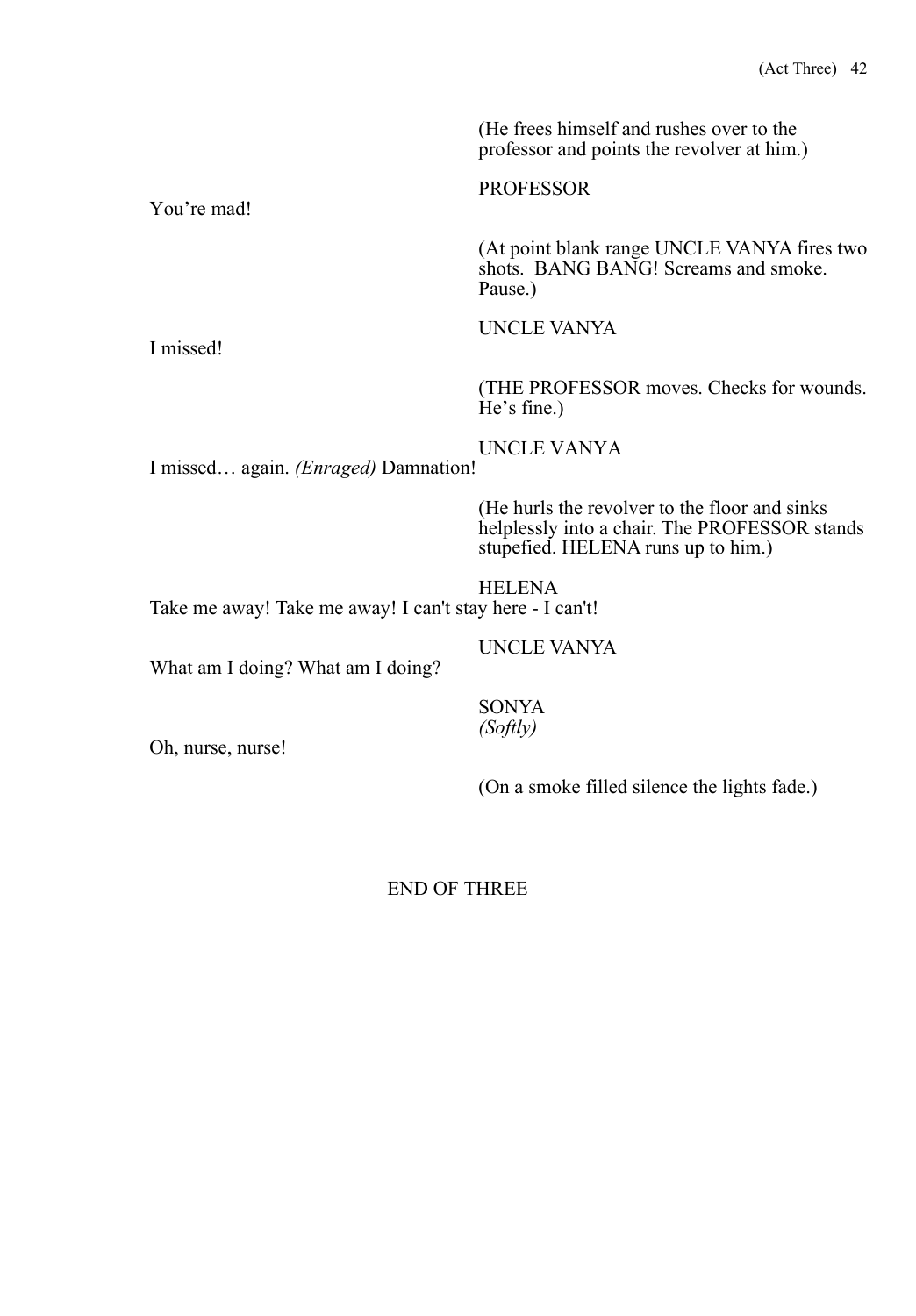# UNCLE VANYA

# **FOUR**

*Uncle Vanya's Bedroom/Study*

(There is a table scattered with ledgers, letters, and papers of all descriptions. A cage hangs on the wall containing a starling. There is a map of Africa on the wall, obviously of use to no one. The stillness is complete. WAFFLES and NURSE MARINA sit facing each other, winding wool.

### WAFFLES

Hurry Nurse, or we shall be called away to say good-bye before you've finished. They've ordered the carriage already.

NURSE MARINA *(Trying to wind more rapidly)* There isn't much left.

#### WAFFLES

I hear tell that they're going to live in Kharkoff.

# NURSE MARINA

It will be so much better for all of us. Things will again be as they were: tea at eight, dinner at one, and supper in the evening; everything in order. Like other people. *(Sighing)*  It is a long time since I, poor sinner, have eaten noodles.

#### WAFFLES

Yes, we haven't had noodles for ages. Not for ages.

#### NURSE MARINA

Have you seen Sonya?

#### WAFFLES

In the garden with the doctor, looking for Vanya. They're afraid he might do some harm to himself.

#### NURSE MARINA

And his revolver?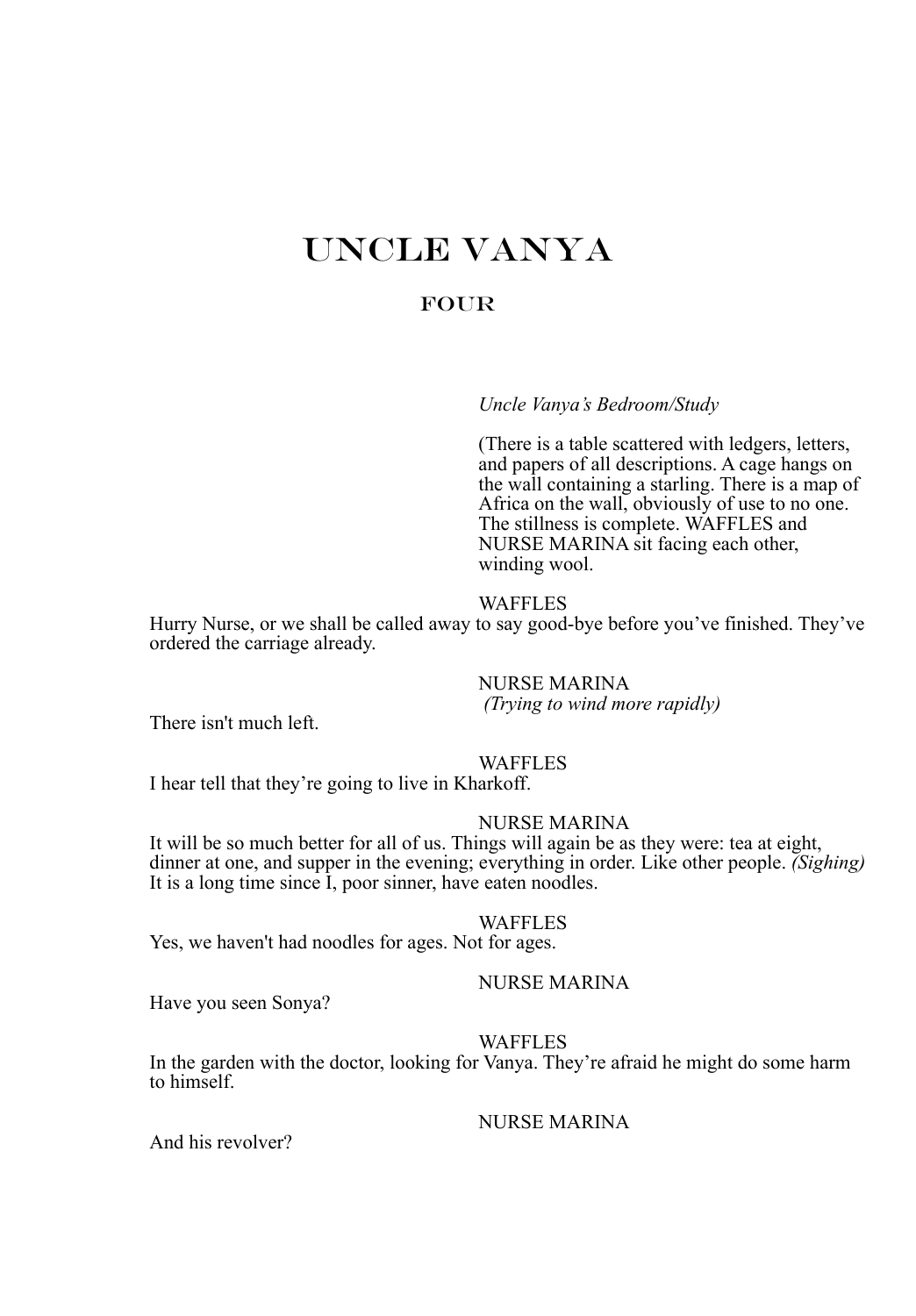Clever me, I hid it in the cellar.

You sinner.

WAFFLES

NURSE MARINA

(They laugh. UNCLE VANYA and the DR. ASTROFF enter.)

UNCLE VANYA Go away! Both of you leave. If only for an hour!

Yes, yes, Vanya.

The gander cackles again; ho! ho! ho!

(They exit.)

**WAFFLES** 

UNCLE VANYA

NURSE MARINA

You too. Leave me alone.

DR. ASTROFF

I would, with the greatest pleasure. But I won't leave you until you have returned what you took from me.

I took nothing from you.

You think I'm joking.

UNCLE VANYA

DR. ASTROFF

UNCLE VANYA

I took nothing!

DR. ASTROFF

All right, then I shall have to stay a while longer, and then with your permission I will have to resort to force. We shall have to bind you and search you.

# UNCLE VANYA

Do as you please. *(Beat)* To think… I made such a fool of myself! Twice! I shot twice and missed him both times! Strange! I attempted murder, and they're not going to arrest me or bring me to trial. That means they think I'm insane*. (Laughing bitterly)* I! Insane. It's not insane to hide your mediocrity behind a mask of scholarship and academic rank. It's not insane to marry old man and then sneak around behind his back. I saw you kiss her; I saw you in each other's arms!

# DR. ASTROFF

So what? I kissed her; and that's for *you! (Putting his thumb to his nose)*

UNCLE VANYA

No, it is the world that is insane, because it still suffers us to exist.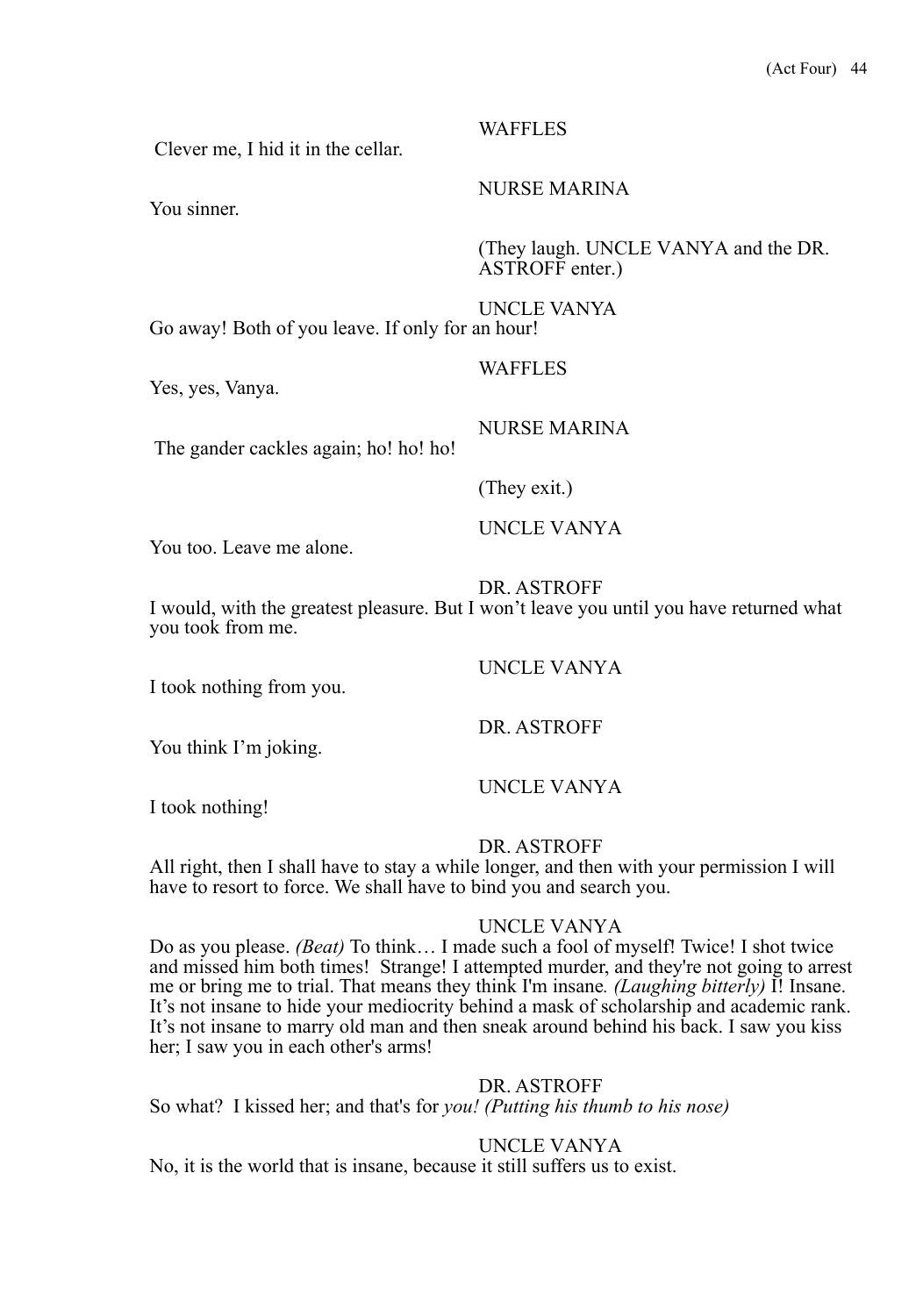That's nonsense.

### UNCLE VANYA

Am I not a lunatic, and therefore no irresponsible? Haven't I the right to talk nonsense?

#### DR. ASTROFF

You are not insane; you are simply a ridiculous fool. I used to think every fool was out of his senses, but now I see that lack of sense is the normal human condition, and so you are perfectly normal.

#### UNCLE VANYA

Oh, my God! I am forty-seven. I may live to be sixty; I still have thirteen years ahead of me - an eternity! How can I endure life for thirteen years? What shall I do? How can I fill them? Oh, don't you see? Don't you see if I could only live the rest of my life in some new way! If I could only awake some still bright morning and feel that my life had begun all over; that the past was forgiven… vanished like smoke. Tell me, tell me, how to begin again!

#### DR. ASTROFF

What kind of a new life can you and I look forward to? We have no hope.

#### UNCLE VANYA

None?

### DR. ASTROFF

None. I am convinced of that.

### UNCLE VANYA

I'm having chest pains. I can't believe it; I'm having chest pains!

#### DR. ASTROFF

Oh stop it! *(Pause, more moderately)* Two hundred years from now – the people who live after us. What will they think of our blind and stupid lives? But perhaps they will find some path to happiness; but we - you and I - have but one hope, the hope that visions, pleasant ones perhaps, may haunt us as we rest in our graves. *(Sighing)* Yes dear sir, this life of ours, this wretched life, has sucked us under… we've become as contemptible and petty as the others. But don't try to talk me out of my purpose! Will you give me what you took from me?

# UNCLE VANYA

What did I take?

### DR. ASTROFF

You took a small bottle of morphine out of my doctor's case. Look, if you are positively determined to kill yourself, go into the woods and blow your brains out. But give me back the morphine, or there'll be suspicion; people will think I gave it to you. I don't relish the thought of cutting you open and performing a post-mortem on you.

### (SONYA enters.)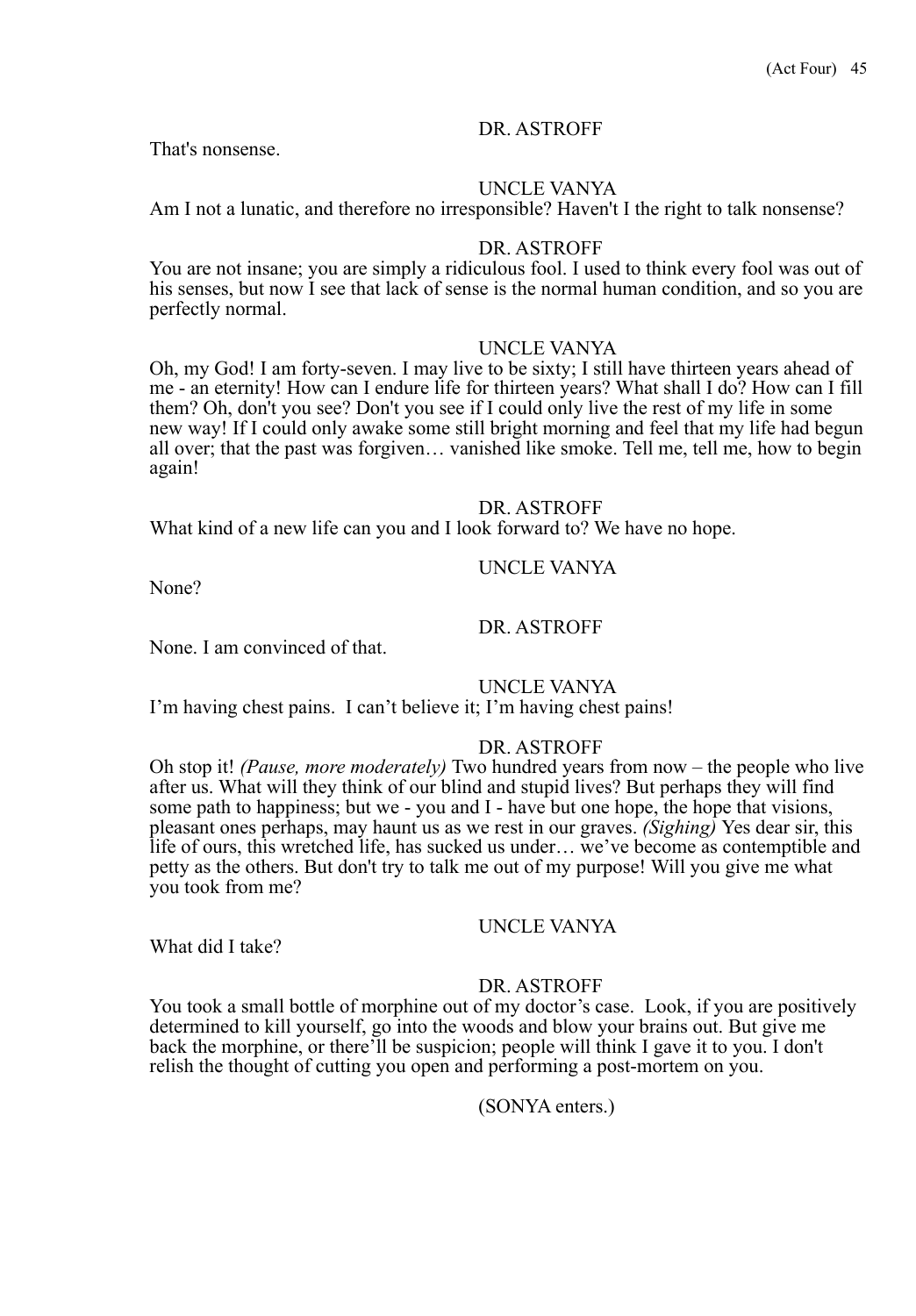Sonya, your uncle has stolen a bottle of morphine from my doctor's bag and won't give it back. Tell him his behavior is - well, unwise.

# SONYA.

Uncle Vanya, did you take the morphine?

#### DR. ASTROFF

Yes, he took it. I'm absolutely sure.

#### SONYA

Why do you wish to frighten us? *(Tenderly)* Give it up, Uncle! My sorrow is perhaps even keener than yours, but I am not in despair. I endure my grief and shall go on doing so until my life ends of itself. You must endure yours, too. *(Kissing his hands)* Dear, darling Uncle, give it up!

> (UNCLE VANYA takes the bottle from the table drawer and gives it to DR. ASTROFF.)

DR. ASTROFF

Thank you.

# UNCLE VANYA

*(To Sonya)* 

And now we must get busy at once; we must do something! Keep busy.

#### SONYA

Yes, yes, let's work! As soon as we've seen them off, we'll go to work. Balance the books or something. *(Nervously she straightens out the papers on the table)* We have neglected so much.

DR. ASTROFF

*(Putting the bottle in the case and strapping it)* 

Now I can go.

I'm leaving.

So soon?

(HELENA enters.)

#### HELENA

There you are, Ivan Petrovitch. We are leaving? Go to Alexander, he wishes to speak to you.

SONYA. Go, Uncle. *(Taking his arm)* Come, you must make peace…

| (SONYA and UNCLE VANYA exit.) |
|-------------------------------|
| <b>HELENA</b>                 |
| DR. ASTROFF                   |
| <b>HELENA</b>                 |

The carriage is waiting.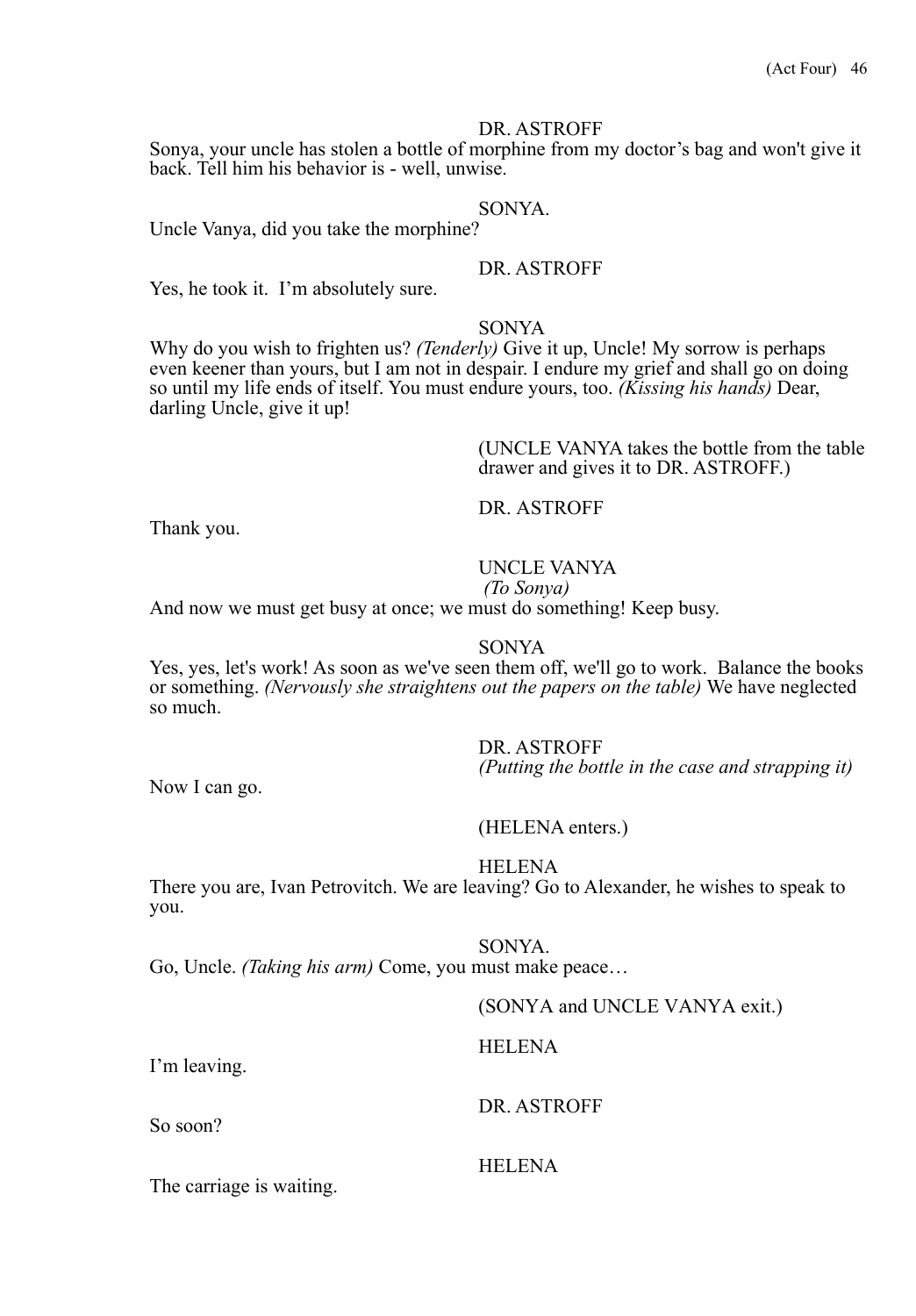Then. Goodbye.

HELENA

You promised me that you, too, would go away today.

DR. ASTROFF

I haven't forgotten.

(HELENA starts to leave.)

DR. ASTROFF

Were you afraid? Was it so terrifying?

#### **HELENA**

…Yes.

DR. ASTROFF

Couldn't you stay? Couldn't we? Tomorrow in the forest.

#### HELENA

Everything is settled. It's impossible to change the course of things. One thing I must ask of you: don't think too harshly of me--.

#### DR. ASTROFF

Stay. Admit there's nothing for you to do, no purpose to your life. Nothing to occupy your mind. Sooner or later you will have to admit it. Why do it in Kharkoff, why not here in the lap of nature? Here, at least, it would be poetic, even beautiful. Here you have the forest…

### HELENA

I'm angry with you and yet I shall always remember you with pleasure. You and I will never meet again, and so I shall tell you - why conceal it? …I am just a little in love with you. Come. Let us part friends.

(She offers her hand. He takes it.)

#### DR. ASTROFF

Yes, go. *(Thought*fully) You seem sincere and yet there is something strangely restless about you. The moment you and your husband arrived here, every one whom you found busy and engaged in active, creative work felt compelled to drop it and give himself up to your husband's gout and your beauty for the entire summer. You and he have contaminated us with your elegant self-obsession. Wherever you go, you and your husband will always carry destruction in your wake. I'm joking, of course, and yet I am strangely convinced that if you had remained here, I would have perished, and you - no good would've come to you.

(She takes a pencil from his pocket.)

#### HELENA

I shall keep this pencil in remembrance!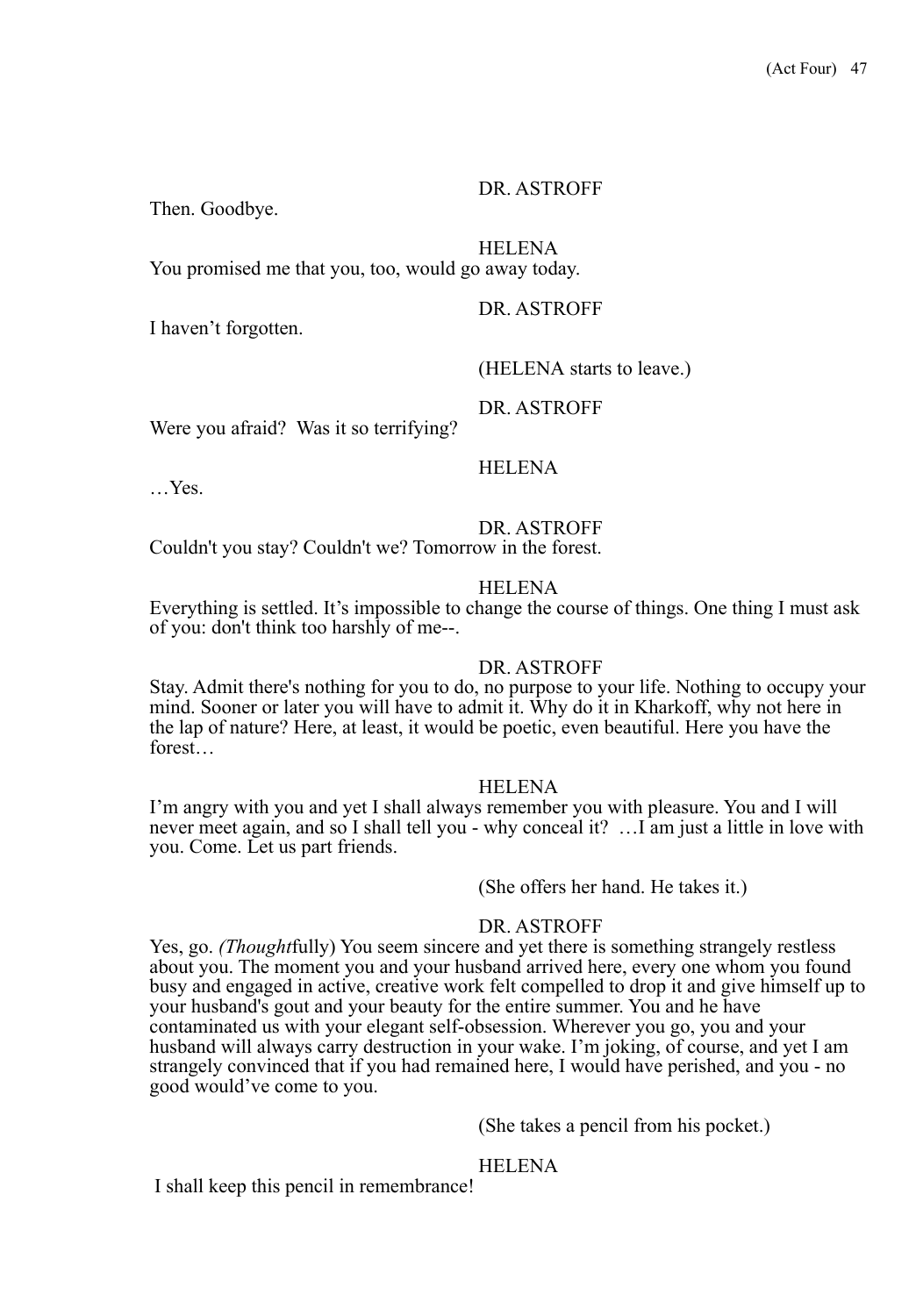Strange… We meet, and then all of a sudden it seems that we must part forever - The way of the world. While we are still alone, before Uncle Vanya returns allow me to kiss you goodbye - may I ? (Kiss*ing her on the cheek)* There! That's done.

#### HELENA

I wish you every happiness. For once in my life… *(She kisses him impulsively, and they part quickly)* I must go.

#### DR. ASTROFF

Yes, go. If the carriage is ready, then start at once.

#### HELENA

They're coming.

#### DR. ASTROFF

Yes.

(They pull apart just as UNCLE VANYA, PROFESSOR, WIDOW MARIA, WAFFLES and SONYA enter.)

#### PROFESSOR

*(To Uncle Vanya)* Perhaps I will write a book about the last few hours. It would be about how to live. How to accept apologies. As I always say, let bygones be bygones. I accept your apology gladly, and I myself ask your forgiveness.

> (He kisses UNCLE VANYA three times. HELENA embraces SONYA.)

#### PROFESSOR

Mother!

#### WIDOW MARIA

*(Kissing him)*

Alexander! Have your picture taken again, and send it to me; you know how dearly I love you.

#### WAFFLES

Goodbye, your Excellency. Don't forget us.

#### PROFESSOR

*(Kissing his daughter)* Goodbye, goodbye, every one. *(Shaking hands with Astroff*) Many thanks for your agreeable companionship. I have a deep regard for your opinions and your enthusiasm, but as an old man let me give you one piece of advice - Do something, *do something* – think about it. I wish you all things good.

> (THE PROFESSOR goes out followed by MARIA and SONYA.)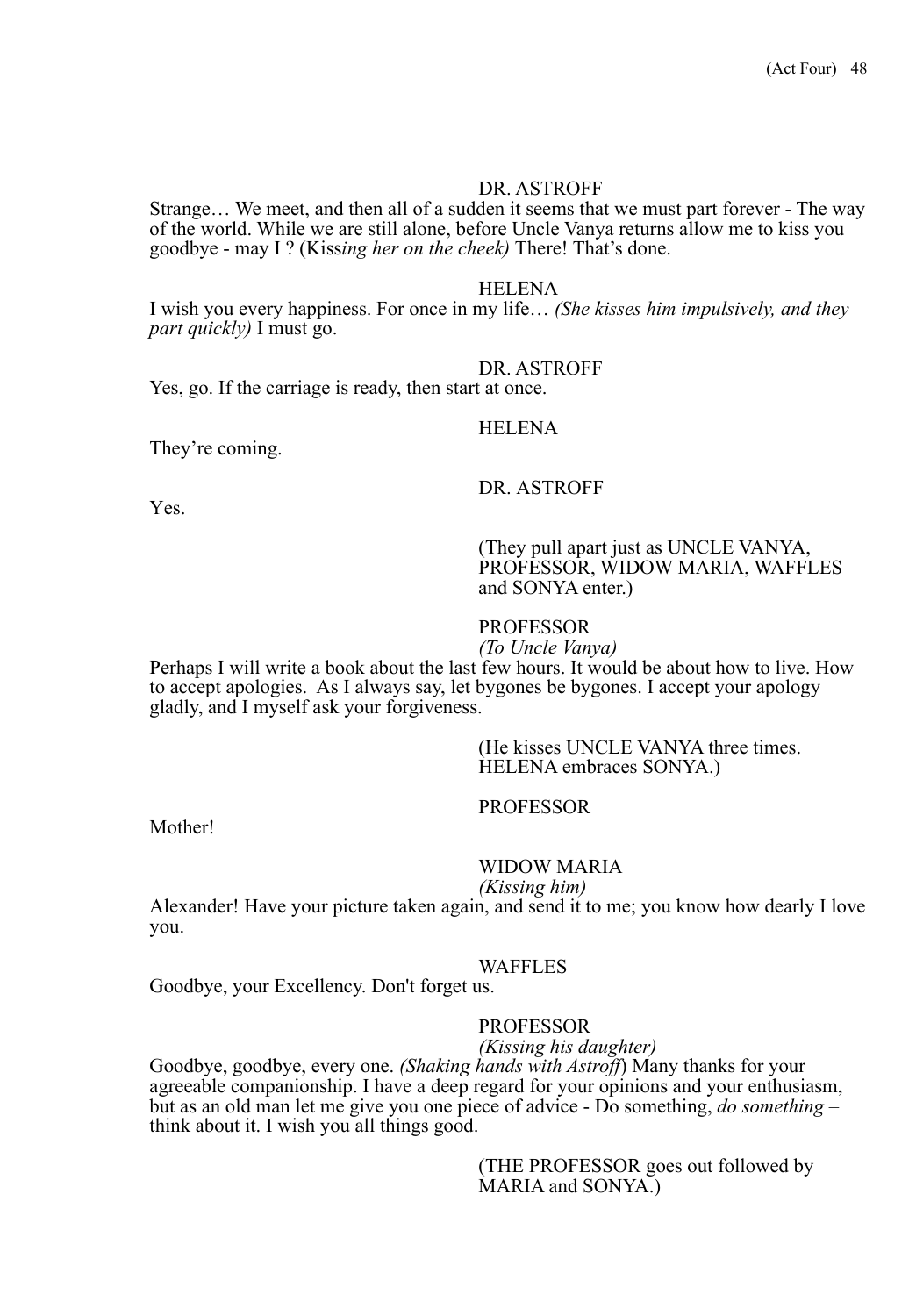UNCLE VANYA *(To Helena)* Goodbye. And forgive me. I shall never see you again

# **HELENA**

*(Touched)* Good-bye, dear boy.

All right, sir.

(She kisses his head lightly as he bends over her hand, and then goes out.)

DR. ASTROFF Tell them to bring my carriage around, too, Waffles.

#### WAFFLES

(WAFFLES exits.)

Why don't you see them off?

UNCLE VANYA

DR. ASTROFF

I - I can't go out there. I must busy myself with something at once. *(Quietly)* To work, To work.

> (He rummages through his papers on the table. A pause. As the horses trot away, the tinkle of bells is heard. NURSE MARINA enters.)

They have gone.

WIDOW MARIYA

Yes, they're gone.

NURSE MARINA

(NURSE MARINA sits and resumes knitting. SONYA comes in drying her eyes.)

SONYA

God be with them. *(To her uncle)* And now, Uncle, let us do something!

# UNCLE VANYA

Yes. Must keep busy.

#### SONYA

It is a long, long time since you and I've sat together at this table. First, dear Uncle, let us do the accounts. They are in such a sad state. If you will look after those, I shall see to these.

> (She hands him a ledger book. Beat. They write.)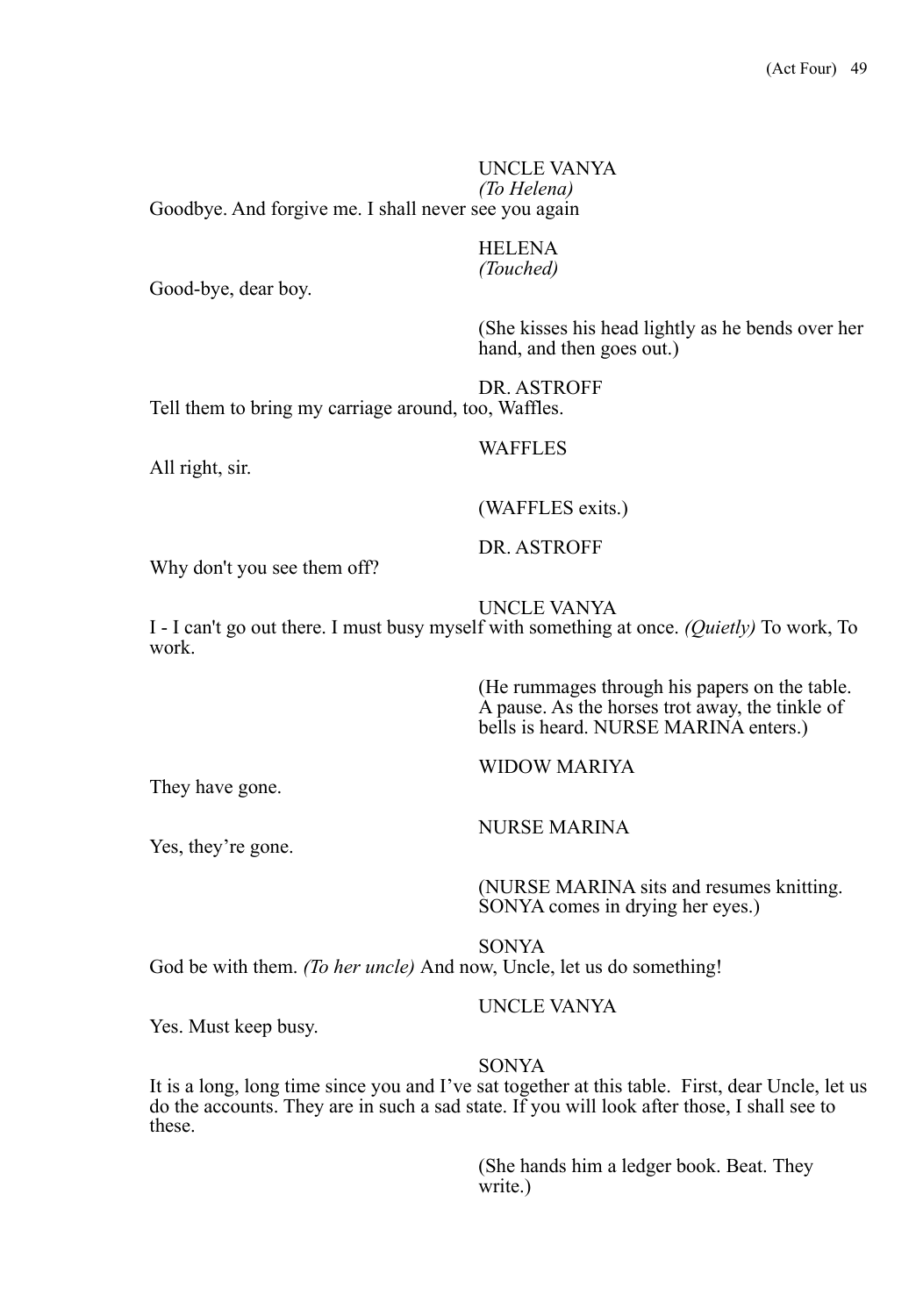How silent it is. The pens scratch, the cricket chirps; it is so warm and comfortable. I hate to go.

(The tinkling of bells is heard.)

DR. ASTROFF

But my carriage has come. All that is left is to say goodbye, my friends.

(He puts the map in the portfolio.)

NURSE MARINA

Don't hurry away; sit with us a little longer.

DR. ASTROFF

Not today.

# UNCLE VANYA

*(Writing)* And carry forward from the old debt two seventy-five…

(The WORKMAN enters.)

# Your carriage is waiting, sir.

# DR. ASTROFF

WORKMAN

Right. *(He hands the Workman his medicine-case and portfolio box)* Be careful, don't crush the portfolio!

### WORKMAN.

Very well, sir.

### SONYA

When shall we see you again?

# DR. ASTROFF

Hardly before next summer. Probably not during the winter, at any rate. Though, if anything happens, let me know. Thank you for your hospitality, your kindness - for all you've done. *(He goes to the nurse and kisses her head)* Good-bye, old nurse.

Are you going without your tea?

I don't care for any.

Won't you have a drop of vodka?

NURSE MARINA

DR. ASTROFF

NURSE MARINA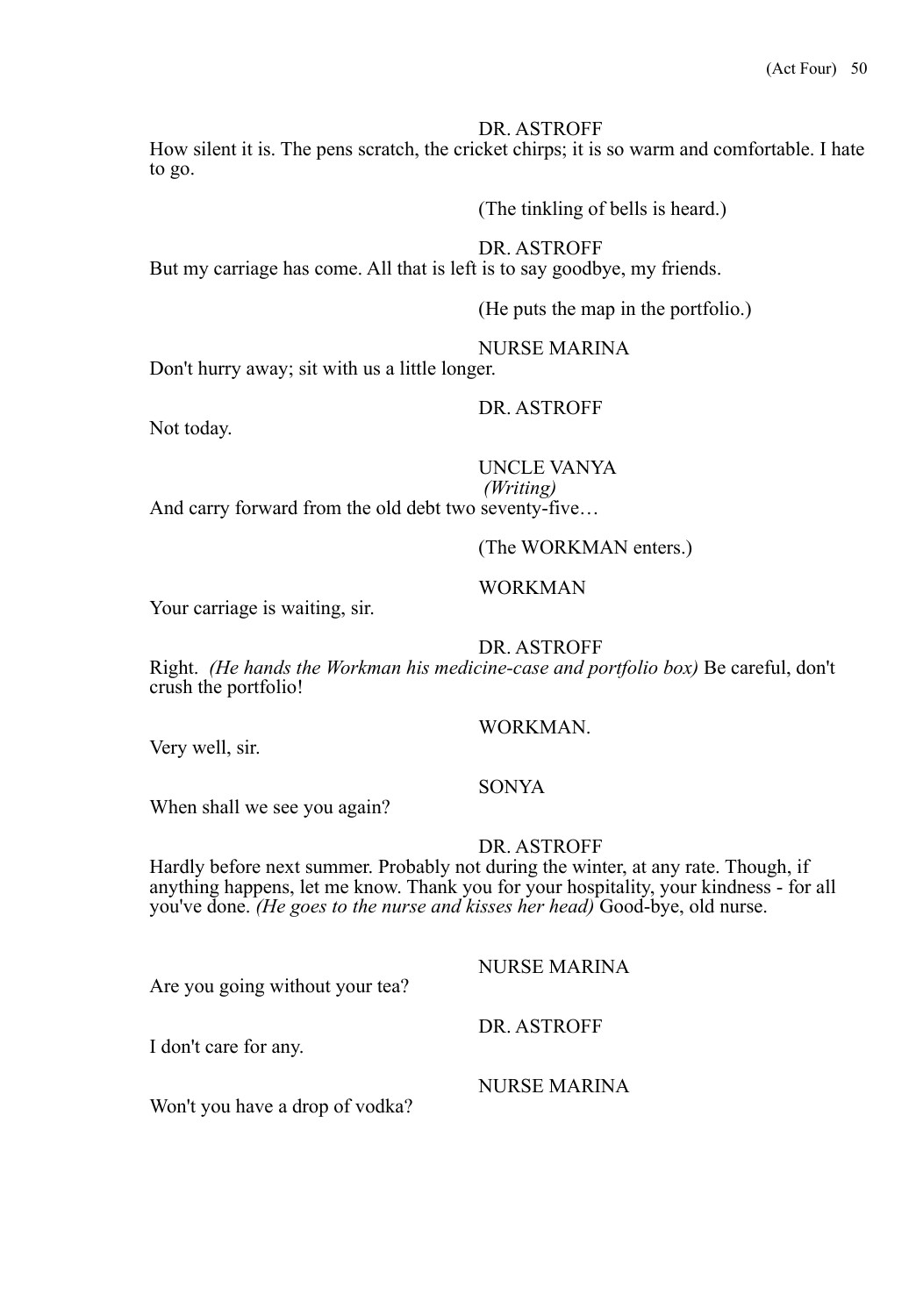Yes, I might.

#### (NURSE MARINA goes out)

# DR. ASTROFF

*(Beat)* My horse is limping for some reason. I noticed it yesterday when Peter was watering him.

#### UNCLE VANYA

Trying changing his shoes.

#### DR. ASTROFF

I shall have to stop at the blacksmith's on my way home. It can't be helped. *(He stands looking up at the map of Africa on the wall)* I suppose it is roasting hot in Africa this time of year.

# UNCLE VANYA

Yes, I suppose....

#### (NURSE MARINA comes back carrying a tray with a glass of vodka. DR. ASTROFF drinks.)

#### DR. ASTROFF

Your health! *(He drinks)* And now, goodbye. You needn't come out to see me off.

# (He leaves.)

# UNCLE VANYA

# *(Writing)*

On the 2nd of February, twenty pounds of butter; on the 16th, twenty pounds of butter once more. Buckwheat flour…

(A pause. The tinkling of bells is heard.)

SONYA

He's gone.

Total, fifteen - twenty-five -

UNCLE VANYA

NURSE MARINA *(Yawning)* 

Lord have mercy.

(WAFFLES enters and tunes his guitar.)

UNCLE VANYA

Oh, my child, I am so wretched; if you only knew how wretched I am.